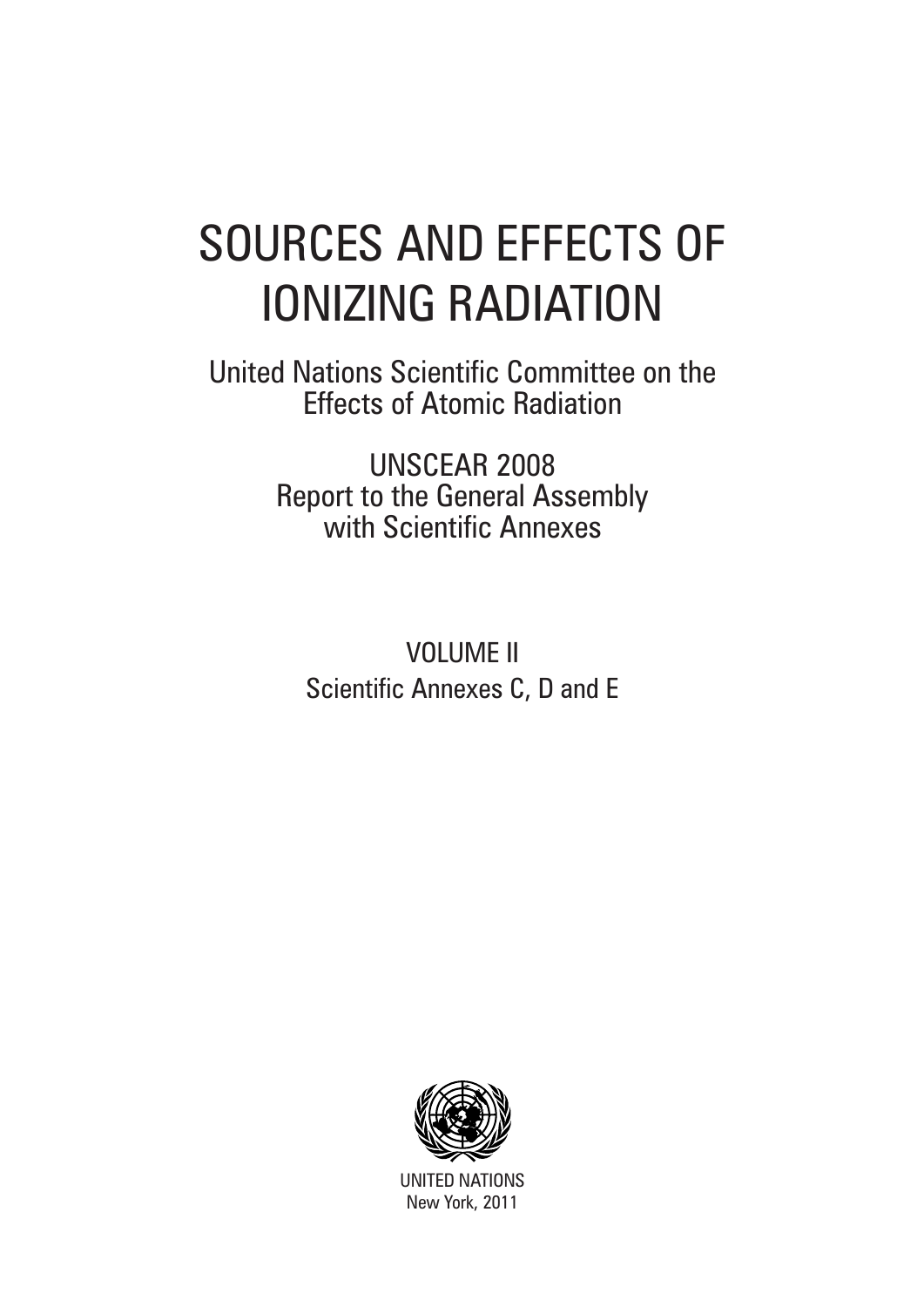#### The report of the Committee without its annexes appears as *Official Records of the General Assembly*, Sixty-third Session, Supplement No. 46.

The designations employed and the presentation of material in this publication do not imply the expression of any opinion whatsoever on the part of the Secretariat of the United Nations concerning the legal status of any country, territory, city or area, or of its authorities, or concerning the delimitation of its frontiers or boundaries.

The country names used in this document are, in most cases, those that were in use at the time the data were collected or the text prepared. In other cases, however, the names have been updated, where this was possible and appropriate, to reflect political changes.

> UNITED NATIONS PUBLICATION Sales No. E.11.IX.3 ISBN-13: 978-92-1-142280-1

e-ISBN-13: 978-92-1-054482-5

© United Nations, April 2011. All rights reserved.

Publishing production: English, Publishing and Library Section, United Nations Office at Vienna.

#### **NOTE**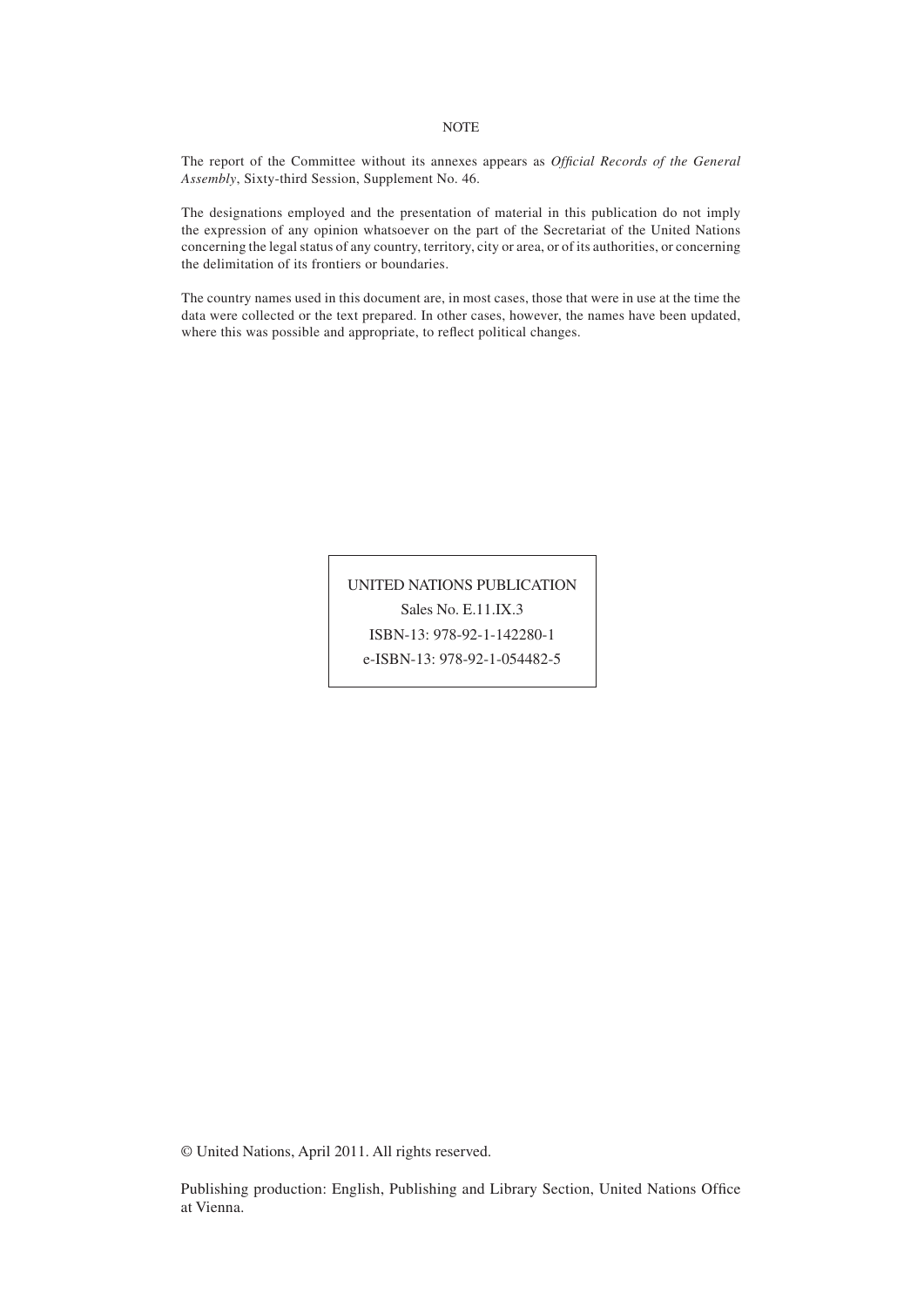18 May 2016

## **Sources and Effects of Ionizing Radiation: United Nations Scientific Committee on the Effects of Atomic Radiation 2008 Report**

 **Volume II**

**Annex C (Radiation exposures in accidents)** 

### **Corrigendum**

**1. Page 24, table 3, section headed "Sealed [radioactive sources", column](#page-31-0) headed "Industrial source/installation", first row**

*For* <sup>137</sup>Co source *read* <sup>60</sup>Co source

V.16-02681 (E)



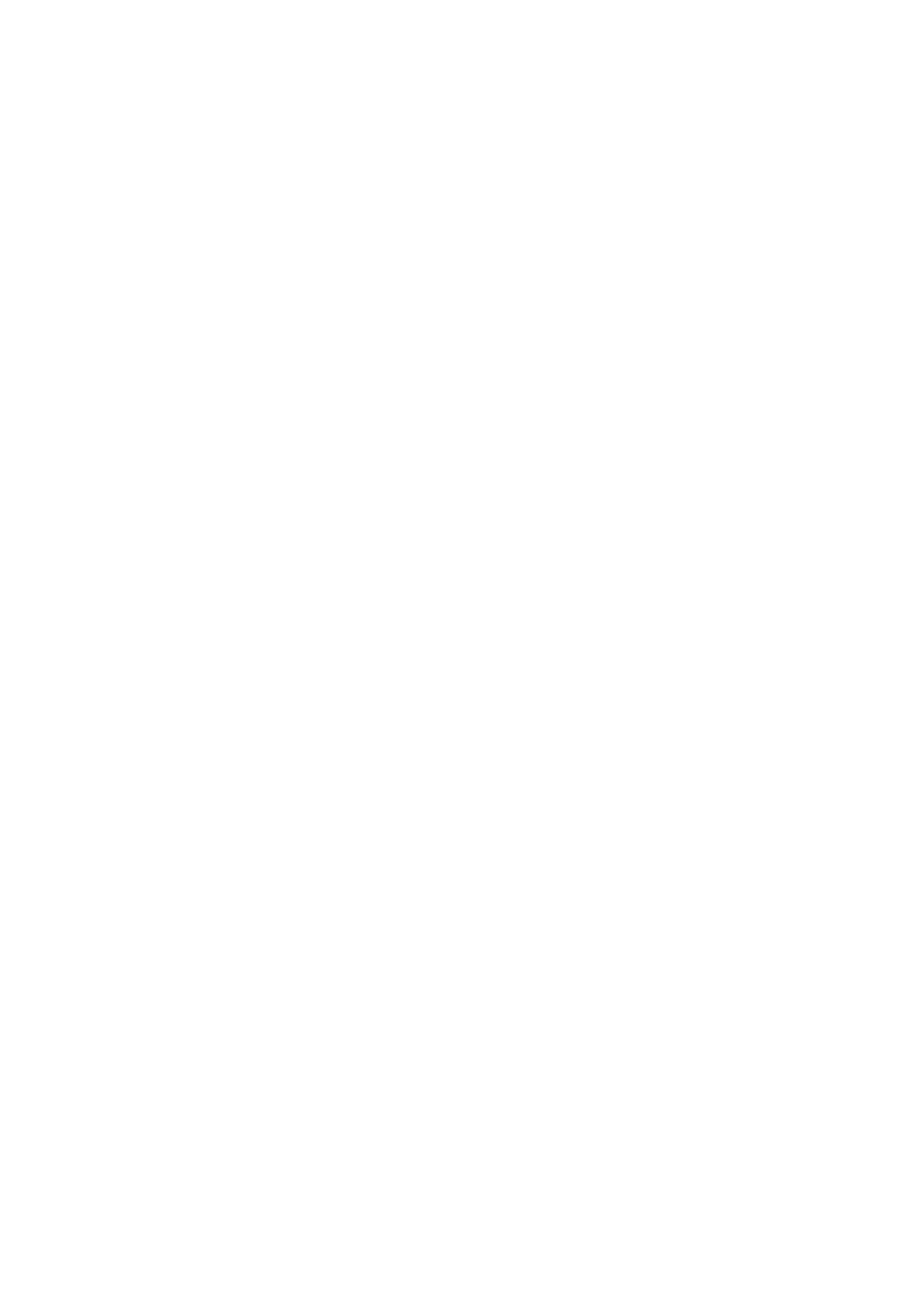## **CONTENTS**

### **VOLUME I: SOURCES**

*Page*

Report of the United Nations Scientific Committee on the Effects of Atomic Radiation to the General Assembly

### **Scientific Annexes**

Annex B. Exposures of the public and workers from various sources of radiation

### **VOLUME II: EFFECTS**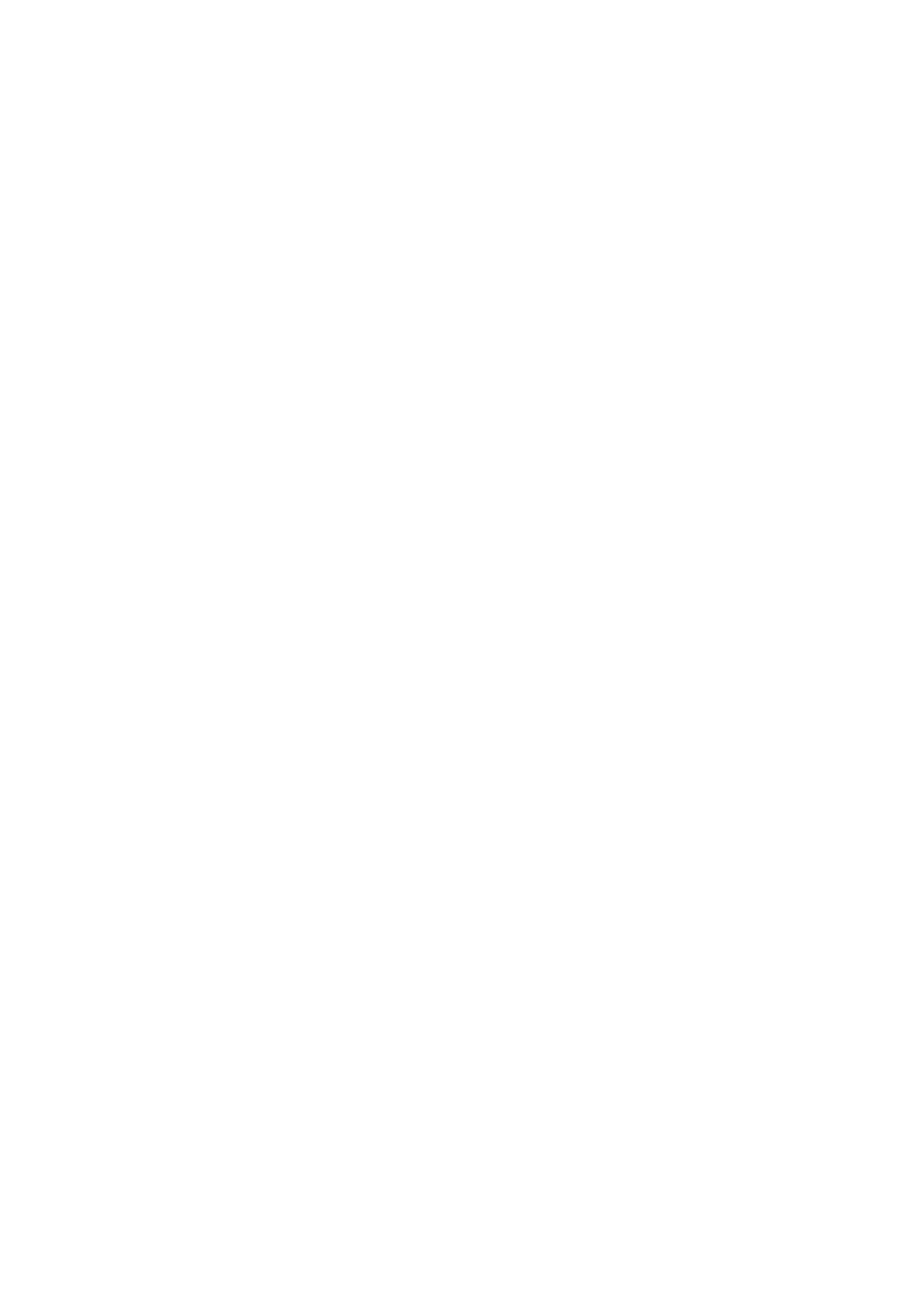## **ANNEX C**

## RADIATION exposures IN ACCIDENTS

## **Contents**

|      |                                                                                                   | Page           |
|------|---------------------------------------------------------------------------------------------------|----------------|
|      |                                                                                                   | 1              |
| L.   |                                                                                                   | $\overline{2}$ |
|      | А.                                                                                                | $\overline{2}$ |
|      | 1.                                                                                                | $\overline{2}$ |
|      | 2.                                                                                                | 5              |
|      | Accidents with releases to the environment and potentially significant population exposures<br>3. | 5              |
|      | <b>B.</b>                                                                                         | 5              |
|      | $1_{-}$                                                                                           | 5              |
|      | 2.                                                                                                | 6              |
|      | 3.<br>Accidents with releases to the environment and potentially significant population exposures | 6              |
|      | C.                                                                                                | $\overline{7}$ |
| Ш.   |                                                                                                   | 7              |
|      | А.                                                                                                | $\overline{7}$ |
|      | В.                                                                                                | $9\,$          |
|      | C.                                                                                                | 9              |
| III. |                                                                                                   | 9              |
|      |                                                                                                   | 13             |
| IV.  |                                                                                                   | 13             |
|      | А.                                                                                                | 13             |
|      | В.                                                                                                | 13             |
|      | C.                                                                                                | 14             |
| V.   |                                                                                                   | 14             |
|      | А.                                                                                                | 14             |
|      | B.                                                                                                | 14             |
|      | C.                                                                                                | 15             |
|      | D.                                                                                                | 16             |
| VI.  |                                                                                                   | 16             |
|      |                                                                                                   | 16             |
|      | В.                                                                                                | 16             |
| VII. |                                                                                                   | 17             |
|      |                                                                                                   | 18             |
|      |                                                                                                   | 19             |
|      |                                                                                                   |                |
|      |                                                                                                   | 39             |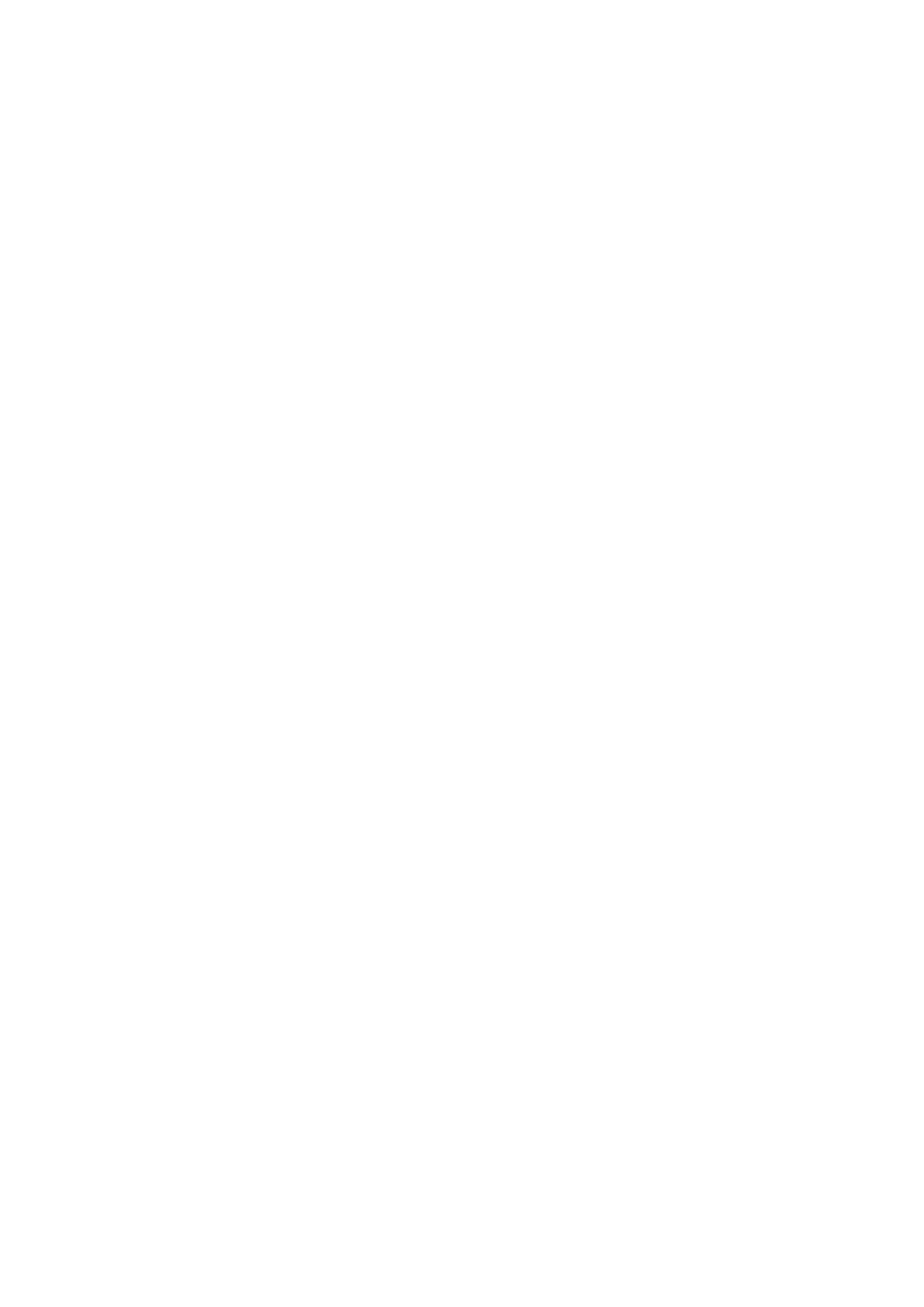### **introduction**

1. In the course of the research and development for and the application of atomic energy and nuclear technologies, a number of radiation accidents have occurred. Some of these accidents have resulted in significant health effects and occasionally in fatal outcomes. The application of technologies that make use of radiation is increasingly widespread around the world. Millions of people have occupations related to the use of radiation, and hundreds of millions of individuals benefit from these uses. Facilities using intense radiation sources for energy production and for purposes such as radiotherapy, sterilization of products, preservation of foodstuffs and gamma radiography require special care in the design and operation of equipment to avoid radiation injury to workers or to the public. Experience has shown that such technology is generally used safely, but on occasion controls have been circumvented and serious radiation accidents have ensued.

2. Reviews of radiation exposures from accidents have been presented in previous UNSCEAR reports. The last report containing an exclusive chapter on exposures from accidents was the UNSCEAR 1993 Report [U6].

3. This annex is aimed at providing a sound basis for conclusions regarding the number of significant radiation accidents that have occurred, the corresponding levels of radiation exposures and numbers of deaths and injuries, and the general trends for various practices. Its conclusions are to be seen in the context of the Committee's overall evaluations of the levels and effects of exposure to ionizing radiation.

4. The Committee's evaluations of public, occupational and medical diagnostic exposures are mostly concerned with chronic exposures of various population groups at levels that are well below the thresholds for early acute (deterministic) health effects. In contrast, accidents can involve relatively high exposures, above such thresholds, and it is necessary to consider separately the early acute health effects, which essentially occur only in accidents and which are clearly attributable to radiation exposure. In addition, a few accidents have led to elevated exposures among larger populations, usually by releasing radioactive material into the environment; the Committee has attempted to assess the contribution such accidents have made to overall population radiation exposures.

5. The scope of this annex was to include "a survey of accidents whereby exposure to radioactive material affected

workers or members of the public in a fashion that results in acute (i.e. deterministic) health effects." Selected accidents of significant public interest and/or involving environmental contamination were also to be considered. Thus, for the purpose of this annex, radiation accidents are defined as unintended events in which at least one person experienced early acute health effects that required some degree of medical intervention, and unintended events that caused significant population exposures due to environmental contamination.

6. It should be noted that the Committee has not considered accidents that may have been significant from a technical point of view (e.g. failures in safety systems at nuclear power plants) but that did not lead to radiation exposures. Moreover, it is not the purpose of this annex, and indeed it is outside the remit of the Committee, to investigate the root causes of the accidents, analyse accident progressions, conduct probabilistic risk assessments and forecast trends. Nevertheless, in order to provide a better qualitative appreciation of the range of characteristics and common features of the accidents that have occurred, the Committee has provided brief summaries of selected accidents, their circumstances and their health consequences, and has described overall trends when possible.

7. Accidents were selected for inclusion in the text and/ or tables if information about the accident was available in published literature in medicine, radiation protection or dosimetry, or other relevant scientific or government literature, or in publications of the International Atomic Energy Agency (IAEA) or the World Health Organization (WHO). Malicious acts (intentional as opposed to accidental), with one exception of topical interest (see paragraph 124), are not included in this compilation, nor are accidents that occurred during nuclear weapons testing. During the fifty-fifth session of the Scientific Committee, it was agreed that no descriptions of accidents occurring after July 2007 would be included in this annex.

8. The IAEA and WHO publish important documents related to accidents for which they have provided assistance in response; these documents contain extensive descriptions of the event, dose assessments, health consequences and medical treatment. Accident catalogues are maintained by the Institute of Biophysics, Moscow, Russian Federation; by SEARCH in Ulm, Germany; by the Curie Institute, Paris, France; and by REAC/TS in Oak Ridge, Tennessee, United States of America. Table 1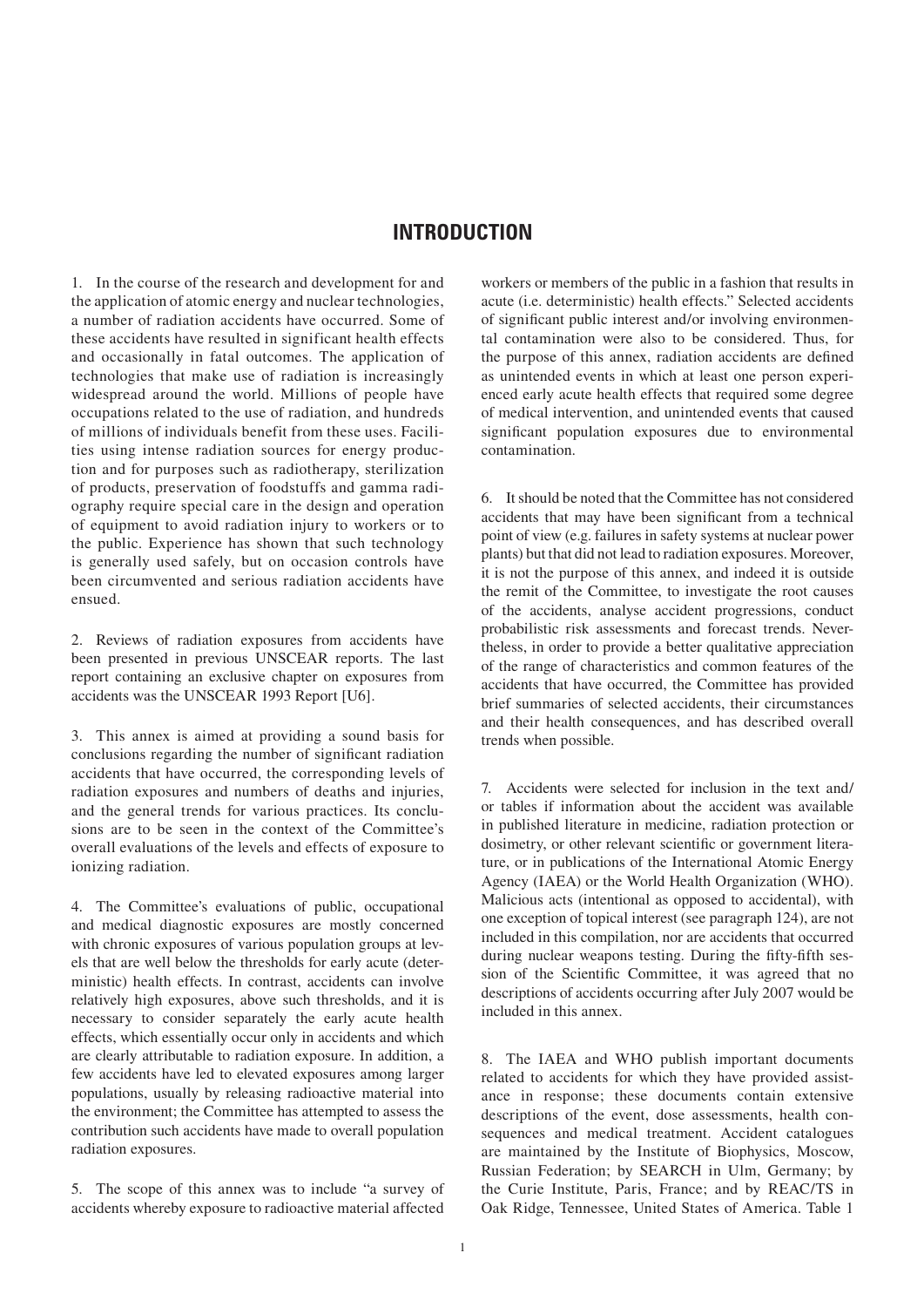provides a summary of accidents recorded for the territory of the former Soviet Union, some of which are described in this report [M4].

9. The Committee considers it likely that most of the serious accidents at nuclear facilities have been reported. In contrast, it considers it probable that many smaller industrial accidents, accidents with "orphan" sources, accidents in academic or research work and very many accidents in the medical uses of radiation have not been reported. There may be various reasons for this, including cultural and professional attitudes, fear of prosecution and ineffective regulatory regimes. In any case, it is clear that this review of accidents cannot be considered comprehensive.

10. Nevertheless the Committee considers that its assessment does provide a depiction of the number of significant radiation accidents that have occurred, the corresponding levels of radiation exposures and numbers of deaths and injuries, and the general trends for various practices, as a basis for evaluating the contribution made by accidents to overall radiation exposures and effects.

- 11. The review of selected radiation accidents has six sections:
	- Section I covers criticalities and other operational accidents occurring at nuclear facilities, including accidents resulting in releases to the environment.
	- Section II describes accidents involving sources, accelerators and X-ray devices used in industrial facilities.
	- Section III provides examples of accidents associated with orphan sources and devices.
	- Section IV describes accidents involving sources and radiation-generating devices used in academic and research environments.
	- Section V provides examples of medical accidents involving sources, radiation-generating devices and nuclear medicine.
	- Section VI addresses other accidents, principally those connected with the transport and movement of radioactive and nuclear materials in land, air, sea, undersea and space vehicles.
	- Section VII summarizes information about accidents in various practices.

### **I. ACCIDENTS AT NUCLEAR FACILITIES**

12. Accidents at nuclear facilities are considered in two categories: those related to nuclear weapons programmes and those not related to nuclear weapons programmes. Each category is considered in three subsections:

- - *Criticality accidents.* These are generally considered significant owing to the potential loss of special nuclear material, serious contamination of the workplace, the possibility of off-site contamination and, in some cases, serious medical consequences. A large number of such accidents have occurred, although most of them took place in the early research and development of nuclear weapons technologies. This annex summarizes only those criticality accidents that led to serious medical consequences, and tables 2a and 2b summarize information on the 23 criticality accidents that have been reported.
- - *Other accidents with only on-site consequences.* These have occurred during operations at nuclear facilities, and affected principally on-site workers. Some also involved the release of radioactive material to the outside environment and possible exposure of off-site populations. Tables 2a and 2b summarize key information on eight such accidents (other than criticality accidents) that led to early health effects among operators, plant staff or emergency response personnel, but had no significant off-site exposures of the general population or environment.

- *Accidents with releases to the environment and potentially significant population exposures.* Tables 2a and 2b summarize key information on seven accidents (including one criticality accident) at nuclear facilities that resulted in significant exposures of the general public.

#### **A. Accidents related to nuclear weapons programmes**

#### 1. Criticality accidents

13. Of the 23 criticality accidents in total that have been reported, 17 occurred at facilities related to nuclear weapons programmes, which are listed in table 2a and briefly described below.

14. *United States, Los Alamos National Laboratory, 1945.* Three serious accidents have occurred at Los Alamos National Laboratory in Los Alamos, New Mexico. The first occurred in August 1945 when a critical assembly was being created by stacking tungsten carbide bricks around a plutonium core. The experimenter was moving the final block into place when he noted the neutron count indicating that the addition of the last brick would make the assembly supercritical. As he withdrew his hand, the final brick slipped and fell into the centre, creating the criticality. His dose<sup>1</sup> was estimated at 5.1 Gy from

<sup>&</sup>lt;sup>1</sup>Dose, unless otherwise specified, refers to whole-body dose.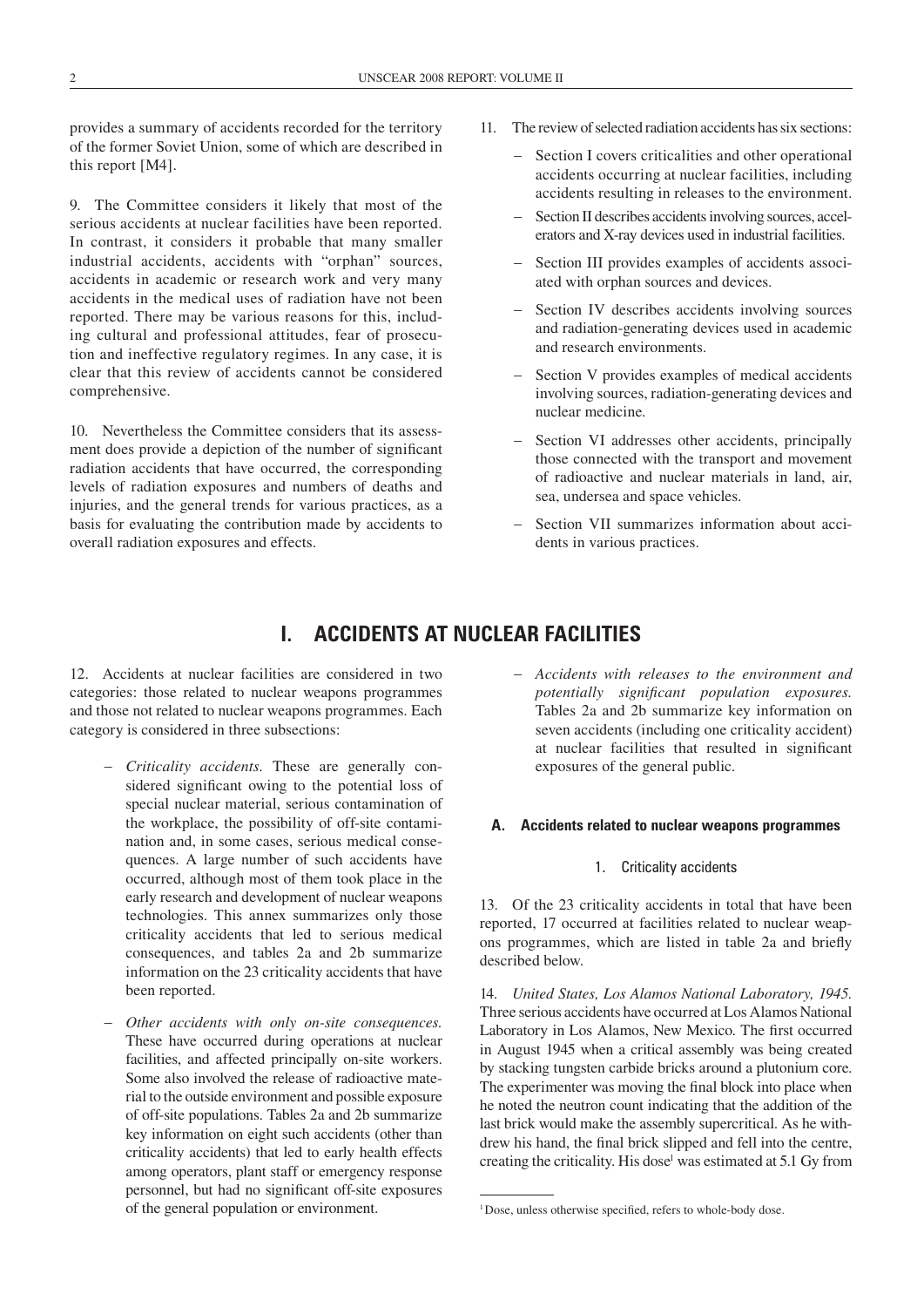a yield of 1016 fissions. He died 28 days after the exposure. An army guard assigned to the building but not directly involved with the experiment received a dose estimated at 0.5 Gy [L1].

15. *United States, Los Alamos National Laboratory, 1946.* In May 1946, the plutonium core described above was being used in a demonstration of the techniques for creating a metal critical assembly using beryllium as a reflector. The individual conducting the demonstration was holding the top cell with his left thumb and inadvertently allowed one edge of the upper hemisphere to come into contact with the lower hemisphere. He attempted to place a screwdriver under part of the upper hemisphere not in contact with the lower hemisphere. The screwdriver slipped, resulting in a criticality excursion with an estimated yield of  $3 \times 10^{15}$  fissions. The individual conducting the experiment died nine days after the exposure, following a dose estimated at 21 Gy. Seven other individuals in the room received doses ranging from 0.37 to 3.6 Gy [L1].

16. *United States, Argonne National Laboratory, 1952.* In June 1952, an accident occurred at Argonne National Laboratory in Argonne, Illinois, in a light water moderated core in which 6.8 kg of 235U oxide was embedded in strips of polystyrene plastic. The system became critical following an attempt to replace the control rod when the normal amount of water was in the core. Four individuals received radiation doses of 1.36, 1.27, 0.6 and 0.09 Gy [L1].

17. *Former Soviet Union, Mayak Complex, 1953.* In March 1953, a criticality excursion occurred at the Mayak Complex in Chelyabinsk involving seven 40 L tanks of unfavourable geometry used for the mixing, dilution, sample storage and transfer of plutonium nitrate derived from irradiated reactor fuel. No radiation monitoring equipment was available to workers; therefore the seriousness of the event was not recognized. The estimated yield was  $2.5 \times 10^{17}$  fissions. An operator received about 10 Gy whole-body dose, but this was very non-uniform (more than 30 Gy to the legs). He survived a moderate degree of acute radiation syndrome (ARS) but amputation of both legs was necessary. The dose to a second operator was about 1.5–2.0 Gy and she survived a mild degree of ARS [G5, L1, V1].

18. *Former Soviet Union, Mayak Complex, 1957.* In April 1957, a second event occurred involving a tank used for oxalate purification and filtration of highly enriched uranium solutions. An unsafe geometry resulted in a criticality with a fission yield estimated at  $2 \times 10^{17}$ . The operator, who remained in the area for approximately ten minutes, died 12 days later, having received a whole-body dose estimated at about 10 Gy (based on an analysis of the 24Na levels in his blood). Five other workers experienced ARS of different severities depending on the doses received, which ranged from 2.0 to 6.0 Gy [G5, L1, V1].

19. *Former Soviet Union, Mayak Complex, 1958.* In January 1958, a third event occurred that was related to the use of a test tank built for determining critical parameters for solutions of uranium. After a test, a team of four persons decided to speed the draining of a solution. The combination of the solution geometry in the tank and neutron reflection by the workers' bodies resulted in a criticality involving approximately  $2.3 \times 10^{17}$  fissions. Three of the four persons died within one week, with doses estimated to have been in the range 40–50 Gy. The fourth person, who had been 3 m away from the tank, received a dose estimated at 6 Gy and presented symptoms of ARS and of visual impairment. She survived, although long-term health problems related to organs on the left side of her body were observed, including skin fibrosis, kidney sclerosis and cataracts [B11, G5, K2, L1, V1].

20. *United States, Y-12 plant, 1958.* In June 1958, a criticality accident occurred at the Y-12 plant in Oak Ridge, Tennessee, during recovery of enriched uranium from various solid wastes. Prior to the accident and unbeknown to anyone, uranyl nitrate had been collecting in a vessel because of a leaking valve. When an operator opened the vessel to drain water into a 55 gallon (208 L) drum, the water was preceded by the enriched uranium solution. The unsafe geometry in the drum resulted in a criticality excursion with an estimated yield of  $6 \times 10^{16}$  fissions. A second excursion occurred 15 seconds later. Eight male workers (aged 25 to 56 years) were exposed, with five of the men receiving whole-body doses of between 2.36 and 3.65 Gy. Three others received doses of below 0.7 Gy. Long-term follow-ups with annual medical evaluations were conducted [A1].

21. *United States, Los Alamos National Laboratory, 1958.* In December 1958, a third accident at Los Alamos National Laboratory occurred during an annual physical inventory when process streams were interrupted in a unit used to purify and concentrate plutonium from slag, crucible and other lean residues from recovery processes. Dilute aqueous and organic solutions from two vessels were washed into a single large vessel. The addition of a nitric acid wash to the tank is believed to have separated the liquid phases, resulting in an excursion when a stirrer was activated. The excursion had a yield of  $1.5 \times 10^{17}$  fissions. The accident resulted in the death of the operator 36 hours after exposure, with a dose to the upper torso estimated at approximately 120 Gy. Two other individuals suffered no ill effects after doses estimated at 1.34 and 0.53 Gy [L1].

22. *United States, National Reactor Testing Station, 1961.* In January 1961, a serious event occurred at the National Reactor Testing Station in Idaho Falls, Idaho, involving a direct-cycle boiling water reactor of 3 MW gross thermal power. The reactor used enriched uranium fuel plates clad in aluminium, and was water moderated and cooled. After a routine shutdown for maintenance, a three-man crew was assigned the task of reassembling the control rod drives and preparing the reactor for start-up the following day. The best available evidence suggests that the central control rod was manually pulled out too fast, causing the power to rise. A subsequent steam explosion destroyed the reactor and instantly killed two men; the third man died two hours after the accident as a result of a head injury [L1].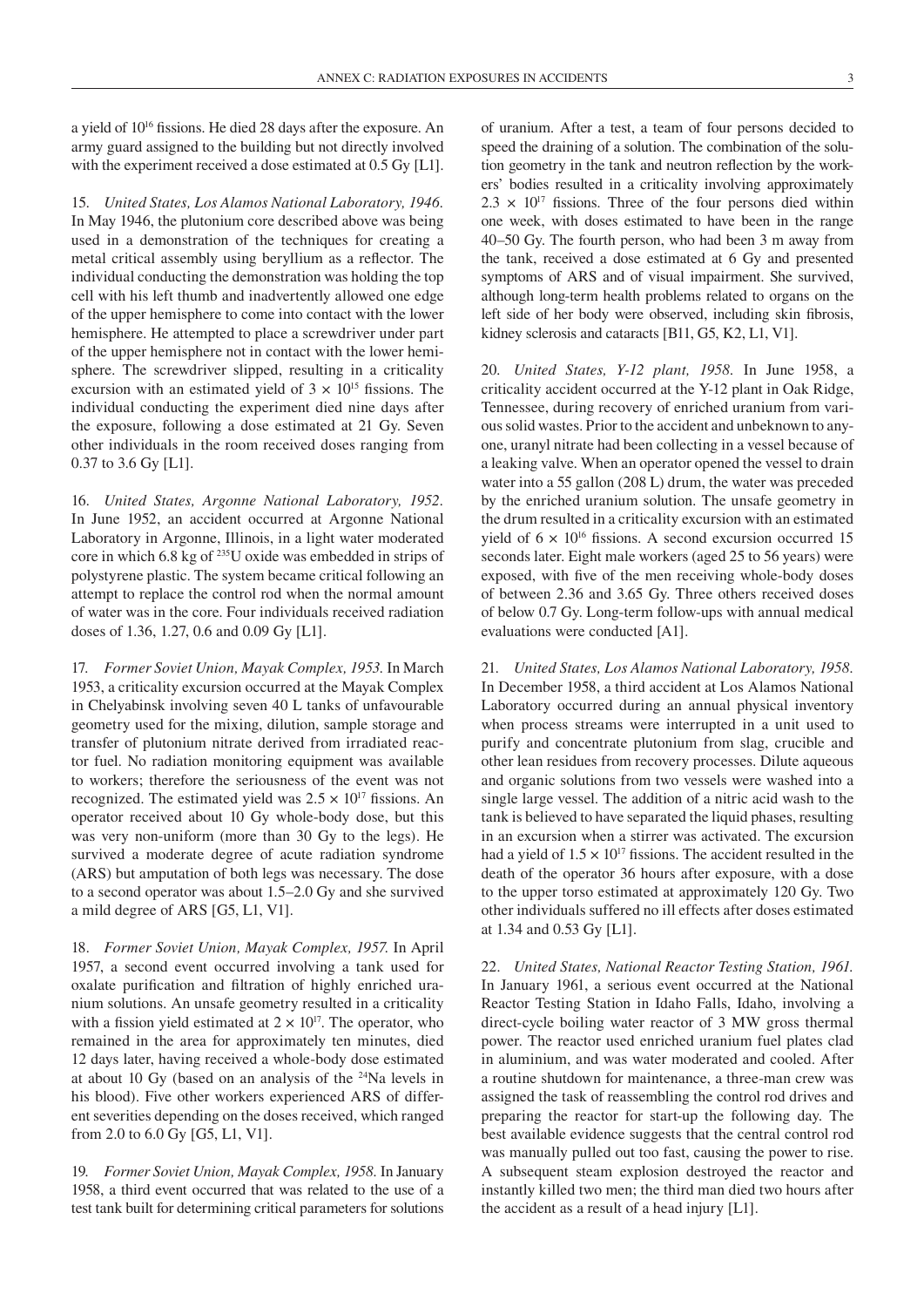23. *Former Soviet Union, Siberian Chemical Complex, 1961.* In August 1961, an accident occurred at the Siberian Chemical Complex in Seversk at an experimental facility used for purifying enriched (22.6%) uranium hexafluoride. The main cylinder lacked sufficient cooling, and another vessel was bypassed. The criticality alarm system was activated, and personnel evacuated the facility. Radiation surveys in the area using portable gamma monitoring instruments did not indicate abnormal radiation levels, and work resumed, resulting in a second criticality. The yield of each pulse was estimated to be  $10^{16}$  fissions. The process operator received a dose estimated at 2 Gy and experienced mild symptoms related to ARS [L1, V1].

24. *United States, Hanford Facility, 1962.* In April 1962, an accident at a Recuplex System Process Plant in Richland, Washington, occurred as a result of the following set of conditions: cleaning the floor of a solvent extraction hood; a product receiver tank that could overflow into the hood; a temporary line running from the hood floor to a transfer tank; and the apparent improper operation of valves. A criticality excursion occurred followed by supercriticality for 37.5 hours as the power steadily decreased. The total excursion yield was  $8 \times 10^{17}$  fissions. Of the 22 individuals in the building, only three received significant doses of radiation ranging from 0.10 to 1.1 Gy [L1].

25. *Former Soviet Union, Arzamas-16 Nuclear Centre, 1963.* In March 1963, a criticality excursion occurred at the Arzamas-16 Nuclear Centre in Sarov in a system using plutonium with a deuteride reflector. The accident was due to the inadvertent closure of the assembly by the operator. Two individuals received doses estimated at 3.7 and 5.5 Gy. Both experienced a mild form of ARS and survived more than 25 years after the exposure. Four other persons received doses that were medically insignificant [L1].

26. *United States, Wood River Junction Chemical Process Plant, 1964.* In July 1964, an accident occurred at the Wood River Junction Chemical Process Plant in Rhode Island. The facility's function was to recover highly enriched uranium from scrap metal left over from the production of fuel elements. A variety of chemical procedures were involved in the overall process. On the day prior to the accident, a plant evaporator failed to operate properly, making it necessary to disassemble it for cleaning. During the cleaning process, a plug of uranium nitrate crystals was discovered in the connecting line. The crystals were dissolved with steam and drained into polyethylene bottles that were identical to those that normally held a very low concentration of fissile material. The bottles were labelled as high-concentration solutions. On the day of the accident the operator mistakenly poured the contents of a high-concentration bottle into the make-up vessel, which already contained 41 L of sodium carbonate solution that was being agitated by a stirrer. A critical state was reached when nearly all the uranium had been transferred. The excursion of  $1.0 \times 10^{17}$  to  $1.1 \times 10^{17}$ fissions created a flash of light and the loss of approximately 20% of the solution on to the ceiling, walls and operator.

The radiation dose to the operator was estimated to be approximately 100 Gy. He died 49 hours after the exposure. Two workers who entered the room received doses of 1 and 0.6 Gy [K1, L1].

27. *Former Soviet Union, Russian Federal Nuclear Centre, 1968.* In April 1968, two technicians failed to reposition the lower reflector of an assembly prior to initiating a new test at the Russian Federal Nuclear Centre in Chelyabinsk. There was no criticality alarm system installed at the time, and health physics support was not present. The two technicians received estimated neutron/gamma doses of 5–10 and 20–40 Gy. The technician who received the higher dose died three days later, and the other technician died after 54 days [L1].

28. *Former Soviet Union, Mayak Complex, 1968.* In December 1968, a fourth event occurred at the Mayak plutonium extraction facility during a test of a new extraction process when an unusually high plutonium concentration and the presence of organic material were detected in the solution. When the solution was poured into a vessel of unsafe geometry, the operator saw a flash, the criticality alarm was activated and all personnel evacuated the facility. The shift supervisor later returned and attempted to pour some liquid into a drain, resulting in a second criticality. The first excursion yielded  $10^{16}$  fissions and the second  $10^{15}$  fissions. The shift supervisor died on day 34 of very severe ARS. The operator survived ARS of moderate severity, but subsequently both legs and one arm were amputated [V1, V4].

29. *Former Soviet Union, Siberian Chemical Complex, 1978.* In December 1978, another event at the complex occurred in a section of a glovebox line where plutonium metal ingots were being packed into storage boxes. The box design was deficient and it was possible to load more than one ingot into a box. A criticality excursion occurred when four ingots were loaded into a single box. The yield was  $3 \times 10^{15}$  fissions. One ingot was physically ejected and the operator removed the other ingots manually. The operator received a dose estimated at 2.5 Gy to the whole body and about 70 Gy to the hands; he experienced ARS of moderate severity, but amputation to above the elbows was necessary. Eyesight impairment occurred some time later. Seven other workers received doses estimated at between 0.05 and 0.6 Gy [B11, L1, V1].

30. *Russian Federation, Arzamas-16 Nuclear Centre, 1997.* In June 1997, a second criticality accident occurred at Arzamas-16 during experimental manipulation of a critical assembly. A technician was working alone in the assembly area when a component from the upper reflector slipped from his hand and fell on to the lower assembly containing the enriched uranium core. There was a flash of light, and the technician realized that a criticality had occurred. He left the experiment hall and reported the accident to his supervisors and colleagues. Initial estimates suggested a whole-body dose of 45 Gy from neutrons and 3.5 Gy from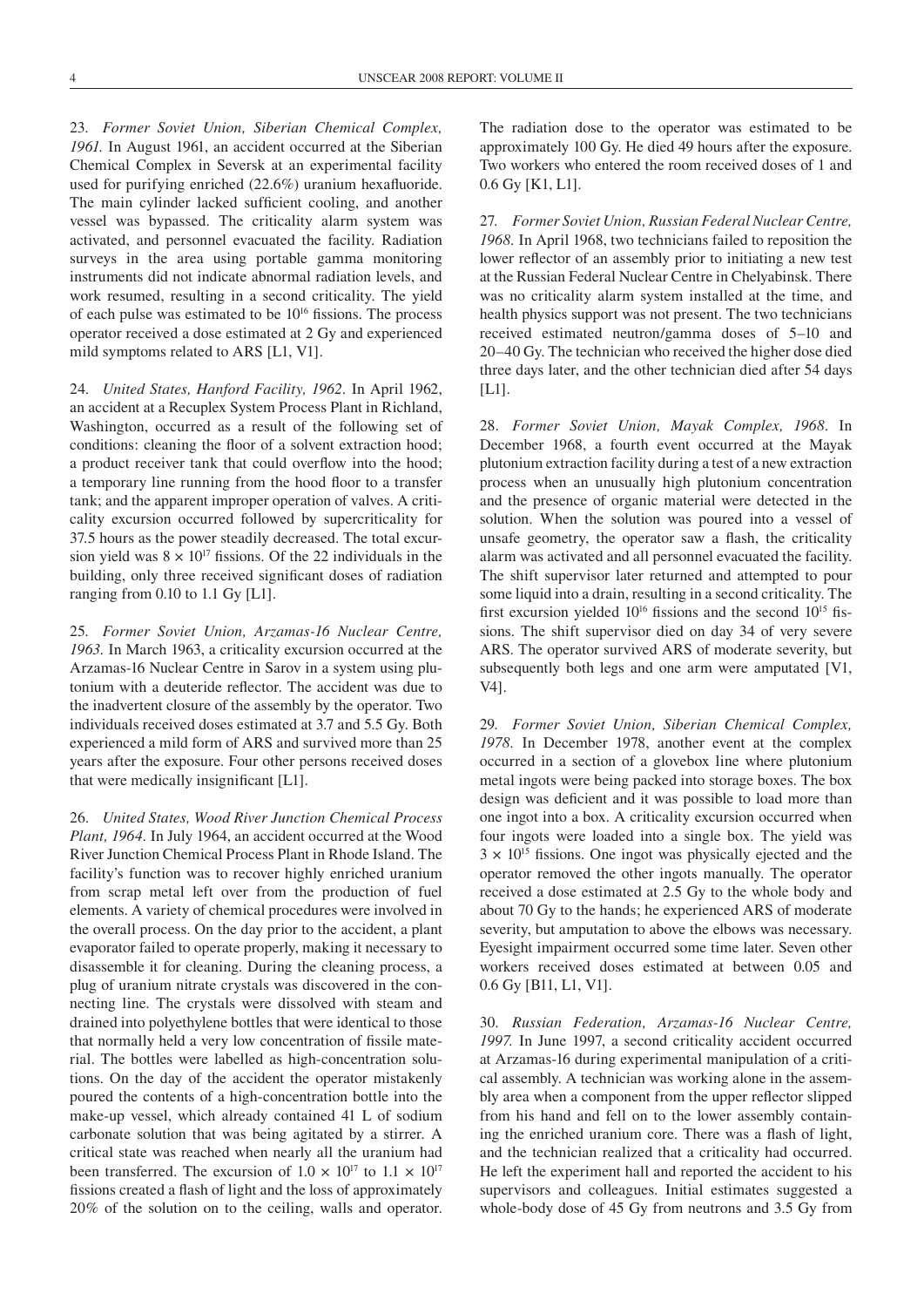gamma rays. The technician was promptly hospitalized. He died 66.5 hours after the exposure, despite prompt and intensive medical care [I5, L1].

2. Other accidents with only on-site consequences

31. Of the eight accidents (other than criticality accidents) in total that occurred during the operation of nuclear facilities and that led to early health effects among operators, plant staff or emergency response personnel, but had no off-site consequences for health or the environment, five occurred at facilities associated with nuclear weapons programmes and are listed in table 2a. A brief description of one of these is provided here to illustrate the nature of such events.

32. *United States, Hanford Facility, 1976.* In August 1976, a 64-year-old chemical operator was injured by a chemical explosion of an ion exchange column used for recovery of 241Am at the Hanford Facility in Richland, Washington. The operator sustained chemical burns of the face, eyes, neck and right shoulder, as well as lacerations and embedded foreign bodies in these areas. He was heavily contaminated externally with 241Am and inhaled an estimated 40.7 MBq of the radionuclide. Aggressive medical therapy began immediately, including on-site decontamination and administration of calcium- and zinc-DTPA. Chelation therapy continued for many months and was responsible for a significant reduction in the 241Am body burden. The estimated cumulative doses three years after the accident to bone, lung and liver were 8.6, 2 and 1.6 Gy, respectively [H2].

#### 3. Accidents with releases to the environment and potentially significant population exposures

33. Of the seven accidents at nuclear facilities that resulted in potentially significant exposures of the general public or the environment, four were associated with nuclear weapons programmes and are listed in table 2a. Three of these are described briefly below.

34. *Former Soviet Union, Mayak Complex, 1957.* In 1957, at the Mayak Complex, overheating of a storage tank containing radioactive nitrate–acetate salts led to an explosion and the release of some 740 PBq of radioactive products off-site to an area of some 20,000 km2 of the Chelyabinsk and Sverdlovsk regions. The contaminated zone had a population of 272,000. There were 1,154 individuals inhabiting areas with a  $\frac{90}{5}$ r deposition density of greater than  $40 \text{ MBq/m}^2$  [U6].

35. *United Kingdom, Windscale, 1957.* In 1957, a fire in the Windscale graphite reactor burned for three days, resulting in major releases of radioiodine and other nuclides into the environment in and around Cumbria. The release of 131I was estimated at some 740 TBq. It was accompanied by 22 TBq of  $137Cs$ , 3 TBq of  $106Ru$ , 16 PBq of  $133Xe$  and 8.8 TBq of 210Po. The maximum doses to local individuals were estimated to be 0.01 Gy to the thyroids of adults and 0.1 Gy to the thyroids of children. Measurements in Leeds and London indicated thyroid doses of 0.001 and 0.0004 Gy [C2, G4, U6, U9].

36. *Russian Federation, Siberian Chemical Enterprises, 1993.* In April 1993, a serious accident occurred at the Siberian Chemical Enterprises facility at Tomsk-7. The accident caused damage to both the reprocessing line and the building, resulting in the release of about 30 TBq of beta- and gamma-emitting radionuclides and about 6 GBq of 239Pu. Radiological monitoring of plant personnel demonstrated that only six individuals received doses of above the 0.2 mGy detection thresholds of the dosimeters used. Dosimetry on 14 of the 20 firefighters indicated individual doses of 1–7 mGy [I19].

#### **B. Accidents not related to nuclear weapons programmes**

#### 1. Criticality accidents

37. Of the 23 criticality accidents in total that have been reported, 6 occurred at facilities not related to nuclear weapons programmes; they are listed in table 2b and briefly described below. One of these, the 1999 accident at Tokai-mura, is also listed under accidents with releases to the environment and potentially significant population exposures.

38. *Former Yugoslavia, Boris Kidrich Institute, 1958.* In October 1958, a criticality accident occurred during an experiment at a zero power reactor facility at the Boris Kidrich Institute in Vinca. The accident exposed six individuals to relatively uniform doses of 4.36, 4.26, 4.19, 4.14, 3.23 and 2.07 Gy. One individual died as a result of the accident [L1, M4].

39. *Belgium, Venus Assembly, 1965.* In December 1965, an accident occurred at the Venus Assembly in Mol, involving a tank type water moderated  $(70\% \text{ H}_2\text{O})$  and 30% D2 O) critical assembly operating with 7% enriched  $UO<sub>2</sub>$  rods. Although there was a written rule in the reactor safety report that no manipulation of a manual rod should be performed without first emptying the vessel, a written order was given to a technician prescribing the loading of a manual control rod followed by the unloading of another one. The technician inadvertently extracted the manual rod instead of first inserting the other rod, and a criticality resulted. The technician received approximately 3–4 Gy to the head and approximately 3–10 Gy to the trunk. The dose to his feet was estimated to be 40 Gy. Medical treatment was successful, but amputation of his left foot was necessary [J3, L1, P2].

40. *Former Soviet Union, Kurchatov Institute, 1971.* In February 1971, an accident occurred at Kurchatov Institute in Moscow during a series of experiments designed to evaluate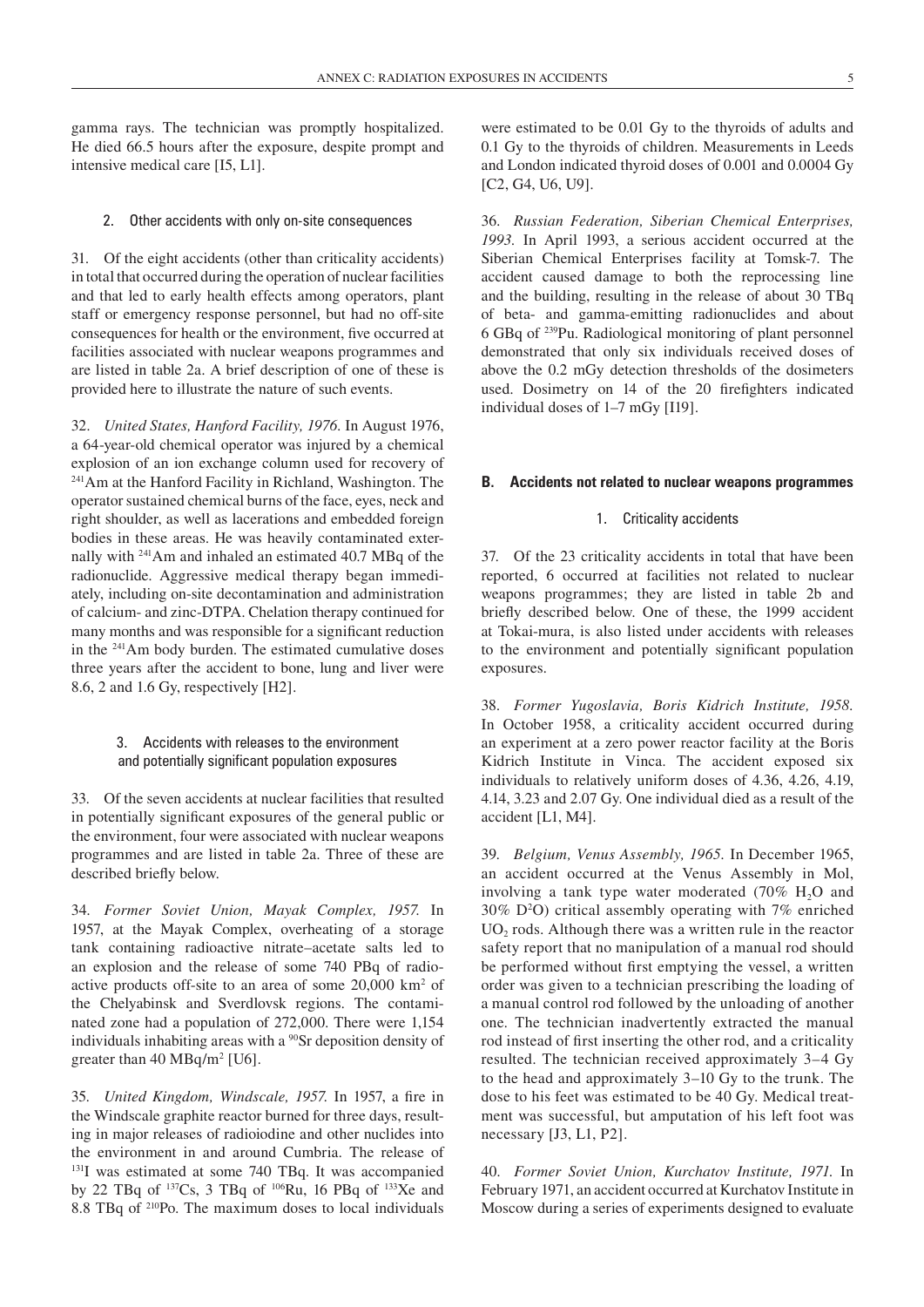the relative effectiveness of iron and metallic beryllium as a reflector on a power reactor core. The supervisor determined that the substitution of iron for beryllium would not result in any considerable increase in reactivity. He supervised the addition of water prior to the arrival of the console operator and supervising physicist. The control rods had not been actuated, and a criticality occurred, evidenced by a flash of blue light. The supervisor and two visiting scientists were exposed; each received a whole-body dose of about 3 Gy; the supervisor and one of the visitors received doses to the legs of between 15 and 20 Gy [L1, V4].

41. *Former Soviet Union, Kurchatov Institute, 1971.* In May 1971, a second accident occurred at Kurchatov Institute during an experimental programme to measure critical masses formed by a certain type of highly enriched (about 90%) 235U fuel rod. Following the insertion of control rods and removal of the neutron source from the core, the supervisor ordered the water to be removed through a fast dump valve. Because the gap size was smaller than the size of the fast dump outlet, an internal plate sagged and fuel rods fell out of the lattice into an unsafe geometry, resulting in a criticality excursion. The yield was estimated to be  $5 \times 10^{18}$ fissions. Four individuals were in the facility at the time of the criticality. A technician received about 60 Gy and died five days after the accident. The supervisor received about 20 Gy and died after 15 days. The other two individuals survived doses estimated at 7–8 Gy, but suffered long-term health effects [L1, S2].

42. *Argentina, Constituyentes Atomic Centre, 1983.* In September 1983, at the Constituyentes Atomic Centre, a prompt criticality accident occurred at the RA-2 zero power critical facility light water cooled test and training reactor near Buenos Aires. RA-2 utilized 90% enriched uranium MTR-type fuel. Facility procedures required that fuel and control rod alterations be performed without the moderator present. The operator attempted to make changes to the core configuration without draining the moderator water. The core went prompt critical, resulting in the moderator expanding rapidly and shutting down the reactor. It is estimated that the operator received an initial average whole-body dose of 17 Gy due to fast neutrons and about 20 Gy due to gamma photons. He experienced symptoms of ARS, including neurological disorders, and died two days after the accident [B15, G6, L1, N1, P3, W4, W5].

43. *Japan, Tokai-mura fuel conversion plant, 1999.* In September 1999, a criticality accident occurred in a fuel conversion plant in Tokai-mura during the processing of highly enriched fuel for an experimental fast reactor. Using unauthorized procedures, the workers poured 16.6 kg of 18.8% enriched uranium into a precipitation tank, resulting in a criticality excursion. Two individuals working near the precipitation tank received whole-body doses of 10–20 Gy Eq (individual A) and 6–10 Gy Eq (individual B) from gamma rays and neutrons, using a value for the relative biological effectiveness (RBE) of 1.7. A third individual,

several metres distant from the precipitation tank, received a dose estimated to be 1.2–5.5 Gy Eq. Early administration of granulocyte colony-stimulating factor (G-CSF) was used in the medical management of these individuals. Individual A died 83 days after exposure and individual B 211 days after exposure. In the course of treatment, individual A received peripheral blood stem cell transplantation from his HLAidentical sister, and individual B received a transplant of umbilical cord blood.

44. The accident resulted in off-site doses from direct neutron and gamma irradiation to nearby populations, although no significant long-term effects are expected. Approximately 200 residents living within a 350 m radius were evacuated. Ninety per cent of them received doses of less than 5 mSv. Ten per cent received doses of between 5 mSv and 25 mSv. While there were measurable levels of airborne fission products on local plant life, maximum readings were less than 0.01 mGy/h, and the activity was short-lived [A2, I6].

#### 2. Other accidents with only on-site consequences

45. Of the eight accidents (other than criticality accidents) in total that occurred during the operation of nuclear facilities and that led to early health effects among operators, plant staff or emergency response personnel, but had no off-site consequences for public health or the environment, three occurred at facilities not associated with nuclear weapons programmes and are listed in table 2b.

#### 3. Accidents with releases to the environment and potentially significant population exposures

46. Of the seven accidents at nuclear facilities that resulted in significant exposures of the general public or the environment, three were not associated with nuclear weapons programmes; they are listed in table 2b. Two of these are described briefly below. One other, the 1999 accident at Tokai-mura, has been listed also under "criticality accidents" and has been described briefly in subsection 1 above.

47. *United States, Three Mile Island, 1979.* In March 1979, an accident occurred at the Three Mile Island nuclear power plant near Harrisburg, Pennsylvania. The sequence of events leading to the accident began with the closure of a valve that fed water to the boiler. A series of events thereafter led to core melt and the release of fission products through a relief valve in the primary water make-up system. Most fission products were retained in the water, but about 370 PBq of noble gases, mainly <sup>133</sup>Xe, and some 550 GBq of 131I were released into the atmosphere. While the accident released large amounts of activity from the failed reactor core, the resulting exposures of the public were negligible [U6, U9].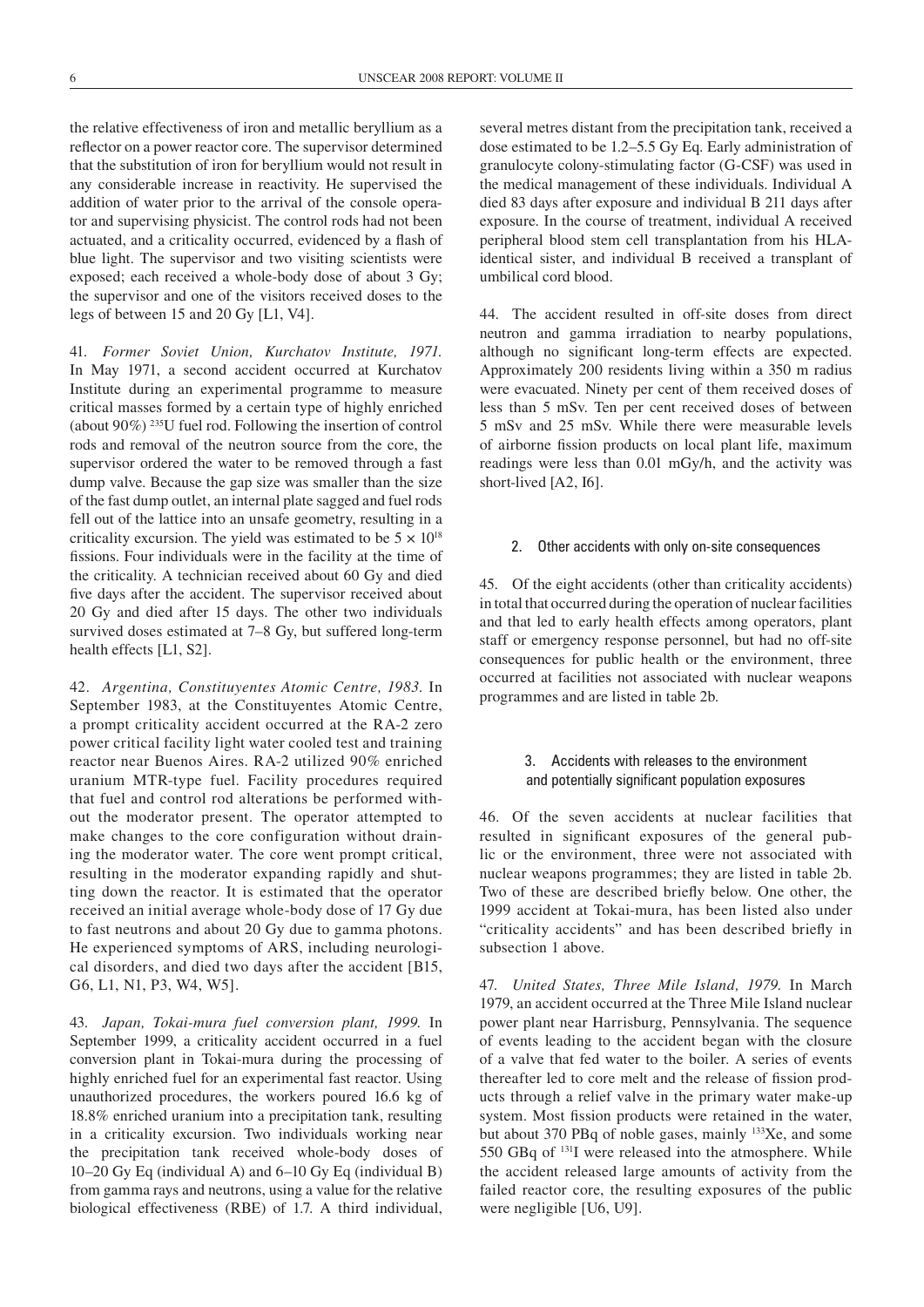48. *Former Soviet Union, Chernobyl nuclear power plant, 1986.* The 1986 accident at the Chernobyl nuclear power plant was the most severe accident ever to have occurred in the civilian nuclear power industry. Two workers died in the immediate aftermath, and high doses of radiation to 134 plant staff and a number of emergency personnel resulted in ARS, which proved fatal for 28 of them. The accident caused the largest uncontrolled radioactive release into the environment ever recorded for any civilian operation, including 1,760 PBq 131I and 86 PBq 137Cs. It deposited radioactive material over large areas of the former Soviet Union and some other countries in Europe, contaminating land, water and biota, and causing serious social and economic disruption for large populations in Belarus, the Russian Federation and Ukraine. The consumption of fresh milk contaminated with 131I in the first weeks after the accident led to thyroid doses that have been estimated to range between 0.05 and 5 Gy to populations of Belarus, the Russian Federation and Ukraine. More details are provided in annex D, "Health effects due to radiation from the Chernobyl accident".

#### **C. Summary**

49. Tables 2a and 2b list 35 reported accidents at nuclear facilities that resulted in acute health effects or caused significant population exposures, of which 24 were at facilities associated with nuclear weapons programmes. In general, criticality accidents have occurred during experiments or operations in research reactors, or during work with fissile material in solution or slurries. One accident occurred in the processing of metal ingots. Only one criticality resulted in the release of radioactive material off-site, albeit a very small quantity. Of the 23 criticality accidents, 17 were at facilities associated with nuclear weapons programmes. Of the accidents at nuclear power plants, the 1986 Chernobyl accident was by far the most serious. Causes identified in these accidents were: inadequate facility design, process equipment that resulted in poor geometry, personnel errors and violation of operational procedures. Because of the regulatory regimes in place, the Committee considers it likely that most of the fatal radiation accidents at nuclear facilities have been reported.

### **II. ACCIDENTS AT INDUSTRIAL FACILITIES**

50. Table 3 summarizes information on 80 accidents that have been reported at industrial facilities. Of these, 17 are described briefly below to illustrate the characteristics of these events. Section A presents accidents with sealed radioactive sources and section B accidents involving machinegenerated radiation (i.e. from accelerators or X-ray devices).

#### **A. Sealed radioactive sources**

51. Table 3 summarizes information on 59 accidents that have been reported involving sealed radioactive sources at industrial facilities; 13 of these accidents are described briefly here.

52. *USSR, 1973.* Disregarding rules, an operator entered the main room of an industrial gamma–facility in the Moscow area, where the 4.2 PBq <sup>60</sup>Co source was unshielded. The operator walked around the source and as soon as he saw that it was in the "on" mode he immediately left the room. The estimated distance from the source to the victim ranged from 0.75 to 1 m. The whole-body dose appeared to be about 4 Gy and he survived a moderate ARS [B11].

53. *United States*, *1974*. In June 1974, at a medical product sterilization facility in New Jersey, a 61-year-old man was exposed for 5–10 seconds to gamma radiation from a 4.4 PBq  $^{60}$ Co industrial source. The individual had failed to use a survey meter upon entering the facility and received a nonuniform exposure owing to partial shielding from Teflon-filled fibre drums. Nausea and vomiting were evident one hour after exposure, and the haematological nadir was reached about one month after exposure. The estimated dose, using cytogenetic dosimetry, was 4.1 Gy, and the patient was treated with standard antibiotic therapy and platelet/leucocyte transfusions. The individual returned to work in October 1974 [B2].

54. *United States, 1977.* In September 1977. at a facility in New Jersey, a 32-year-old man was exposed for about ten seconds to gamma radiation from an 18.5 PBq <sup>60</sup>Co source used to sterilize medical and chemical products. The accident was caused by construction work that had led to alterations in the hot cell entry area, failure to see the interlock warning and interlock failure. The individual experienced nausea and vomiting two hours after exposure. The estimated dose, using cytogenetic dosimetry, was 2.0 Gy. The patient reached the haematological nadir about 30 days after exposure and was treated with standard antibiotic therapy. Peripheral blood counts returned to normal in August 1978 [B2].

55. *United States, 1978.* In June 1978, an industrial radiographer working on a barge off the coast of Louisiana in the Gulf of Mexico sustained a radiation injury to the hand from a 3.7 TBq 192Ir source. A dosimeter malfunction was thought to be the cause of the accident. About three weeks after the suspected date of exposure, the individual experienced a burning sensation, swelling, erythema and dryness of the thumb, index finger and middle finger of the left hand. The formation of bullae occurred one week later, and healing was apparent within 5–8 weeks, although the palmar surfaces demonstrated thin epithelium. Amputation of the digital two thirds of the index finger was performed at six months [S1].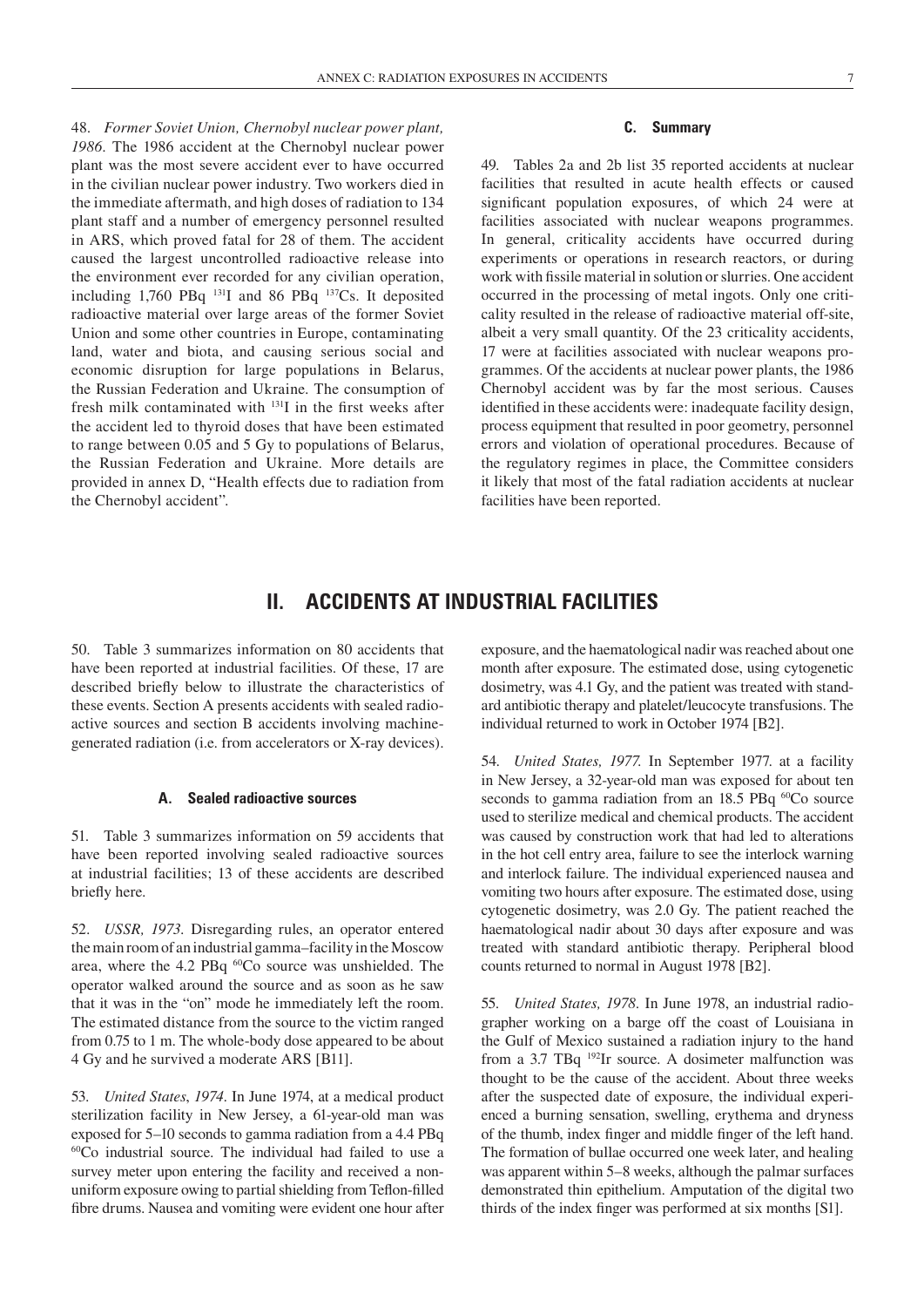56. *USSR, 1980.* An accident occurred in a gamma irradiation facility in Leningrad with a  $22.2$  PBq  ${}^{60}Co$ source. The operator entered the irradiation room thinking the source was "down". Within less than a minute and as soon as he realized he was wrong, he left the room. However the whole-body dose appeared to be more than 12 Gy, and he died on day 10 [S2].

57. *China, 1980.* In 1980, a 25-year-old man was accidentally exposed to a 60Co source in Shanghai. The estimated source activity was 1.96 PBq, and the exposure time was about 40 seconds. The individual experienced early profuse vomiting and a rapid fall in lymphocytes and other haematological parameters. The estimated dose based on the survival of haemopoietic stem cells was 5.22 Gy. Following treatment, the patient was discharged from the hospital five months after exposure. Radiation-induced cataracts were observed three years after exposure [U3, Y1].

58. *Norway, 1982.* In 1982, an accident occurred in a gamma irradiation plant at the Institute of Energy Technology at Kjeller near Oslo. The plant was used for sterilization of medical equipment. A 2.43 PBq <sup>60</sup>Co source could be raised to various positions above the shielded position on the concrete floor. Owing to technical failure and human error, the operator entered the irradiation room although the source was not in the shielded position. He stayed in the irradiation room for several minutes and shortly afterwards was found sitting outside the plant and obviously ill. Shortly after the event he was admitted to a local hospital suffering from nausea, vomiting and facial erythema. During the next four days he had persistent nausea and increasing mucositis in the mouth. After a week his haematological values were markedly reduced. On the basis of dose reconstruction using electron spin resonance (ESR) spectroscopy of nitroglycerine tablets in his pocket, the mean whole-body dose was considered to have been slightly above 20 Gy. The patient died 13 days after exposure [R1, S3].

59. *China, 1986.* In May 1986, in Kaifun, Honan Province, a young man and a young woman were accidentally exposed to a 255 TBq  ${}^{60}Co$  source for about 1.5–2 minutes at a local irradiation facility. The man received a whole-body dose estimated at 3.5 Gy and the woman a dose estimated at 2.6 Gy. Both individuals experienced radiation-induced vomiting and haematological depression [W2, Y1].

60. *China, 1987.* In March 1987, in Zhengzhou, Honan Province, a young man was exposed for 10–15 seconds to photons from a 60Co source of 3.29 PBq. The estimated exposure was 1.35–1.45 Gy. He experienced lassitude, thirst and dryness of the eyes immediately after exposure. Four hours later he experienced nausea and anorexia but no vomiting. The nadir values of leucocytes and platelets occurred on the 35th and 31st days, respectively. Restoration of his leucocyte count was rather slow, and the count remained subnormal until the 120th day after exposure [Y1].

61. *El Salvador, 1989.* An accident occurred in February 1989 at an industrial irradiation facility near San Salvador. The facility had  $0.66$  PBq of  ${}^{60}Co$  in a movable source rack, badly degraded safety systems and poor maintenance at the time of the accident. After the unshielded source rack became stuck, three individuals entered the radiation room and received non-uniform doses to the whole body. Subsequently they all developed ARS. Cytogenetic studies indicated doses of 8 Gy to patient A, 3.6 Gy to patient B and 3 Gy to patient C. Two of these individuals experienced serious radiation-induced injuries of the lower extremities, with doses estimated at 100 Gy. They were transferred to a specialized hospital in Mexico City. The leg of the most seriously irradiated individual was amputated approximately four months after exposure. Following transfer back to El Salvador, this patient died as a result of a surgical procedure and complications due to radiation-induced lung damage. Another individual required amputation of both legs. A third individual experienced minor injuries to one foot. Before the accident was fully understood, a fourth individual, a maintenance manager, entered the facility and received a wholebody dose that was medically insignificant [I1].

62. *Israel, 1990.* In June 1990, at a commercial irradiation facility in Soreq, an operator bypassed safety systems to enter the irradiation room in order to free cartons stuck on the conveyor system. He was not aware that the movable 60Co source rack was obstructed in the irradiation position. At the time of the accident the total activity was 12.6 PBq. He promptly developed symptoms and left the area. It was determined that his whole-body dose was between 10 and 20 Gy. He was hospitalized with severe haematopoietic and gastrointestinal syndromes, and skin injury was soon evident. Despite aggressive medical efforts, including use of haematopoietic growth factors and a bone marrow transplant, he died 36 days after exposure [I2].

63. *China, 1990.* In June 1990, seven workers were exposed to radiation from a <sup>60</sup>Co source at an industrial facility in Shanghai. The accident was caused by improper maintenance of safety features. None of the workers was wearing a personal dosimeter at the time of the accident. One individual, with a dose estimated at 12 Gy, died 25 days after exposure. A second individual, whose dose was estimated at 11 Gy, died 90 days after exposure. The other five workers received doses estimated to range from 2 to 5.2 Gy and recovered after medical treatment [L2, P1].

64. *Belarus, 1991.* In October 1991, an accident occurred at a 60Co irradiation facility used to sterilize agricultural and medical products in the town of Nesvizh. The source activity was 28.1 PBq at the time of the accident. Owing to a malfunction of the product transport system and human error, the operator entered the irradiation area and remained inside for 1–2 minutes with the source array in the full "out" position. He received prompt medical attention in Belarus and then in Moscow. He experienced ARS and skin injuries resulting from an estimated whole-body dose of 11–18 Gy. His intensive medical treatment included administration of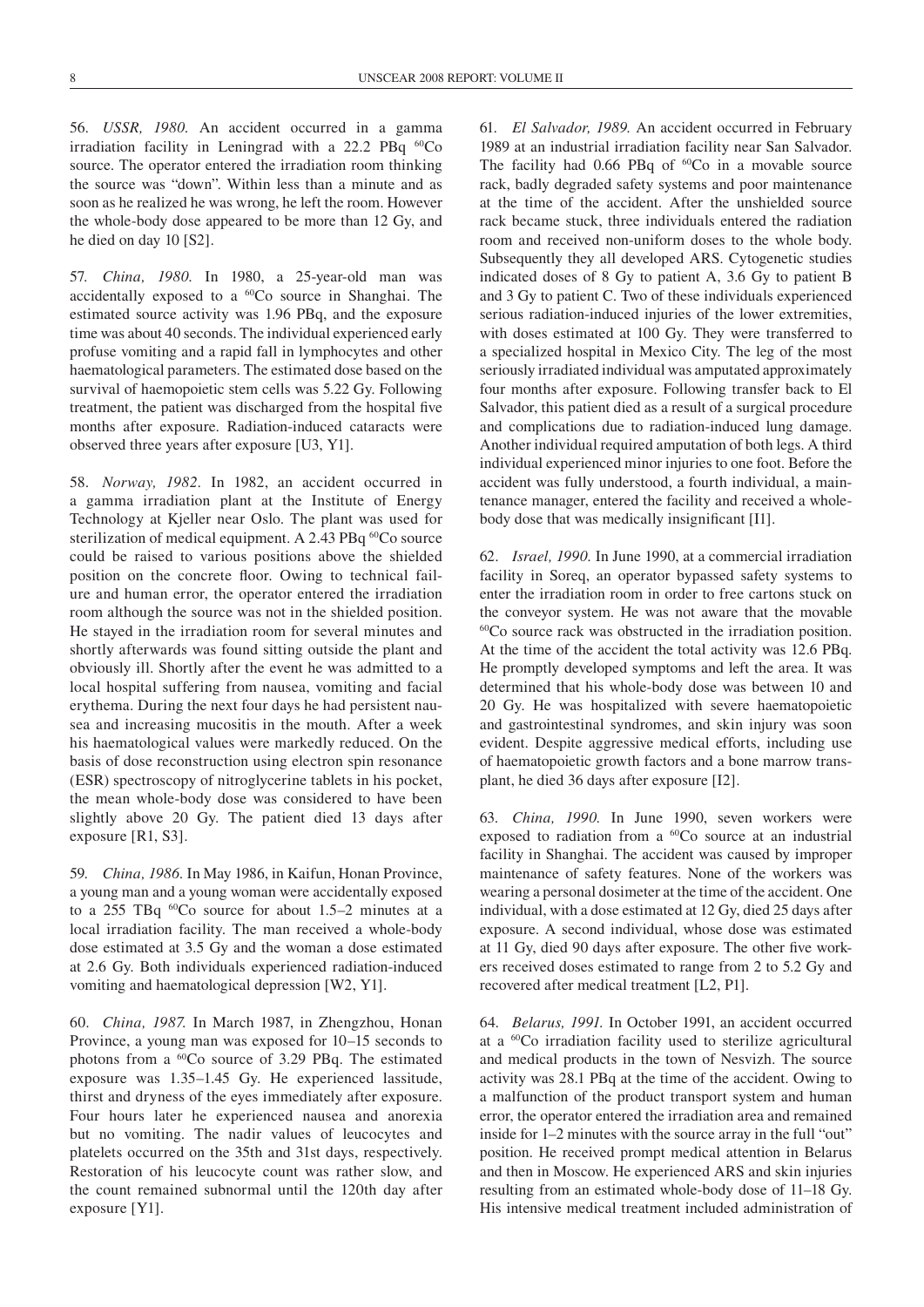granulocyte–macrophage colony-stimulating factor (GM-CSF). He died 113 days after exposure of pulmonary and multiorgan failure [I3].

#### **B. Accelerators and X-ray devices**

65. Table 3 summarizes 21 accidents involving machinegenerated radiation (i.e. from accelerators or X-ray devices), four of which are described briefly here.

66. *United States, 1960.* In March 1960 nine civilian employees at a military installation in Lockport, New York, were exposed to X-radiation from an unshielded klystron tube. Two of the individuals were seriously injured, five other individuals demonstrated less severe injuries and two individuals remained asymptomatic. The highest dose received was estimated to be 12–15 Gy (non-uniform). Seven exposed individuals demonstrated varying degrees of nausea, vomiting, headache, erythema, fatigue, epilation and conjunctival reddening. The individual with the highest estimated dose demonstrated signs and symptoms of ARS [H5].

67. *United States, 1967.* In October 1967 three technicians in Pittsburgh, Pennsylvania, simultaneously incurred accidental non-uniform whole-body exposures to radiation from a water-cooled Van de Graaff linear accelerator. The water cooling system had failed, and the technicians were attempting to repair the system. They followed all safety procedures and entered the accelerator area unaware that the safety interlock system had failed. The workers experienced early signs and symptoms of radiation injury, and dosimetric tests indicated whole-body exposures of 1, 3 and 6 Gy. The most seriously irradiated worker also had localized doses of 59 Gy to the hands and 27 Gy to the feet. He had a more complicated clinical course, and demonstrated pancytopenia and complete bone marrow depletion. His situation was unique because he had an identical twin brother who donated bone marrow for transplant on the eighth day after exposure. The patient developed extensive local skin injury to the hands and feet, and four months after exposure, amputation of portions of the hands and feet was performed.

The amputation sites manifested lack of healing, and further necrosis led to 11 additional operative procedures over a 22 month period. The patient was eventually fitted with prostheses on all extremities. He required psychological support for many years [G2, G3].

68. *France, 1991.* In July and August 1991, three individuals working at an accelerator facility in Forbach received high doses of radiation from a Van de Graaff device. The accident was reportedly due to negligence and non-compliance with regulatory requirements. The workers' exposure was associated with "dark current" after the accelerator had been turned off, although the voltage was maintained to save time. The residual dose rate was a few grays per second. The most severely exposed individual suffered skin lesions following a dose estimated at 40 Gy, while the other two were less seriously affected [C1, U3, Z3].

69. *United States, 1991.* In 1991, an accelerator operator at a facility near Baltimore, Maryland, was exposed to electron dark current during routine maintenance. The filament voltage was off, but the high voltage was on, resulting in dose rates of 0.4–13 Gy/s. The operator placed his hands, head and feet in the beam. Three months later, most of the digits on both of the operator's hands had to be amputated. Using electron paramagnetic resonance (EPR) on bone samples from the fingers, the dose was estimated to be 55 Gy [D3].

#### **C. Summary**

70. Table 3 lists 80 accidents at industrial facilities. Nine deaths were reported in these accidents. They all occurred at industrial irradiation facilities using high-activity sealed sources, primarily because of improper entry into the hot cell, and a lack or failure of safety mechanisms. At least 84 other people were excessively overexposed in these facilities. In other industries, 36 workers were injured during the use of radiography sources, X-ray devices and accelerators, and during manufacturing procedures. The Committee considers it probable that some accidents at industrial facilities involving deaths and injuries have not been reported.

### **III. Accidents involvin g orphan sources**

71. Orphan sources are radioactive sources that were never under regulatory control or were under regulatory control but then abandoned, lost, misplaced, stolen or otherwise transferred without authorization [G1]. Orphan sources have been the cause of serious accidents involving members of the general public, who were entirely unaware that they were being exposed to radiation. Table 4 summarizes key information about 34 accidents involving orphan sources (sometimes multiple sources). Of these, 20 are described briefly below to illustrate some of the characteristics of these events.

72. *Mexico, 1962.* Between March and September 1962, an engineer left a 200 GBq 60Co source unprotected in the yard of a house in Mexico City. The source was found by a 10-year-old boy and subsequently taken to his home, where it remained for approximately four months. The boy and his sister died following estimated protracted whole-body doses of 47 and 28.7 Gy, respectively. The children's mother and grandmother also died following doses estimated at 35 and 30 Gy, respectively. The children's father survived, although he became permanently sterile, following an estimated protracted dose of 120 Gy [M6].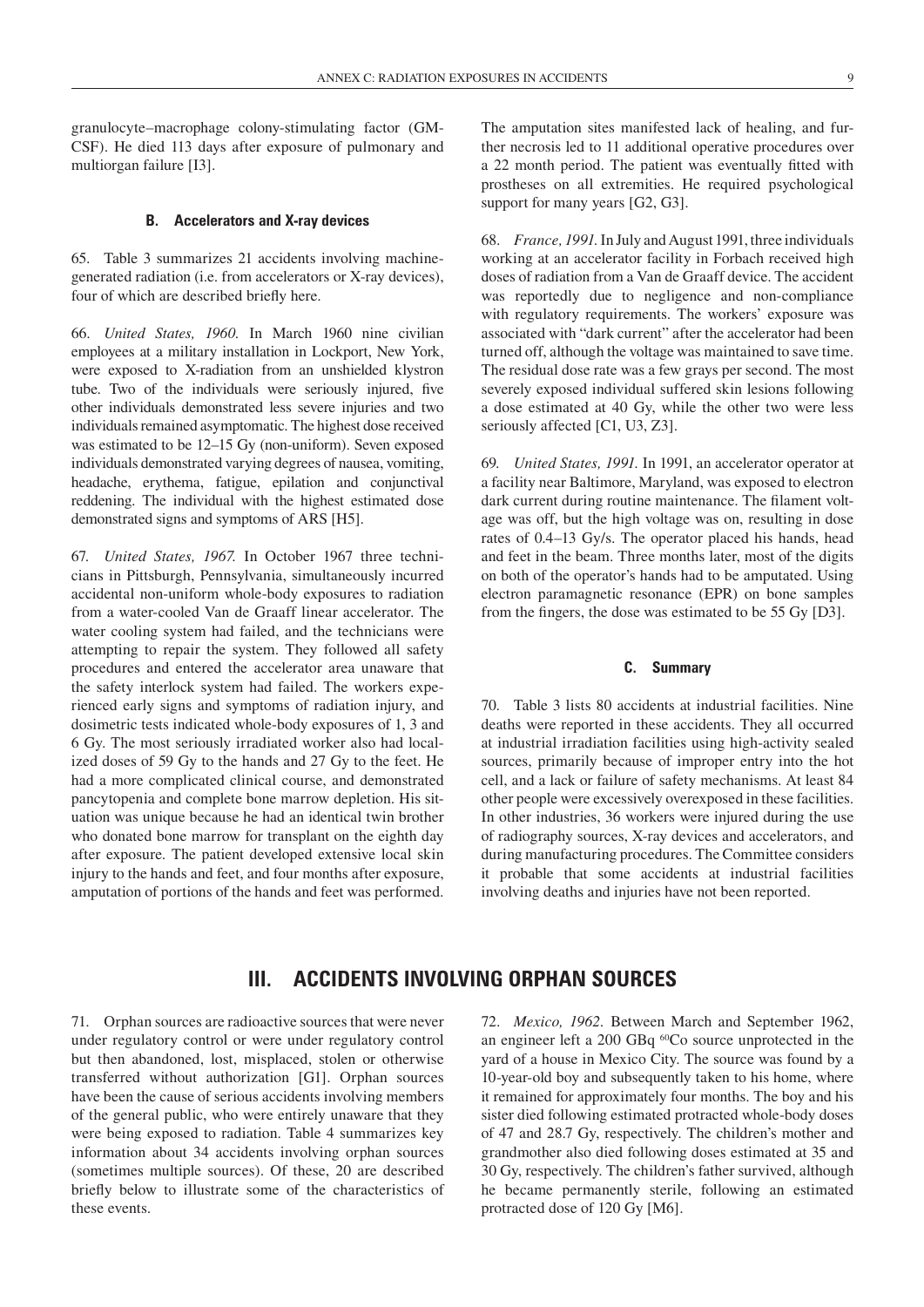73. *China, 1963.* In 1963, a 60Co source with an estimated activity of 0.43 TBq was found in a lead cask by a farmer fishing near the Anhui Agricultural Institute, located in Hefei City in Anhui Province. He took the source and returned to his home. Nine days later, authorities located the source. The six individuals living in the home were sent to a hospital for medical assistance. Two individuals in the home received estimated whole-body doses of 80 Gy and 40 Gy, and died within the following two weeks. The other four individuals received doses estimated at 8, 6, 4 and 2 Gy, and survived after medical treatment. No significant long-term effects were noted 17 years after exposure [P1].

74. *Mexico, 1973.* On 24 May 1973, during the construction of the refinery at Tula, in Hidalgo state, a truck was transporting a container holding a 137Cs source. The container had a "plug" made of a piece of wood. Owing to the motion of the truck, the plug failed and allowed the source to emerge from the container. The box that held the container had a crack, and the source fell out on to the road. A 38-year-old bricklayer found it and took it home, carrying the source in his trouser pocket for several hours. The dose to the thigh was reported to be 1,386 Gy. He subsequently suffered radiodermatitis of the left thigh median third and the buttock. His left leg was amputated from the hip down; the middle finger of the right hand was also amputated. His family, who were exposed to the source over three days, showed no symptoms of radiation injury [N5].

75. *Algeria, 1978.* In May 1978, a 925 GBq 192Ir source used for industrial radiography fell from a truck travelling on the road from Algiers to Setif. Two young boys found the source a few days later. Both boys handled the source, and it was eventually placed in their home. It remained there for 5–6 weeks, exposing the family to radiation under various conditions depending on their location and time spent in the kitchen. The two boys developed serious skin lesions; their 47-year-old grandmother and four females aged 14, 17, 19 and 20 years, who spent most of their time in the house, were exposed to varying doses. The actual doses to these five females were difficult to resolve, owing to many uncertainties, including those in the total time of exposure per day, geometry, shielding and distance from the source over a period of 38 days. Thus their treatment was based primarily on haematological presentations. The grandmother died in late June 1978. The foetus of the pregnant 20-yearold woman also died during the haematological recovery period of the mother, and both boys required surgery for their skin injuries [J2].

76. *United States, 1979.* In June 1979 a worker at an industrial site in Los Angeles (Riverside), California, found a lost 192Ir radiography source with an estimated activity of 1.04–1.22 TBq. The worker placed the source in his right hip pocket and left it there for approximately 45 minutes. He subsequently developed a severe ulcerated radiation burn. The estimated skin surface dose was 800–4,000 Gy, and the 1 cm tissue depth dose was 520 Gy to an area measuring  $11 \times 9 \times 2$  cm. At 36 days after exposure a full-thickness

myocutaneous flap, with vascular pedicle intact, was mobilized from the right thigh and sutured to the bed of the excised ulcer. Additional surgeries were required since the lesion did not completely heal. Five other workers handled the source before it was returned to the radiographer. Four of these workers developed moderate injuries to the fingertips. An additional five workers did not have medically significant exposures [H8, R2].

77. *Mexico, 1983*. In early December 1983, a <sup>60</sup>Co therapy machine was dismantled and loaded into a pick-up truck. The machine had been acquired in November 1977 by the Centro Medico Hospital in Ciudad Juarez and had been in storage since its acquisition. The source activity was about 16.6 TBq contained in some 6,000 small pellets, each with an average activity of 2.77 GBq. During the dismantling, the source container was punctured and a number of pellets (800–1,000), with an estimated activity of 1.85 TBq, were spilled into the truck's cargo area. The truck was later parked on a city street and was not discovered for about seven weeks. The machine was sold at a local scrapyard and then to foundries in Chihuahua and Durango, Mexico, with subsequent contamination of metal. During movement of the machine, some cobalt pellets were lost on the streets of Ciudad Juarez, in the scrapyard, along highways and in the foundries.

78. The accident was not discovered until January 1984 when a truck loaded with contaminated rebar stopped at an entrance to the Los Alamos National Laboratory in New Mexico, United States, and tripped radiation alarms. An investigation led to the discovery of the pick-up truck. No acute effects were noted in the general population; doses were protracted over a period of about 60 days. Cytogenetic dosimetry was performed on two scrapyard employees and eight individuals living near where the truck had been parked. Owing to uncertainties regarding exposures of the individuals, two mathematical models were used to estimate doses. The mathematical model used to extrapolate dose assuming acute exposure at a high dose rate resulted in estimates of 0.09–1.91 Gy. The estimate assuming chronic exposure at a low dose rate ranged from 0.13 to 15.16 Gy. There were no fatalities reported following the accident [B3].

79. *Morocco, 1984.* In March 1984, a worker at a facility in Casablanca took home an industrial radiography source  $(603 \text{ GBq of }^{192}\text{Ir})$  and placed it on a shelf near his bed. The worker died 44 days after exposure. Over the next several weeks, the worker's pregnant wife and their four children also died as a result of their exposures. After the father's death, a cousin and his mother stayed in the house, using the room where the source was located. These two individuals also died as a result of their exposures. Three other persons living in the house experienced bone marrow suppression but survived their overexposures. Authorities recovered the source 80 days after it was removed from the facility [M2, M5].

80. *China, 1985.* In April 1985, an accident occurred in Mudanjiang when a lost source  $(370 \text{ GBq of } <sup>137</sup>Cs)$  was brought into a dwelling where a 21-year-old man and his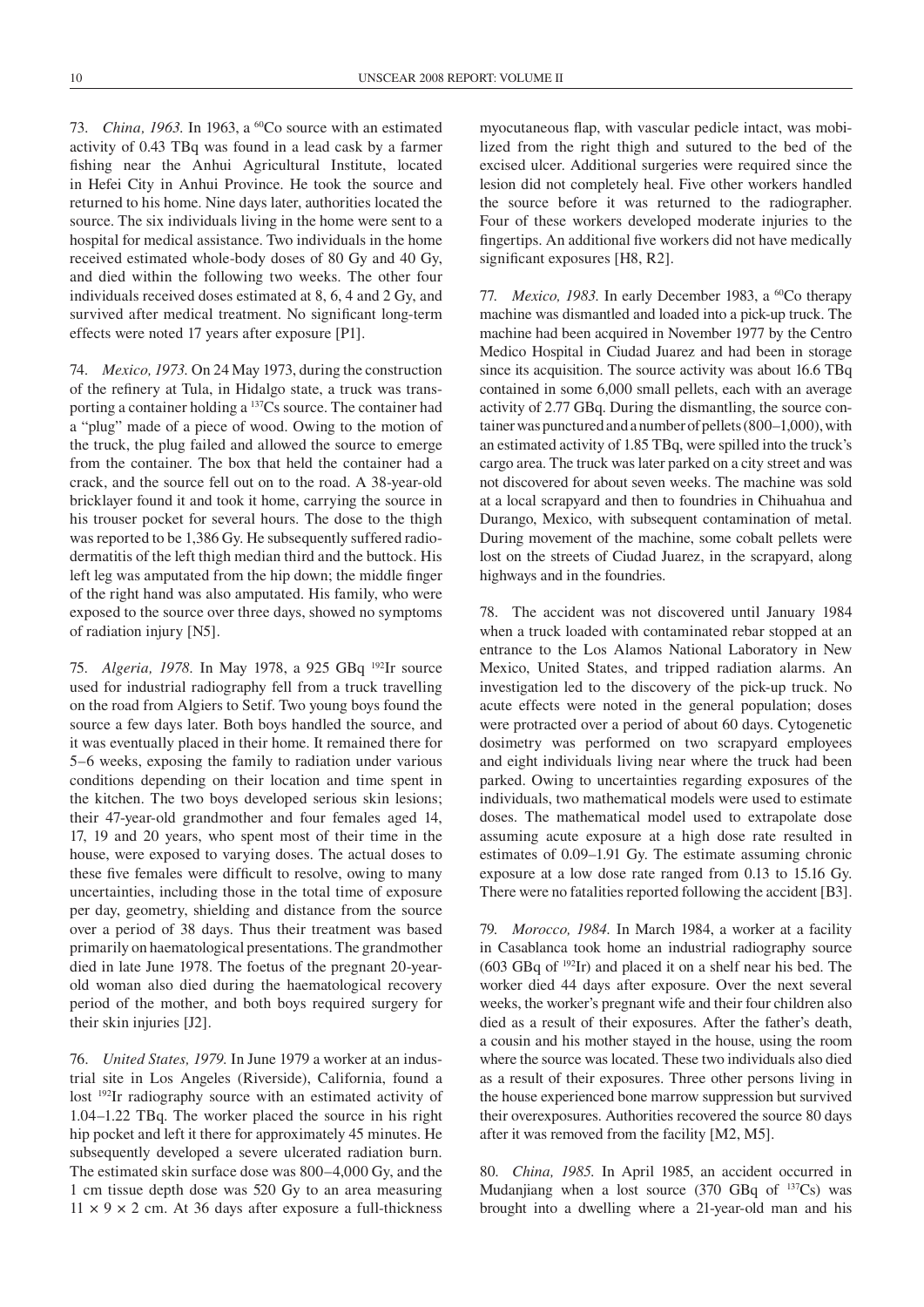parents (the mother was 68 years old and the father 66 years old) were exposed over a period of 150 days with estimated cumulative whole-body doses of 8–10 Gy to each individual. The father also experienced a radiation-induced burn on his right thigh. The clinical findings upon hospital admission were general malaise, bleeding and pancytopenia. The therapeutic measures were bed rest, adequate nutrition and strict control of infection. The father died from myelodysplastic syndrome complicated by pulmonary fungal infection 22 months after exposure. The other two individuals remained apparently well [Y1].

81. *Brazil, 1987.* In 1987, an abandoned 50.9 TBq 137Cs teletherapy device located in Goiânia was stolen and dismantled, and the source capsule ruptured. Over the next two weeks, 137Cs chloride powder was spread throughout a scrapyard, surrounding homes and the vicinity. The problem of radiation exposure was noted after numerous individuals developed illness and skin lesions. Subsequently a monitoring station was set up at a soccer stadium and 110,000 persons were monitored for contamination with radioactive material. Of these individuals, 249 were found to have <sup>137</sup>Cs deposits on their skin or clothing, and 129 of these persons were found to be internally contaminated with 137Cs. Outpatient care was provided to 79 individuals, while 50 required close medical surveillance. Of these latter patients, 14 required intensive medical care for ARS, internal contamination and local lesions. Four persons died, including one child. There are 150 persons currently in a follow-up cohort. A group of 755 professionals participated in extensive environmental decontamination. Eighty-five residences required decontamination, and seven residences had to be demolished. The total volume of waste generated for temporary storage amounted to  $3,134.5 \text{ m}^3$  and since 1987 has been disposed in a repository [I11, I12, N8].

82. *USSR, Ukraine, 1988–1991.* This accident occurred when a family consisting of a man, a woman and two children moved to an apartment in a new complex built 200 km south-east of Kiev. After several months the older son became ill and was found to have bone marrow depression. The cause was not identified, and the boy recovered and returned home. Over the next year the same scenario was repeated several times, and the boy developed osteosarcoma of the foot and died of metastatic disease. His younger brother was then allowed to move into his bedroom, and within several months developed severe bone marrow depression. The younger boy also developed a necrotic lesion on his foot. Thinking the problem was associated with the Chernobyl accident, the boys' mother requested authorities to survey the apartment for radiation. Finally a 2.6 TBq 137Cs industrial source was found embedded in the wall of the boys' bedroom, located near the foot of the bed. How the source came to be there was never clear. Several months later the younger boy developed additional haematological problems and subsequently died [M2, S2].

83. *China, 1992.* In November 1992, in Xinzhou, Shanxi Province, a farmer was demolishing a closed irradiation facility when he found a 100 GBq <sup>60</sup>Co source contained in a cylindrical steel bar. The individual placed the bar in his jacket. Later that afternoon he was sent to a local hospital after complaining of nausea followed by vomiting. The jacket containing the source remained with the individual during his hospitalization. He died in early December. His father and elder brother, who had taken care of him at the hospital, died from exposure the following week. The farmer's wife also assisted in his care, and in mid-December she requested medical assistance. The doctors suspected that she, too, was suffering from radiation exposure. Through dose reconstruction, the farmer, his father and his brother were estimated to have received doses of greater than 8 Gy, and the dose to his wife was estimated to be about 2.3 Gy [P1].

84. *Turkey, 1993–1998.* Unauthorized long-term storage (1993–1998) and subsequent transport and transfer to a new owner resulted in a loss of control over two 60Co therapy sources in Istanbul. The packages containing the sources were sold as scrap. Later the shielding of one container was opened at the scrapyard. In December 1998 ten persons fell ill, and six experienced nausea and vomiting. The cause of their illness was not diagnosed until four weeks later. Once the cause had been diagnosed, media reports caused alarm, and 404 persons applied for medical examinations. Eighteen persons (including seven children) were admitted to hospital. Ten of the hospitalized adults exhibited signs and symptoms of ARS. Five of these persons were hospitalized for 45 days. One person had local injury to a finger [I7].

85. *Estonia, 1994.* In October 1994 in Tammiku, three brothers entered a waste repository without authorization and removed a metal container holding a 1.6 TBq 137Cs source. During removal the source was dislodged and fell to the ground. One of the men picked it up and placed it in his pocket. Before leaving the repository, he began to feel ill. A few hours later he began to vomit. He took the source to his home in the nearby village of Kiisa. Subsequently he was admitted to a hospital with severe injuries to his leg and hip, and he died on 2 November 1994.

86. The injury and subsequent death were not initially attributed to radiation exposure, and the source remained in the man's house with his wife, his stepson and the boy's greatgrandmother. The boy was hospitalized on 17 November with severe burns on his hands, and a doctor identified the burns as being induced by radiation. The authorities were alerted, and the Estonia Rescue Board recovered the source from the house. The occupants of the house and one of the man's two brothers were hospitalized and diagnosed as suffering from radiation-induced injuries of varying severity. All were subsequently released from the hospital and continued to receive outpatient treatment for at least four years. Studies conducted on other people living in the area where the source was discovered revealed no symptoms of radiation sickness [I13].

87. *Russian Federation, 1995.* In 1995, a 48 GBq 137Cs source was discovered in the cabin door pocket on the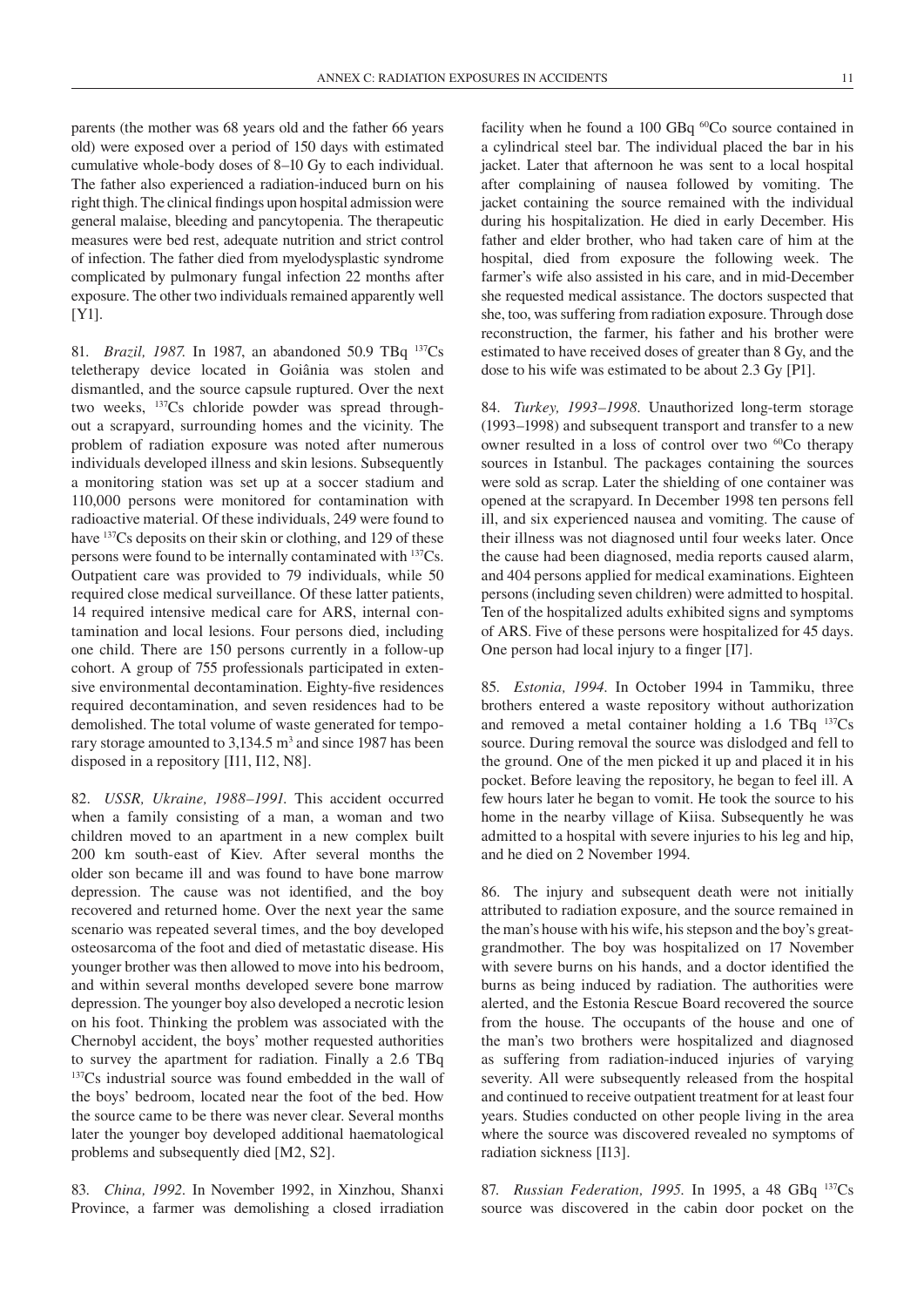driver's side of a truck near Moscow. The driver of the truck was apparently overexposed over a period of about five months. The dose rate at the left side of the driver's seat was estimated to be about 50 mGy/h. An estimate of the average whole-body dose of  $7.9 \pm 1.3$  Gy was made on the basis of cytogenetic studies of chromosomal aberrations in the driver's blood lymphocytes. The driver was hospitalized in Moscow in July 1995 with complaints of fatigue and shortness of breath. Epilation was evident on the lateral surfaces of the left thigh and buttock. Pancytopenia, myelodysplasia and anaemia progressed over the next several months, eventually leading to myelomonocytic leukaemia. The individual died 22 months after the source was discovered [B7, S7].

88. *Islamic Republic of Iran, 1996.* In July 1996, industrial radiography was under way at the Gilan combined cycle fossil fuel power plant located 600 km north of Tehran. After making a series of radiographs, the radiography team failed to notice that the 185 GBq 192Ir source was missing from the container. A 33-year-old plant employee found the source, handled it and then placed it in his shirt pocket, where it remained for about 90 minutes. Over the next few weeks the irradiated individual demonstrated haematological depression and was treated with antibiotics, platelet transfusions, and the haematological growth factor granulocyte-colony-stimulating factor (G-CSF). He also developed lesions to the right thorax, right elbow, right thigh and left palmar surface. He was treated in Tehran and subsequently transferred to Paris for treatment of his skin lesions. His chest and thigh lesions were successfully treated with a free graft from the undamaged thigh. About 16 months after exposure, the skin lesions healed, although there was thickening of the skin on the hand, slight retraction on the right side due to the fibrotic chest graft and contracture of the right elbow. The estimated whole-body dose was 2–4 Gy, while the maximum skin doses did not exceed about 40 Gy [I21].

89. *Georgia, 1996–1997.* Numerous sources were abandoned when Soviet troops turned over the Lilo Training Centre to the Georgian army in 1992. From April to August 1997, several Georgian soldiers sought medical care because of skin lesions. After radiation injury was diagnosed, high-activity sources were found 30 cm below the surface of a soccer field, 10 cm below ground in an area used for smoking, stored in lead containers and in the pocket of a soldier's winter jacket. In addition, 200 discarded sighting devices containing 226Ra and a 60Co source were found. In total, 12 137Cs sources were located. Eleven persons suffered local and systemic effects as a result of their exposures. The estimated doses for protracted exposures ranged from 4.2 to 0.6 Gy. Seven patients remained under treatment in 1999 [I20].

90. *Peru, 1999*. In February 1999, an <sup>192</sup>Ir industrial radiography source with an estimated activity of 1.37 TBq was lost at the Yanango hydroelectric power plant in the San Ramon district 300 km east of Lima. A few hours later a welder found the source and placed it in the right back pocket of his trousers. Over the next several hours the welder worked in a pipe and then took a minibus home. He changed clothing, placing his trousers (with the source still in the pocket) on the floor, and sought local medical assistance because of pain in his right thigh. He was diagnosed with an insect bite. Meanwhile his wife sat on the trousers while breastfeeding her 18-month-old child. Authorities recovered the source at 1 a.m. the following morning, and the welder was transferred to Lima for medical care. The estimated 1 cm depth dose to his thigh was 9,966 Gy, and over the next three months he developed an extensive severe lesion on the right thigh. He was then transferred to Paris for skin grafts using porcine xenografts. The grafts failed, and the right leg was disarticulated at the hip. Additional surgeries were required after the welder's return to Peru. His wife developed moist desquamation and ulcerative and fibrotic lesions of her lower back [I8].

91. *Thailand, 2000.* In 1999, unauthorized teletherapy sources were relocated to an unsecured site in Samut Prakarn. In January 2000, four scrap collectors gained access to the facility, partially disassembled a teletherapy head and took the device home for further disassembly. On 1 February two of the individuals sold the components to a junk dealer. During further disassembly of the device at the junkyard, the source fell out of its housing but was not noticed. By mid-February several individuals had sought medical attention, and suspicion of radiation injury was reported to the authorities. The 15.7 TBq <sup>60</sup>Co source was recovered on 20 February. Ten people were hospitalized. Three junkyard employees died of ARS-associated infections in March. Four other individuals suffered local injuries; one required hand amputation. G-CSF and GM-CSF were used in the medical management of these patients [I9].

92. *Egypt, 2000.* In May 2000, a farmer from Meet Halfa village found a 1.17 TBq<sup>192</sup>Ir industrial gamma radiography source that had been lost by a worker testing pipe welds. The farmer took the source to his home, where he lived with his wife, a sister and four children. In the following weeks the source was handled by family members and moved to various locations within the family home. The 9-yearold son died in June, and death was reported to be due to bone marrow failure and inflammation caused by a viral or bacterial infection. Other family members were also found to be sick with skin lesions, bone marrow failure and gastrointestinal symptoms, but the diagnosis again was incorrect. On 16 June the farmer died. On 25 June, a fact-finding mission detected high radiation levels at the family home, and the source was recovered. Family members were hospitalized with skin lesions and bone marrow depression. G-CSF was used in their treatment. Dose estimates were: father, 7.5–8 Gy; 9-year-old son, 5–6 Gy; five other family members, 3.5–4 Gy. Between 200 and 300 neighbours and relatives were monitored, and the affected family received continuing treatment and surveillance [E1, I10].

93. *Georgia, 2001.* In December 2001, three woodsmen found two heat-emanating ceramic objects near their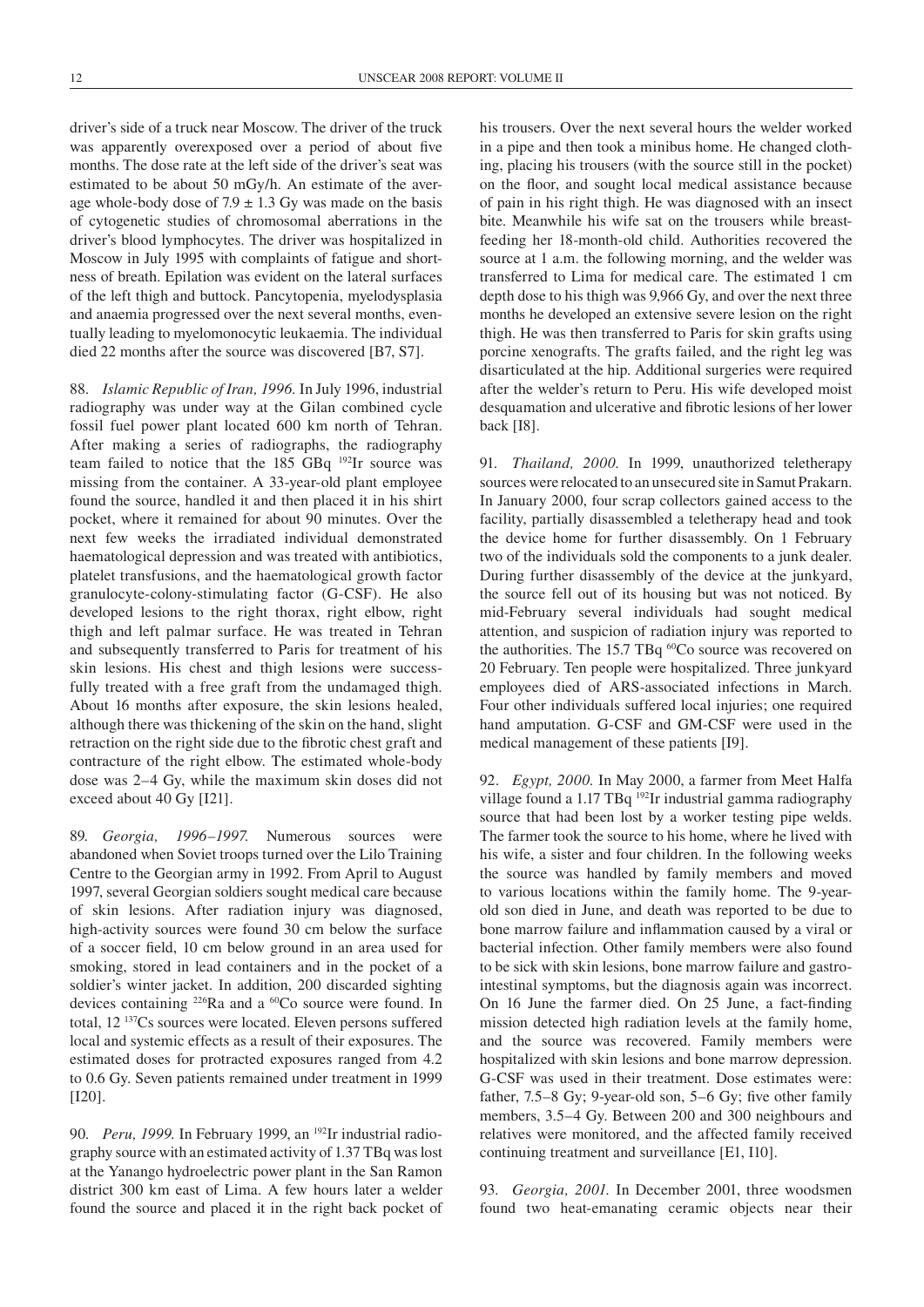campsite in the remote Inguri River Valley of Georgia. Two of the woodsmen carried the containers on their backs, and experienced nausea, vomiting and dizziness within hours of exposure. The third carried the source attached to a wire. At a hospital in Tbilisi, the woodsmen were diagnosed with radiation sickness and severe radiation burns, and at least two of the three men were in serious condition. A Georgian team recovered the sources in early 2002 with the assistance of the International Atomic Energy Agency (IAEA). They were unshielded ceramic sources from two Soviet-era radioisotope thermoelectric generators (RTGs), each containing about 30,000 Ci (1 PBq) of <sup>90</sup>Sr. Two of the patients were treated in hospitals in Paris and Moscow for many months before recovering from their severe radiation burns [I23].

#### **A. Summary**

94. Table 4 presents information on 34 accidents involving orphan sources. These accidents resulted in 42 early deaths and in disfiguring injuries to both children and adults. Significant environmental contamination and the internal contamination of 129 persons occurred in one of these accidents. The Committee considers it probable that some radiation accidents involving orphan sources and that resulted in deaths or injuries have not been reported.

### **IV. ACCIDENTS AT ACADEMIC AND RESEARCH FACILITIES**

95. Table 5 summarizes information about 22 radiation accidents at academic and research facilities, seven involving sealed radioactive sources and 15 involving machine-generated radiation (i.e. from accelerators and X-ray devices). Some examples of these accidents are described briefly below to illustrate the nature of these events.

#### **A. Sealed radioactive sources**

96. *USSR, 1962*. A <sup>60</sup>Co source of about 1.9 PBq was used at a research institute in Moscow for irradiating metal samples. A researcher opened the locked door and entered the irradiation room, believing the time to change the sample would be so short as to be not dangerous. However, she received a whole-body dose (non-uniform) of about 2.5–3.0 Gy, and 12 Gy to her right hand. She survived a moderate ARS with mild local skin injury [G5].

97. *United States, 1971.* In February 1971, a 32-year-old technician was performing seed irradiation experiments at the Variable Dose Rate Irradiation Facility at the University of Tennessee Comparative Animal Research Facility in Oak Ridge. Because of an interlock failure, the technician was able to enter the facility with a 285 TBq <sup>60</sup>Co source unshielded. He was within 50 cm in front of an unshielded source for about 40 seconds. When the technician left the facility, the operator noticed that the source was unshielded and notified the authorities. The technician was hospitalized within two hours, and experienced episodes of nausea and vomiting starting 2.25 hours after exposure and lasting for about 24 hours. Maximum haematological depression lasted from day 24 to day 34 after exposure. The estimated whole-body and bone marrow doses were 1.27 Gy and 1.18 Gy. The patient was treated with standard antibiotic and haematological support, and returned to work 11 weeks after exposure [V2].

#### **B. Accelerators and X-ray devices**

98. *USSR, 1977.* In March 1977, a 40 MeV proton accelerator in the Institute of Nuclear Physics, Kiev, was activated for the first time. A physicist—who had fostered its construction—decided to demonstrate the presence of the beam. He inserted a luminescent lamp by hand "into the beam", and it illuminated. However the physicist received an absorbed dose within the hands' tissues ranging from 12 Gy on the surface to more than 30 Gy at the depth of 0.5 cm at some points. This led to a complicated clinical course of local radiation injury to both hands, and several surgical interventions were performed in order to save some of the hands' functionalities [A5, B12].

99. *United States, 1977.* In April 1977, a graduate student at the Donner Laboratory of Lawrence Berkeley Laboratory, University of California at Berkeley, was conducting a research experiment involving the effects of X-rays (about 30 kVp) on yeast cultures. On the day of the accident the student was to expose 60 Petri dishes of yeast cultures. An interlock failure resulted in the student's hands receiving about 70 Gy. There was noticeable erythema within 12 hours, followed by blistering and desquamation over a period of several months. Two fingers on the left hand and one finger on the right hand were amputated [T2, U3].

100. *USSR, 1978*. A powerful 70 GeV proton accelerator was used at the Institute of High Energy Physics, Protvino, for a broad spectrum of scientific experiments. In June 1978, after a long chain of procedure violations and errors, a researcher was accidentally exposed to a needle-thin beam of protons, which pierced his head from left occipital lobe of the brain to the left nostril. His middle ear was destroyed, and facial nerve injured. He survived, and the function of the facial nerve was restored. However, deafness in his left ear and a scar on the left nostril remained; and brain damage caused mild epilepsy six years later [B13].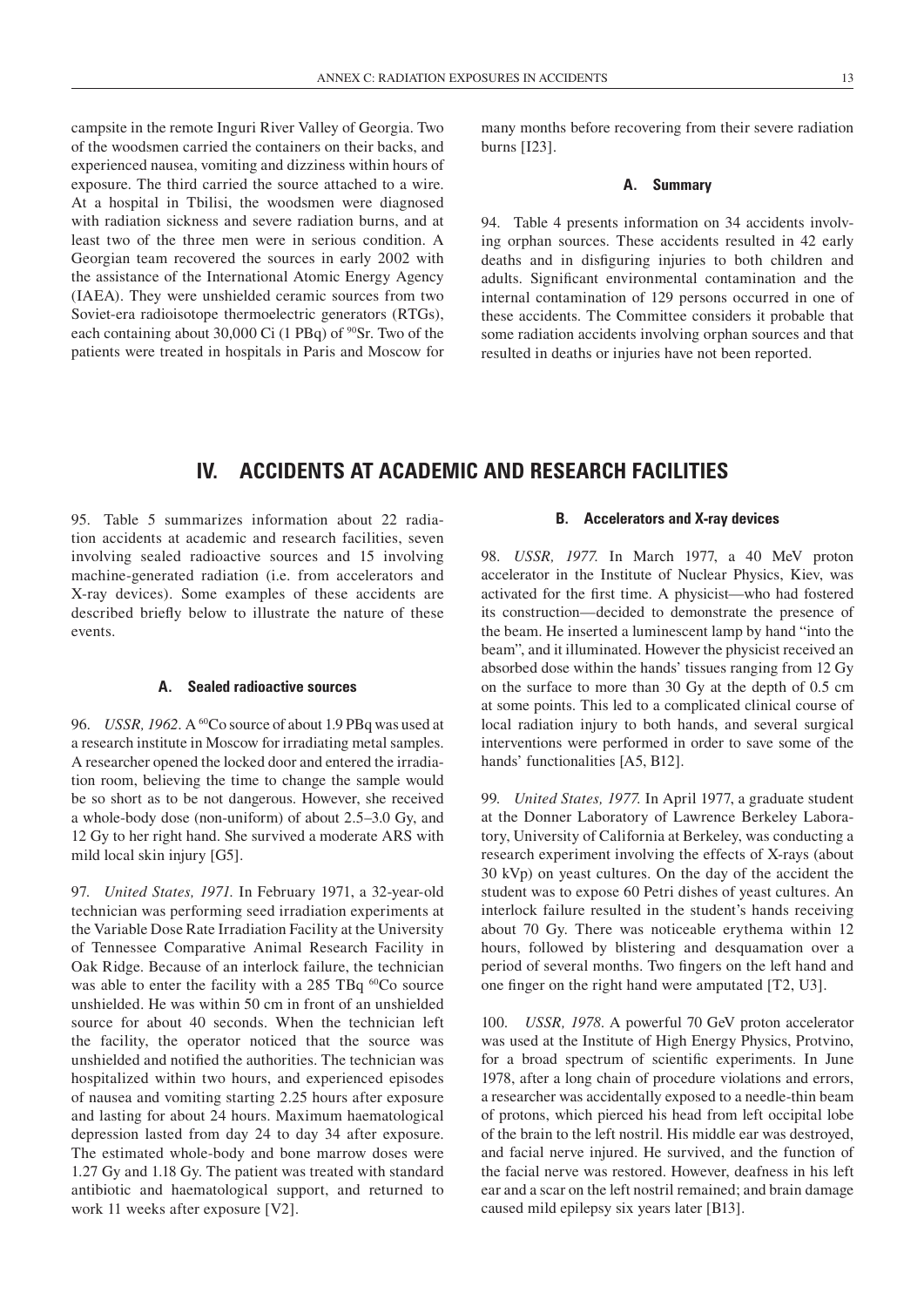101. *USSR, 1978.* An accident occurred in an electron linear accelerator in Leningrad, involving a 12.7 MeV electron beam. A worker entered the experimental room after irradiation was complete and a timer had cut the voltage to the controlling electrode. She stood with her back to the exit window and then turned 180°. It appeared that she was exposed twice owing to so-called "dark current", because the high voltage to the accelerating tube was still on. The localized doses to her back and chest were estimated as more than 20 Gy and 8 Gy respectively. Skin reactions corresponded to these doses; however, signs of severe radiation damage to the spinal cord appeared six months later [A5].

102. *Vietnam, 1992.* In November 1992, an accident involving a research X-ray accelerator occurred at the Hanoi Institute of Health Physics. One individual entered the irradiation room without supervision and subsequently exposed his hands to the X-ray beam. The dose to the individual's left hand was estimated to be 10–25 Gy, and the whole-body dose was estimated to be 1–2 Gy. The individual's hands were seriously injured, and one hand had to be amputated [I4].

103. *United States, 1994.* In June 1994 two graduate students at the University of California at Davis were analysing samples using a water-cooled Enraf-Nonius X-ray diffraction

unit operating at 45 kVp, 25 mA, with the timer mode set in the "continuous" position. On previous occasions, the students and a faculty member had dismantled the unit to clean corrosion that had built up between the X-ray tube column and the primary shutter. Procedures called for the unit's electrical power to be in the "off" position. The students had, however, adopted the practice of expediting sample changing by bypassing the cabinet door safety interlock rather than turning the power to the "off" position. This led to significant exposure to areas of both hands of one of the students. The skin entrance dose rate was 960 Gy/min. The clinical course over one year after exposure included tightness and paraesthesiae in the student's fingers, swelling, erythema, bullae, hyperkeratosis and significant pain [B4].

#### **C. Summary**

104. Table 5 lists accidents in academic and research facilities. Twenty-two accidents have been reported in the use of accelerators, research reactors, radiochemistry laboratories, small irradiation facilities, and with the use of X-ray diffraction, spectroscopy, crystallography and fluorescence units. The hands were commonly the area injured. The Committee considers it probable that some radiation accidents in academic and research work have not been reported.

### **V. ACCIDENTS ASSOCIATED WITH THE MEDICAL USE OF RADIATION**

105. A summary of nearly 100 radiotherapy accidents has been presented by the IAEA [I25], and a similar number have been reported by the International Commission on Radiological Protection (ICRP) [I24]. Table 6 summarizes information on 32 serious radiation accidents associated with the medical use of radiation. Some examples of accidents associated with the diagnostic and therapeutic uses of radioactive materials and machine-generated ionizing radiation are described briefly below. More discussion on accidents in radiotherapy is provided in annex A, "Medical radiation exposures".

#### **A. Nuclear medicine**

106. *United States, 1968.* In August 1968 a 73-year-old woman was scheduled for a diagnostic nuclear medicine liver/spleen scan at a hospital in Wisconsin. The radiopharmaceutical being used was colloidal 198Au, administered intravenously. The intended activity was 7.4 MBq, but because of an error, the patient received 1,000 times more of the radionuclide, or 7.4 GBq. The estimated bone marrow dose was 4–5 Gy, and the dose to the liver was 70–90 Gy. The patient died 69 days after exposure [M3].

#### **B. Sealed radioactive sources**

107. *United States, 1974–1976.* This accident involved 426 patients being treated with a <sup>60</sup>Co teletherapy unit over a 16-month period (1974–1976) at the Riverside Hospital in Columbus, Ohio. Dose rates had been underestimated by 10–45% owing to an error in calculating the source decay and to a lack of routine periodic calibration. Of the 183 who survived beyond one year, 34% had severe complications, some of which led to death. Fifteen years after the accident, 18 individuals remained alive, with 50% experiencing severe complications [M1].

108. *France, 1981.* During the initial loading of a radiation therapy device in a new radiotherapy department in Saintes, the 137 TBq <sup>60</sup>Co source had become jammed in the loading channel instead of being in its retracted, shielded position. Unaware of this, an assistant operator placed his hands in contact with the device in an area where the source was jammed. On removal of the source transport apparatus that contained a dummy source, both the dummy source and the 60Co source fell on to the floor. Despite 25 years of experience, the main operator picked up the source with his bare hands and put it in a safe position. Doses to the hands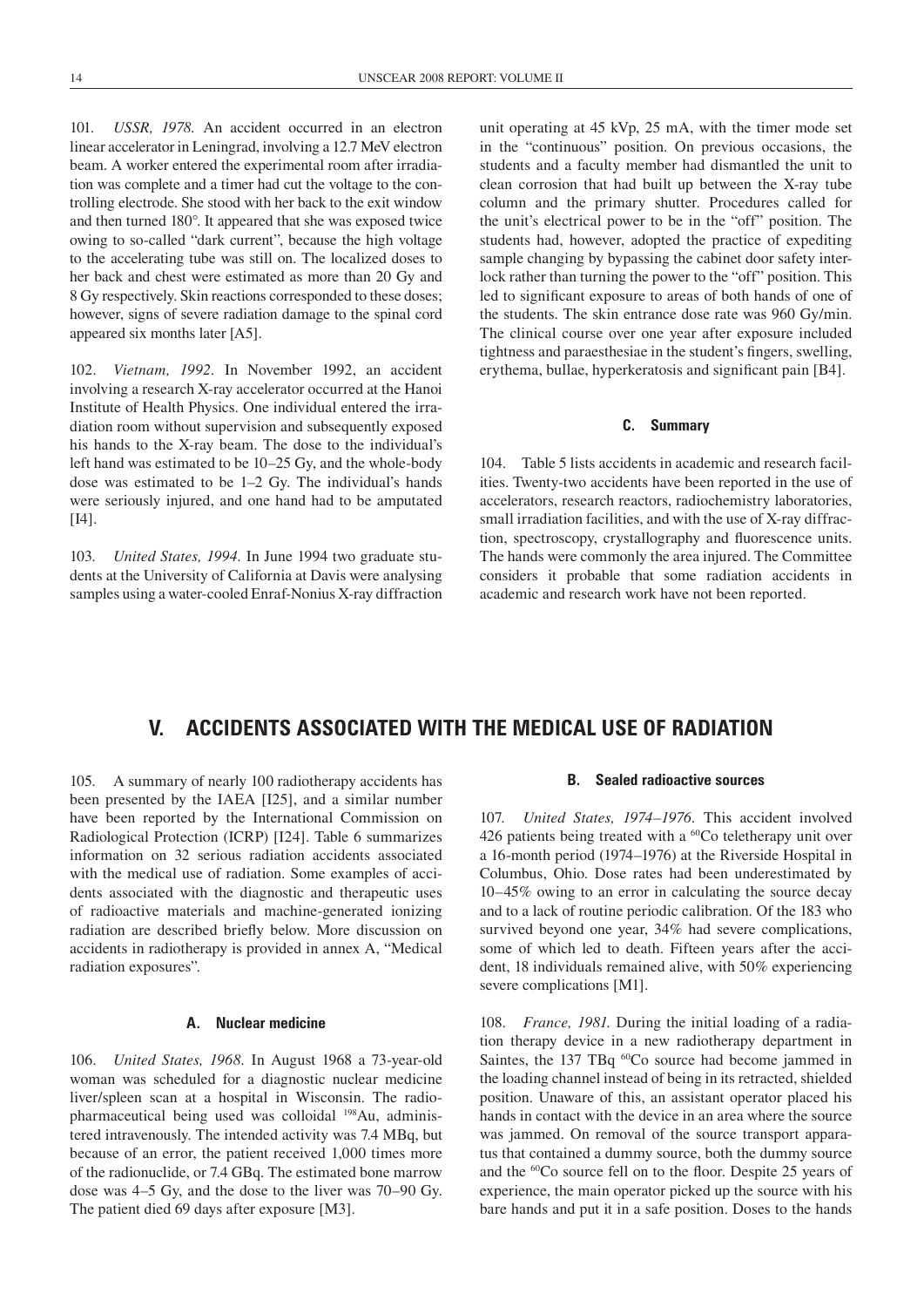of both the operator and his assistant exceeded 25 Gy at the wrists. The amputations of both hands of both victims were unavoidable. A third operator received an unexplained highlevel exposure of one hand, leading to amputation of a large portion of the hand [N7].

109. *United States, 1992.* An accident occurred in November 1992 in Indiana, Pennsylvania, involving a female patient scheduled for a high-dose-rate brachytherapy procedure using a 159 GBq 192Ir source. The treatment was to be given in three fractions of 6 Gy each. During the first procedure the source broke off the guide wire and remained inside one of the catheters surgically implanted into the patient's tumour. A radiological survey of the patient was not performed, and she was returned to a local nursing home. The source became dislodged from the catheter on day 4 and was discarded in the biohazard waste. It was discovered some days later when a waste truck passed through a radiation detector installed at an incinerator facility.

110. The estimated dose at 1 cm in tissue was 16,000 Gy. Death occurred four days after the procedure, but was thought to be associated with the patient's disease and age. The patient's remains were later exhumed and an autopsy was performed, resulting in the death certificate being changed to reflect death from ARS. Ninety-four additional individuals, including staff, visitors, family members and other nursing home residents, were exposed, although the doses were not medically significant [N4].

111. *Costa Rica, 1996.* In August 1996, a 60Co radiotherapy source was replaced at a hospital in San José. Following the replacement, a calibration error was made. Over the next 37 days, radiation doses 50–60% greater than those prescribed were delivered to 115 patients under treatment for neoplasms. These overexposures were confirmed by recalibration of the source and review of individual patient charts. In July 1997, an IAEA investigation team evaluated 70 of the 73 patients who were still living. The team concluded that 20 patients were suffering from major adverse effects due to their overexposures, with 26 other patients experiencing less severe effects. Twenty-two had no discernible effects, because of incomplete therapy. Two patients were underexposed and three were not examined. Seventeen deaths associated with the radiation exposures were reported [I14, I24].

112. *Panama, 2000.* At the Instituto Oncológico Nacional in Panama, a computerized treatment planning system was used to calculate the dose distribution and determine treatment times. In August 2000, medical physicists changed the method for entering data on shielding blocks in the computer program in order to overcome limitations for treatments that required more than four blocks. Soon thereafter, the radiation oncologists started to observe prolonged diarrhoea in some patients. In March 2001, physicists identified a problem with the calculation of exposure times, and the treatment of patients with abnormal symptoms was suspended. Further studies revealed that 28 patients had received a proportionately higher dose than prescribed. Further investigations were undertaken, although eight patients had already died. At least five of these deaths were probably radiation related. The 20 surviving patients were examined, and a number were found to be suffering from bloody diarrhoea, necrosis, ulceration and anaemia [B10, I15].

#### **C. Accelerators and X-ray devices**

113. *United States and Canada, 1985–1987.* In 1985, 1986 and 1987, several serious overexposures occurred when patients were being treated for carcinoma using a Therac-25 electron linear accelerator. The device was first manufactured in 1982, and 12 units were in use within the United States and Canada. Accidents occurred in United States hospitals located in Marietta, Georgia; Tyler, Texas; and Yakima, Washington; as well as at a hospital in Hamilton, Ontario, Canada. Control of the device was achieved using a small digital computer. Unfortunately, the computer had a software problem such that when the technician made an error in the treatment procedure, the computer screen displayed a "malfunction 54", which was the code for "dose input error". This resulted in the patient receiving a direct electron beam at 25 MeV.

114. Six patients were irradiated during machine malfunction and received severe burns. Two of the patients died as a result of their injuries following therapy in Texas. In March 1986, a 33-year-old man with a liposarcoma on his left upper back was treated; owing to the machine malfunction, the patient experienced severe damage to the cervical cord, resulting in death five months after exposure. In April 1986, a 66-year-old man with a multifocal skin cancer on the left side of the face was treated during machine malfunction. He died three weeks later from damage to the right temporal lobe of the brain and the brain stem [N2].

115. *Spain, 1990.* In Zaragoza, 27 patients received higher radiotherapy doses than those prescribed, because of a malfunction in a linear accelerator. During a repair procedure, the electron energy of the accelerator was modified, and this change was not noted by the therapists, who thought that the meter on the control panel was faulty. The increased energy resulted in greater penetration of energy and effects on deeper tissues. In addition, the electrons were focused in a smaller cross-section of the beam. This resulted in doses three to seven times higher than intended. Patients developed injuries in the lungs, pharynx and spinal cord, complicated by vascular and skin injuries. As the victims of this malfunction were suffering severe tumours for which they were being treated with radiation, it is difficult to accurately assess the contribution of the accident to the number of deceased. It was estimated that 15 patients died with radiation as the primary or major cause of death, while others had severe disabilities [I24, S5].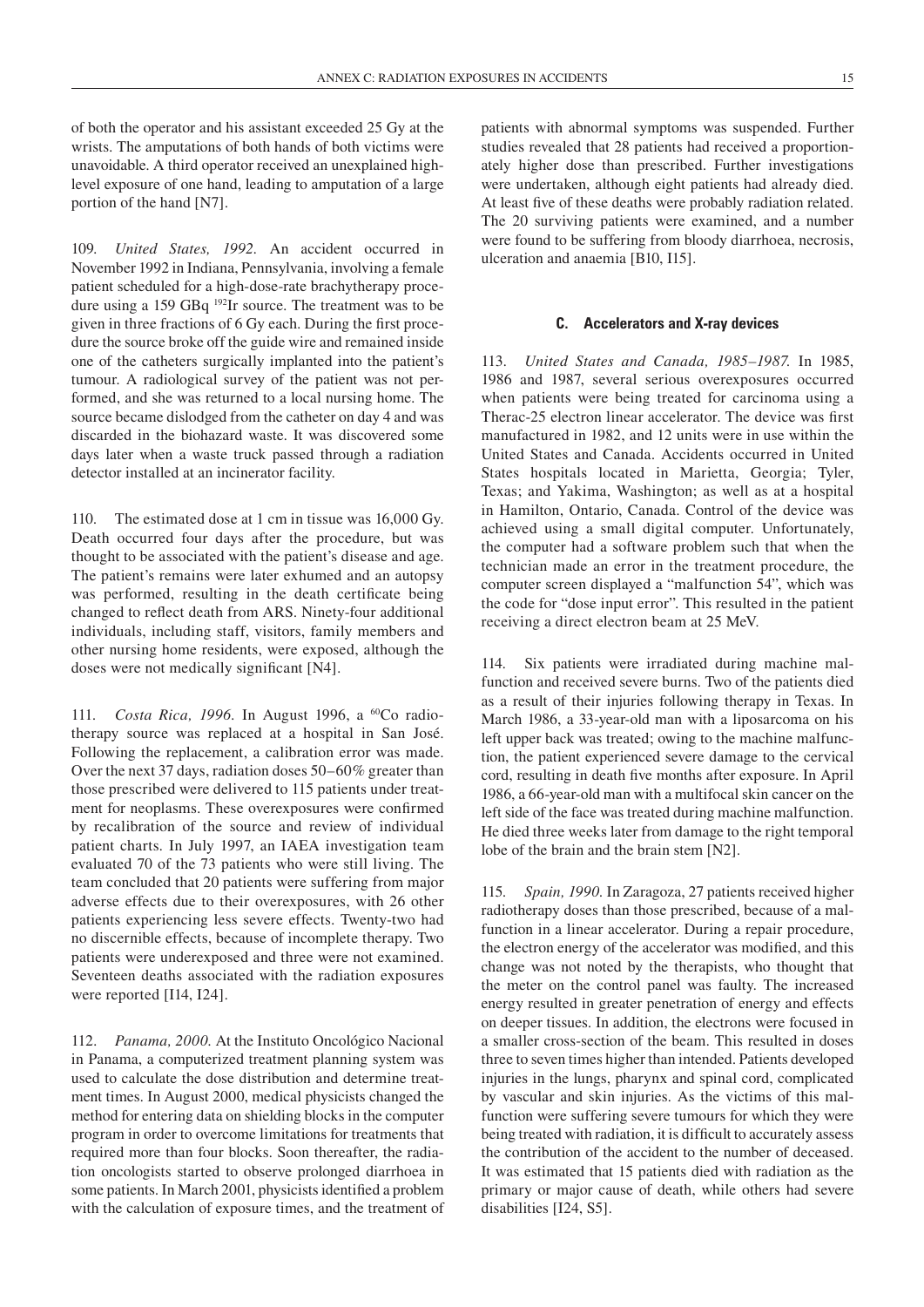116. *Poland, 2001.* In February 2001, at the Bialystok Oncology Centre, a serious accidental overexposure injured five female patients undergoing post-operative radiotherapy for breast cancer. The accident involved a NEPTUN 10P linear accelerator. A transitory electrical power loss occurred, and following restart of the device, the patients received considerably higher doses than planned. Prescribed doses were 2–2.5 Gy per fraction from an 8 MeV electron beam. EPR assessment of rib samples resulted in dose estimates of 60–80 Gy. Medical examination revealed local injuries in the five patients, which worsened over time. Surgical intervention was necessary in all cases. The condition of four patients improved with the use of hyperbaric oxygen therapy [I22].

117. *United Kingdom, 2006.* In January 2006, a 15-yearold female patient was receiving radiotherapy for a brain tumour at an oncology centre in Glasgow. Twenty planned fractions of 1.75 Gy (35 Gy total) were to be delivered using a linac system, but owing to a dose planning error undiscovered until the 19th fraction, the estimated delivered dose was 55.5 Gy [J5].

#### **D. Summary**

118. Those at risk in the medical use of radiation include patients, physicians and staff, as well as those involved in changing sources, repairing devices, and so on. Human error has been a common cause of these accidents in the medical field. Examples of errors include delivering the radiation dose to the wrong patient or to the wrong location, giving the wrong dose because of errors in treatment planning and failure to use survey equipment/monitors as intended. The IAEA [I25] and ICRP [I24] have catalogued over 100 radiotherapy accidents, and table 6 lists 32 examples of serious radiation accidents in the medical field. It is noteworthy that such accidents were sometimes not recognized, because injuries were not always evident until some time after a procedure, or symptoms were masked by the severity of the underlying disease process. Both underexposure and overexposure to radiation have had serious consequences. Only overexposures have been included in this annex. The Committee considers it likely that some deaths and many injuries in the medical use of radiation have not been reported.

### **VI. OTHER ACCIDENTS**

#### **A. Transport accidents**

119. Millions of packages of radioactive material are safely transported throughout the world each year. Most of these materials are for medical or general industrial use. Many packages are manually handled and are transported by road, or sometimes by air, sea or rail. Some packages require remote handling because of their weight. Road and rail traffic is often through urban areas, and members of the public may be in close proximity to the packages. In the event of an accident, there could be a local release with some atmospheric or aquatic dispersion [H1, I16].

120. Accidents do occur during transport, although any consequences are normally limited by built-in safety features of the packages/containers and by adherence to regulatory controls, including emergency response procedures. (See reference [I17] for detailed information regarding accident frequency, types and consequences.) A recent United Kingdom study of accidents and incidents over the period 1958–2004 concluded that the most serious radiological consequences occurred as a result of transporting improperly packaged industrial radiography sources [H10].

121. Less commonly, accidents have occurred during military and civilian movement of radiological or nuclear materials by aircraft, ship, submarine or spacecraft (see table 7). These accidents have involved small nuclear reactors, RTGs, nuclear weapons, nuclear waste and other radioactive shipments [B1, I16, I18, T1]. A number of these

accidents have resulted in loss of life due to causes other than radiation. Again, consequences have been limited by the substantial built-in safety features, by adherence to the controls required for transport, and by the emergency response and recovery procedures utilized.

122. Table 7 summarizes 24 accidents involving sea, air and space vehicles. With the exception of the submarine accidents in the former Soviet Union (see table 1), these accidents did not lead to early acute effects of radiation exposure. Some of them, however, did lead to widespread dispersion of radioactive material in the environment. Military activities have involved at least two documented serious transport accidents that led to environmental contamination: the accidents at Palomares, Spain, and Thule, Greenland. These accidents were described in the UNSCEAR 1993 Report [U6]. More detailed information on accidents and losses in the marine environment can be found in reference [I18].

#### **B. Suspected malicious act**

123. While malicious acts are clearly not accidental, they are in principle of interest for the Committee's assessments if they lead to early acute health effects of radiation or to widespread significant population exposures. The Committee has not reviewed such events comprehensively in the context of this report. Nevertheless, it considered it appropriate to note a recent suspected malicious act that received much media attention.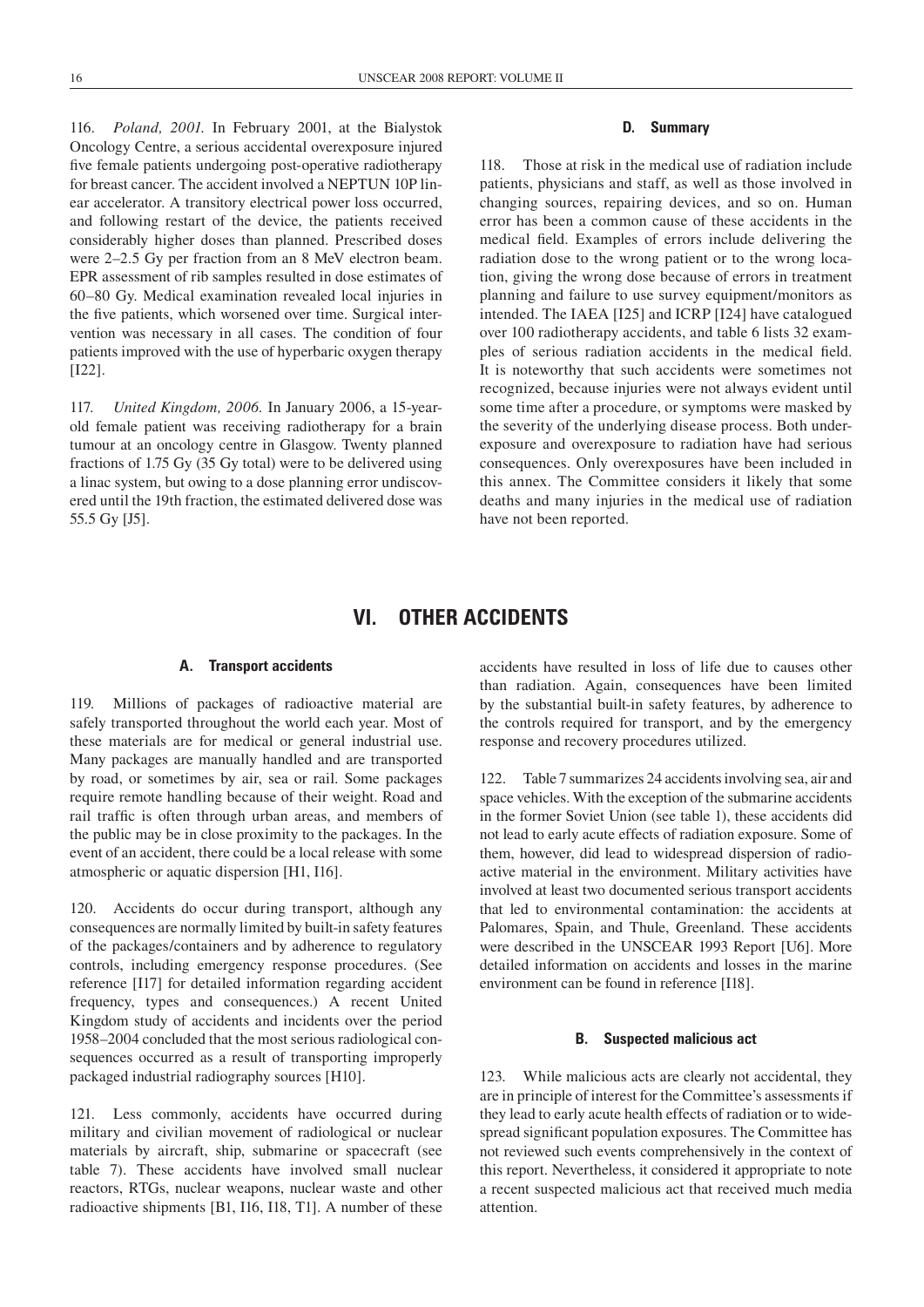124. On or about 1 November 2006, a Russian living in the United Kingdom was allegedly poisoned with 210Po [H9]. He died on 23 November 2006 [H6]. The death caused widespread public interest. An extensive public monitoring programme revealed no public health consequences for open public spaces.

More than 700 persons in the United Kingdom were tested for <sup>210</sup>Po contamination. Of these, more than 100 showed <sup>210</sup>Po concentrations in urine indicating some contamination from the incident, but fewer than 20 had results indicating committed effective doses of greater than 6 mSv [H7, U17].

### **VII. Summary**

125. Early acute (deterministic) health effects of radiation exposure have occurred as a result of accidents or malicious acts. Some serious accidents have additionally led to significant population exposures (at levels below that for deterministic effects) owing to widespread dispersion of radioactive material in the environment.

126. This annex categorizes and summarizes radiation accidents that have resulted in early acute health effects, deaths and/or major environmental contamination during the past 60 years (tables 2–6). Selected examples of each accident type have been briefly described in the text to provide insight into the nature of the reported accidents, their medical consequences and the associated radiation doses that resulted in injuries and deaths.

127. Table 8 presents an overall summary of the number of accidents reported in each category over time. Table 9 presents published estimates of the collective doses for a spectrum of accidents that have led to significant population exposures owing to environmental contamination. Table 10 presents a summary of the numbers of deaths and early health effects that have been reported owing to radiation accidents over the last 60 years. These summaries cannot be deemed complete. For example, it was not possible to use fully the summary information in table 1.

128. In more than 60 years (1945–2007) of work at nuclear facilities there have been 35 serious radiation accidents reported. Seven of these caused off-site releases of radioactive materials, with potential for significant population exposures. Of the 35 reported accidents, 24 were in facilities related to nuclear weapons research, development and production, and to the reprocessing of nuclear fuel for weapons programmes. Other accidents occurred in power reactor research, development and operation, and in the reprocessing of nuclear fuel. Excluding the 1986 accident at Chernobyl, 32 deaths are known to have occurred as a result of radiation exposure in accidents at nuclear facilities, and 61 workers suffered radiation injuries requiring medical care. The incidence of accidents in these facilities has fallen; most of the deaths and injuries occurred in the early years of research and development in the context of nuclear weapons programmes. Only one criticality accident, with the death of two workers, has occurred in the past 20 years.

129. Eighty accidents were reported at other industrial facilities utilizing radiation sources, accelerators and X-ray

devices. Nine deaths were reported in these accidents, and 120 workers were injured, with the hands being a common site of injury. Serious injuries frequently led to amputations. Acute radiation syndrome developed in some injured workers, and multiple amputations were necessary in some cases.

130. Thirty-four accidents have been attributed to lost, stolen or abandoned sources (orphan sources) since 1960. These accidents are known to have resulted in the deaths of 42 members of the public, including children. In addition, ARS, serious local injuries, internal contamination or psychological problems necessitated medical care for hundreds of persons. The number of reported accidents involving orphan sources has increased in the past 20 years (see table 8). It is noteworthy that six accidents were associated with abandoned medical therapy units.

131. Reports of accidents in academic and research facilities have been rare, with 22 accidents since 1960 and only four within the past 20 years. Most of these accidents resulted in injuries to the hands.

132. The Committee considers that accidents associated with the medical use of radiation in diagnosis and treatment may have been under-reported. There have been relatively few reports of serious accidents, considering the extremely large number of procedures performed annually throughout the world (annex A). Since 1967, 32 accidents with 46 deaths have been considered here. However, there have been a large number (623) of persons who developed early acute (deterministic) health effects as a result of these accidents. Delays in recognizing errors led to greater numbers of persons being injured. The 32 accidents considered here involved serious overexposures to radiation, but underexposures can also have serious consequences for patients.

133. The extensive worldwide civilian transport of radioactive materials has not resulted in any human injuries related to radiation exposure. Accidents have occurred during military transport of radioactive materials. Some resulted in, or had the potential for causing, environmental contamination, and some have resulted in the loss of lives (although not necessarily because of the radioactivity). A limited number of spacecraft carrying radioactive material have burned up on re-entry into the earth's atmosphere or have crashed, resulting in significant releases of radioactive material to the environment. However, there is no documented evidence of anyone sustaining injury from these events.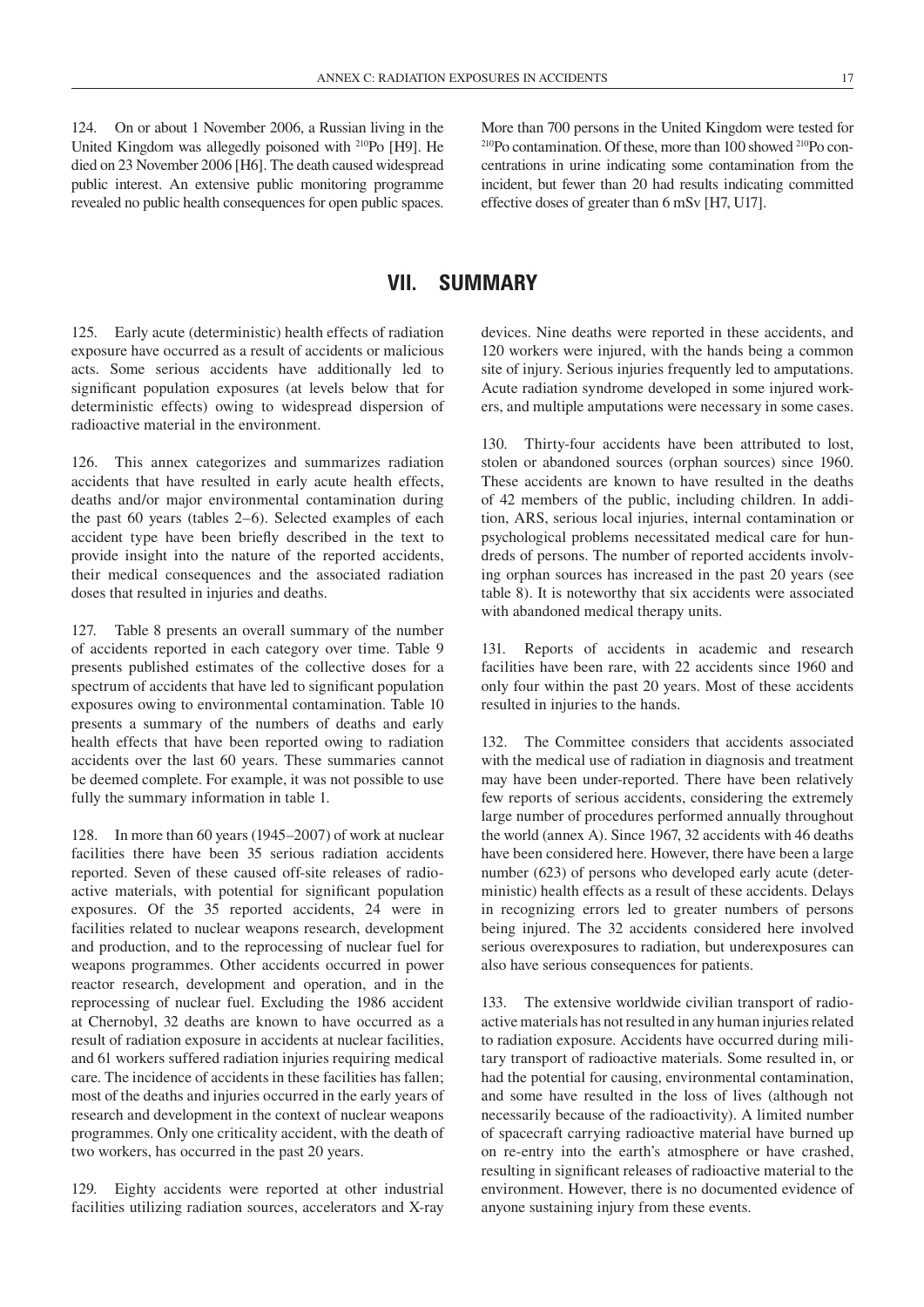134. This annex does not explicitly address observable late effects due to ionizing radiation exposure. However, for comparative purposes, table 9 presents estimates for collective doses sustained by local and regional populations from a spectrum of accidents that led to dispersion of radioactive material in the environment. One accident dominates the collective dose, namely the 1986 Chernobyl accident, on which the Committee has prepared a dedicated annex, annex D, "Health effects due to radiation from the Chernobyl accident".

135. Serious radiation accidents have been rare occurrences. Much information has been published about these accidents, but information about some less serious accidents

remains unreported in the literature. Human error, carelessness, failure to follow procedures and safety guidelines, defective equipment or defective repair, inadequate training, loss of control and source abandonment, and other conditions have led to accidents in the past 60 years, and will probably lead to accidents in the future.

#### **Acknowledgements**

136. The Committee wishes to express its gratitude for the support provided by M.-E. Berger and E. Rochedo to the lead author, R. Ricks.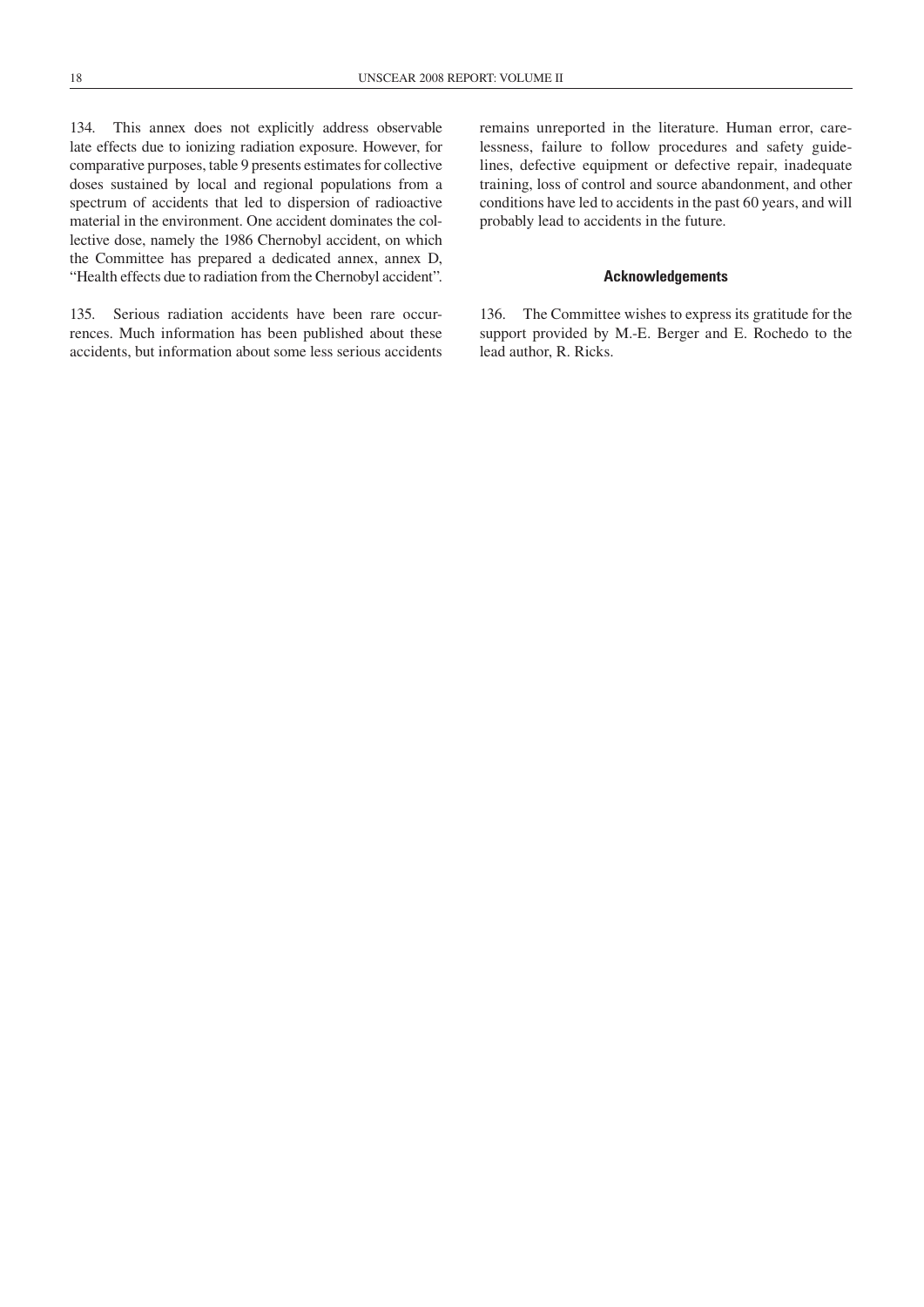#### **Table 1. Major types of radiation accident on the territory of the former USSR and the nature of their early effects** As recorded up to 30 June 2003 [I27]

*Type Number of radiation accidents Number of people with significant clinical symptoms Total (ARS + LRI)a ARS severity gradeb I II III IV Died* Radioisotope units and their sources (total) 92 | 170 | 49 | 27 | 11 | 6 | 16 60Co 17 28 15 9 6 3 3 137Cs 19 59 13 7 1 — 9 192Ir 37 54 10 3 — — 1 Other gamma emitters 8 10 2 1 — — beta/gamma emitters <br>
2 12 beta emitters 9 17 9 7 4 3 3 X-ray units and accelerators (total) 39 43 — — — — — X-ray units 27 30 — — — — — Electron accelerators and the set of the set of the set of the set of the set of the set of the set of the set o Proton accelerators 3 3 — — — — — Reactors and critical fissile materials (total excluding Chernobyl accident) 33 | 82 | 73 | 39 | 25 | 13 | 13 Criticality 16 42 42 30 20 10 10 Reactors (other than criticality)  $\begin{vmatrix} 17 & 40 & 31 & 9 & 5 & 3 \\ 17 & 40 & 31 & 9 & 5 & 3 \\ 17 & 31 & 9 & 3 & 3 & 3 \\ 18 & 31 & 9 & 3 & 3 & 3 \\ 19 & 31 & 9 & 3 & 3 & 3 \\ 19 & 31 & 9 & 3 & 3 & 3 \\ 19 & 31 & 9 & 3 & 3 & 3 \\ 19 & 31 & 31 & 31 & 31 & 3 \\ 19 & 31 & 31 & 31$ Mayak Production Association (1949–1956) with LRI 168<sup>c</sup> | 168 | — | — | — | — | — Nuclear submarine | 4 | 133 | 85 | 29 | 19 | 12 | 12 Others | 12 | 17 | 7 | 3 | 2 | 2 | 2 Total excluding Chernobyl accident | 348<sup>c</sup> | 613 | 214 | 98 | 57 | 33 | 43 Chernobyl accident 1 134 134 134 93 43 21 28 Total 349*c* 747 348 191 100 54 71

*a* Acute radiation syndrome (ARS) and local radiation injuries (LRI).

*b* ARS severity grades:  $I$  – mild,  $II$  – moderate,  $III$  – severe,  $IV$  – extremely severe.

*c* Each LRI case at Mayak Production Association (1949–1956) is considered as a separate accident.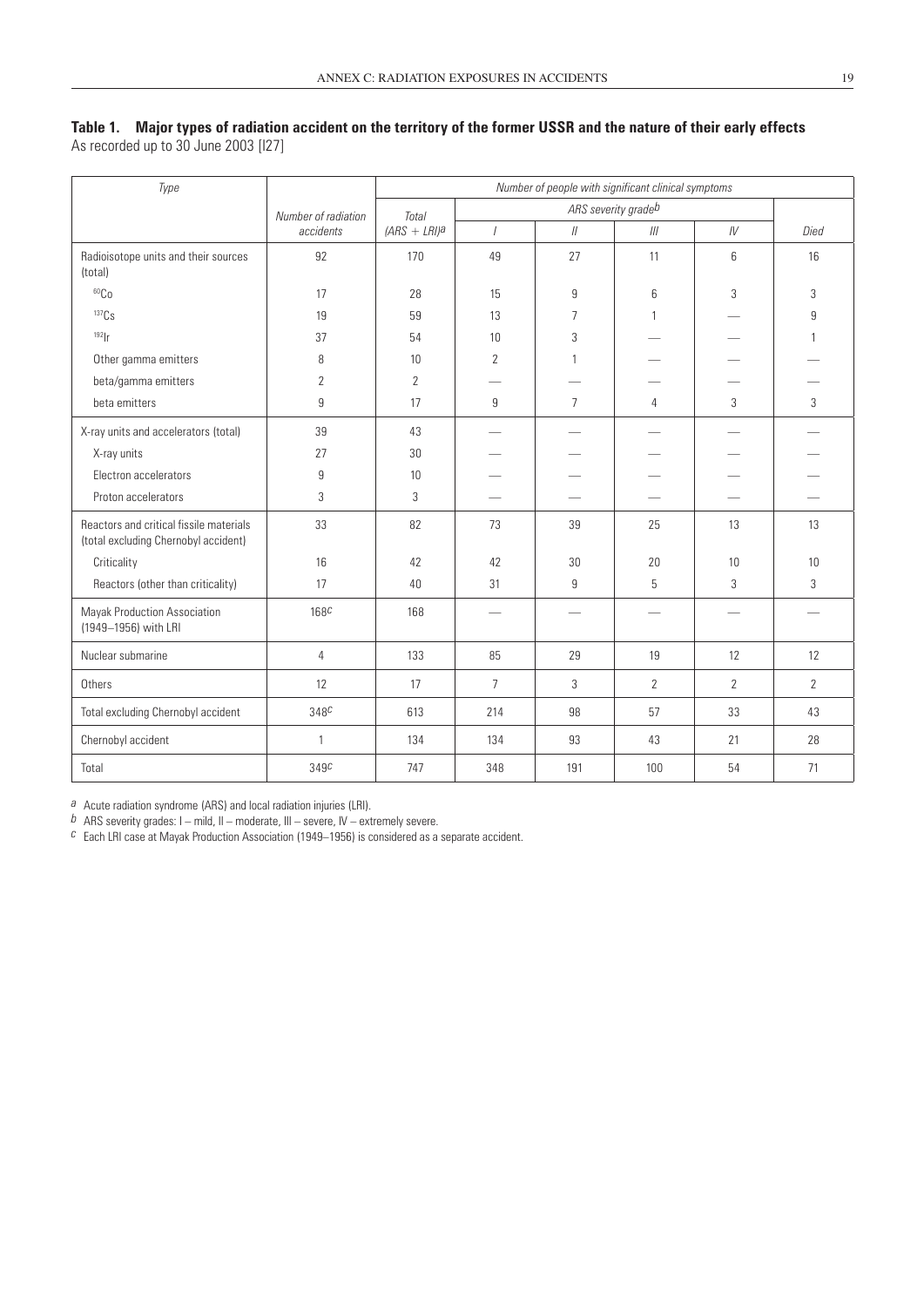| Year | Location                                             | Operation/                                    | Main cause of accident                                                                                                                                 | Early                        |                | Nature of exposure/health consequences                                                                                                                                                                         | Ref.                     |
|------|------------------------------------------------------|-----------------------------------------------|--------------------------------------------------------------------------------------------------------------------------------------------------------|------------------------------|----------------|----------------------------------------------------------------------------------------------------------------------------------------------------------------------------------------------------------------|--------------------------|
|      |                                                      | installation                                  |                                                                                                                                                        | Deaths                       | <b>Effects</b> |                                                                                                                                                                                                                |                          |
|      |                                                      |                                               |                                                                                                                                                        | <b>Criticality accidents</b> |                |                                                                                                                                                                                                                |                          |
| 1945 | <b>United States:</b><br>Los Alamos, New<br>Mexico   | Nuclear research<br>facility                  | Unsafe procedure; during a critical assembly<br>experiment, a scientist's hand slipped, allowing a<br>tungsten carbide brick to fall into the assembly | $\mathbf{1}$                 | $\mathbf{1}$   | Experimenter received 5.1 Gy whole-body dose and died 28 days after<br>exposure; a guard received 0.5 Gy                                                                                                       | $[L1]$                   |
| 1946 | <b>United States:</b><br>Los Alamos, New<br>Mexico   | Nuclear research<br>facility                  | Unsafe procedure; a critical assembly reflected by<br>beryllium was being demonstrated; the reflector<br>slipped, allowing a criticality excursion     | $\mathbf{1}$                 | 6              | Man performing demonstration died nine days after exposure of 21 Gy;<br>seven others had doses of between 0.37 and 3.6 Gy                                                                                      | $[L1]$                   |
| 1952 | <b>United States:</b><br>Argonne,<br><b>Illinois</b> | Nuclear research<br>facility                  | Failure to follow operating procedure during<br>replacement of control rod                                                                             |                              | 3              | Radiation doses to four workers were 1.36, 1.27, 0.6 and 0.09 Gy                                                                                                                                               | $[L1]$                   |
| 1953 | USSR:<br>Chelyabinsk                                 | Nuclear research and<br>reprocessing facility | Poor design; unfavourable geometry used for<br>mixing, dilution, storage, etc. of plutonium nitrate<br>products                                        |                              | 2              | Chief operator received 10 Gy non-uniform whole-body exposure with<br>maximum dose of 30 Gy to legs; survived moderate ARS, and both legs<br>were amputated; another worker survived moderate ARS (1.5-2.0 Gy) | [G5, L1, V1]             |
| 1957 | USSR:<br>Chelyabinska                                | Nuclear research and<br>reprocessing facility | Poor design; accumulation of uranyl oxalate in<br>unsafe geometry                                                                                      | $\mathbf{1}$                 | 5              | Operator exposed for approximately 10 minutes, dose estimate was more<br>than 10 Gy, died 12 days after exposure; five others had ARS (2.0-6.0 Gy)<br>but recovered                                            | [G5, L1, V1]             |
| 1958 | USSR:<br>Chelyabinsk                                 | Nuclear research and<br>reprocessing facility | Unsafe geometry during draining of uranium solu-<br>tion; neutron reflector contributed to criticality                                                 | 3                            | 1              | Three workers died in 5-6 days; doses estimated at 40-50 Gy; a fourth<br>person was approximately 3 m away and survived, with continuing health<br>problems and loss of eyesight                               | [B11, G5,<br>K2, L1, V11 |
| 1958 | <b>United States:</b><br>Oak Ridge,<br>Tennessee     | Nuclear processing<br>facility                | Valve leakage led to an unplanned transfer of<br>enriched uranium solution to a 55-gallon (208 L)<br>drum. Unsafe geometry resulted in a criticality   |                              | 8              | Doses of the eight injured ranged from 0.7 to 3.65 Gy; all survived                                                                                                                                            | [A1]                     |
| 1958 | <b>United States:</b><br>Los Alamos, New<br>Mexico   | Nuclear research<br>facility                  | Unsafe geometry occurred when plutonium solids<br>were washed from two vessels into one                                                                | $\mathbf{1}$                 |                | Operator died 36 hours after the accident; dose to upper torso was<br>estimated to be 120 Gy; two others had whole-body doses of 1.34 and<br>0.53 Gy but no ill effects                                        | $[L1]$                   |
| 1961 | <b>United States:</b><br>Idaho Falls, Idaho          | Reactor research<br>facility                  | Evidence suggests control rod was manually pulled<br>out too fast, causing power rise                                                                  | 3<br>(trauma)                |                | Two men were killed instantly from a steam explosion; a third man died<br>two hours later as a result of head injury                                                                                           | $[L1]$                   |
| 1961 | USSR:<br>Seversk, Siberia                            | Chemical processing<br>facility               | Criticality controls were not in place during con-<br>densing and evaporation of uranium hexafluoride                                                  |                              | $\mathbf{1}$   | Process operator received a dose of about 2 Gy, with mild radiation<br>sickness symptoms                                                                                                                       | [L1, V1]                 |
| 1962 | <b>United States:</b><br>Hanford.<br>Washington      | Processing facility                           | Improper control of solutions led to unfavourable<br>geometry                                                                                          |                              | 1              | One person received 1.1 Gy                                                                                                                                                                                     | $[L1]$                   |
| 1963 | USSR:<br>Arzamas,<br>Sarov                           | Nuclear weapons<br>research facility          | Violation of operating procedures                                                                                                                      |                              | $\overline{2}$ | Two operators received doses of 3.7 and 5.5 Gy; both developed radiation<br>sickness but survived; four others working in adjacent areas received low<br>doses (0.07-0.0002 Gy)                                | $[L1]$                   |

20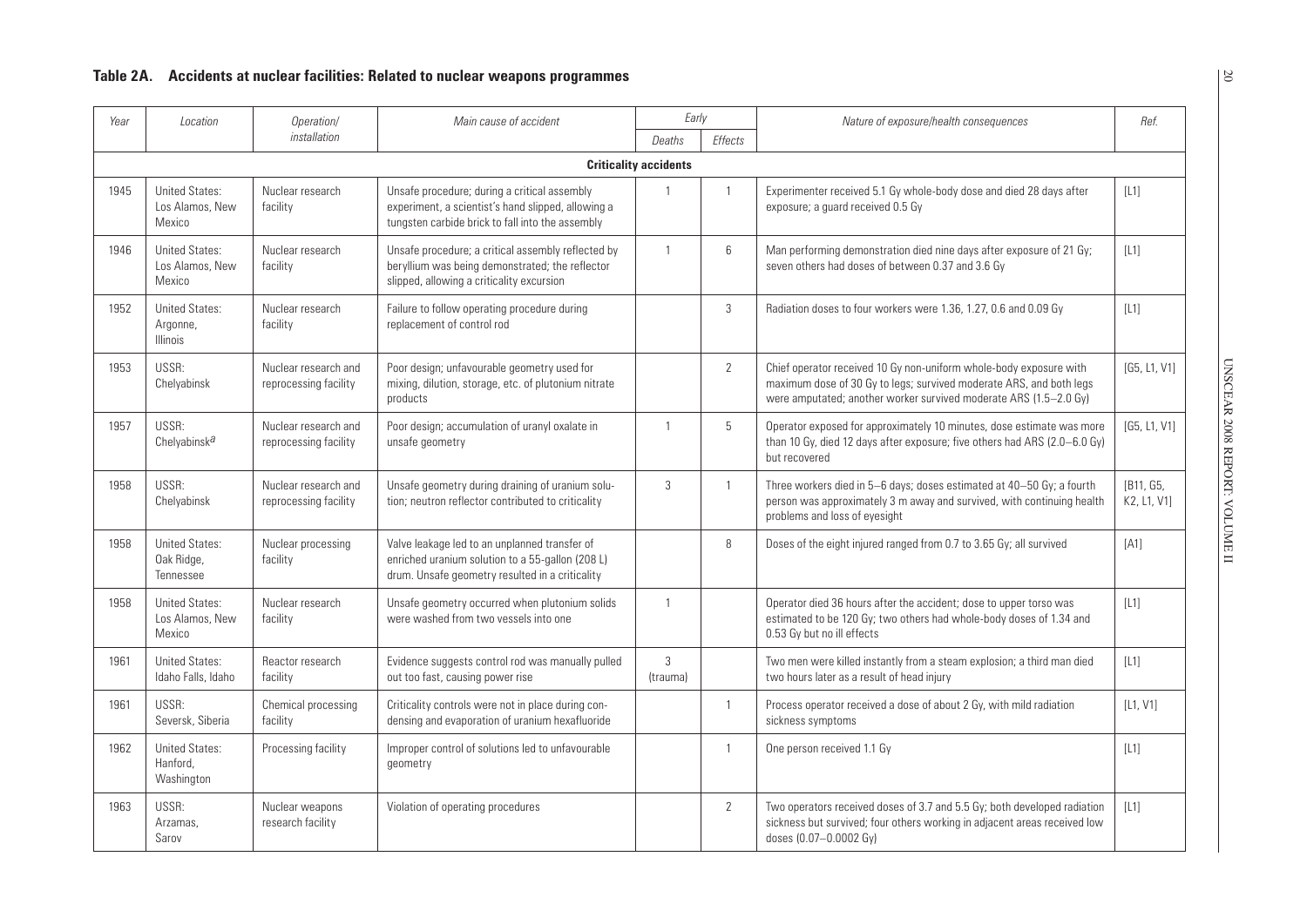| 1964 | <b>United States:</b><br>Wood River Junc-<br>tion, Rhode Island           | Chemical processing<br>facility               |                                                                                     | Human factors; labelled bottle indicated high<br>concentration of U; contents were transferred to<br>vessel and unsafe geometry resulted                                                   |                                                                                                         |                | Radiation dose to the operator was estimated to be 100 Gy; he died 49<br>hours after the accident; two individuals who entered the room received<br>doses of 1 and 0.6 Gy                                | [K1, L1]        |
|------|---------------------------------------------------------------------------|-----------------------------------------------|-------------------------------------------------------------------------------------|--------------------------------------------------------------------------------------------------------------------------------------------------------------------------------------------|---------------------------------------------------------------------------------------------------------|----------------|----------------------------------------------------------------------------------------------------------------------------------------------------------------------------------------------------------|-----------------|
| 1968 | USSR:<br>Chelyabinsk-70                                                   | Reactor                                       | reflector                                                                           | Violation of procedures; failure to reposition a                                                                                                                                           |                                                                                                         |                | One technician received 20–40 Gy from gamma and neutron exposures<br>and died three days later; a second technician received 5-10 Gy and died<br>54 days after the excursion                             | $[L1]$          |
| 1968 | USSR:<br>Chelyabinsk-40                                                   | Plutonium extraction<br>facility              | Inadequate design leading to unfavourable<br>geometry of plutonium solution         |                                                                                                                                                                                            | $\mathbf{1}$                                                                                            | $\mathbf{1}$   | Shift supervisor died on day 34 after receiving whole-body dose of more<br>than 7 Gy and 50 Gy to the legs; the operator survived moderate ARS and<br>subsequently had both legs and one arm amputated   | [V1, V4]        |
| 1978 | USSR:<br>Siberia                                                          | Plutonium processing<br>facility              | Unfavourable geometry of plutonium ingots during<br>packaging; deficient box design |                                                                                                                                                                                            |                                                                                                         | $\mathbf{1}$   | Operator received approximately 2.5 Gy whole-body dose and 70 Gy<br>to the hands, he survived moderate ARS, but with amputation of both<br>hands; seven others received doses of between 0.05 and 0.6 Gy | [B11, L1,<br>V1 |
| 1997 | Russian<br>Federation:<br>Sarov                                           | Nuclear weapons<br>research facility          | requirements                                                                        | Criticality; experimenter violated safety                                                                                                                                                  |                                                                                                         |                | 45 Gy neutrons and 3.5 Gy gamma whole-body dose; death in 66.5 hours                                                                                                                                     | [15, L1]        |
|      |                                                                           |                                               |                                                                                     | Other accidents with only on-site consequences                                                                                                                                             |                                                                                                         |                |                                                                                                                                                                                                          |                 |
| 1951 | USSR:<br>Chelyabinsk-40                                                   | Nuclear research and<br>reprocessing facility | Unknown                                                                             |                                                                                                                                                                                            |                                                                                                         | $\overline{4}$ | External gamma and beta exposure causing local and/or ARS injury                                                                                                                                         | [S2]            |
| 1952 | USSR:<br>Chelyabinsk-40                                                   | Nuclear research and<br>reprocessing facility | Unknown                                                                             |                                                                                                                                                                                            |                                                                                                         |                | Internal contamination with tritiated water                                                                                                                                                              | [S2]            |
| 1954 | USSR:<br>Arzamas, Sarov                                                   | Nuclear weapons<br>facility                   | Unknown                                                                             |                                                                                                                                                                                            | $\mathbf{1}$                                                                                            |                | <sup>210</sup> Po internal exposure; ARS                                                                                                                                                                 | [S2]            |
| 1976 | <b>United States:</b><br>Hanford,<br>Washington                           | Research processing<br>facility               | Chemical explosion in glovebox                                                      |                                                                                                                                                                                            |                                                                                                         | $\mathbf{1}$   | Worker injured by glass, nitric acid and intake of <sup>241</sup> Am; 8.6 Gy dose to<br>bone marrow; death 11 years later of cardiovascular disease                                                      | $[H2]$          |
| 1986 | <b>United States:</b><br>Gore, Oklahoma <sup>b</sup>                      | Uranium processing<br>facility                | Accidental rupture of a 14 ton (1 270 kg) cylinder<br>of $UF6$                      |                                                                                                                                                                                            | 1<br>(trauma)                                                                                           | $\overline{7}$ | Internal contamination of workers as well as low-level internal contami-<br>nation of seven members of the public                                                                                        | [N3]            |
|      |                                                                           |                                               |                                                                                     | Accidents with releases to the environment and potential public health consequences                                                                                                        |                                                                                                         |                |                                                                                                                                                                                                          |                 |
| Year | Location                                                                  |                                               | Operation/<br>installation                                                          |                                                                                                                                                                                            |                                                                                                         |                | Main cause and nature of accident                                                                                                                                                                        | Ref.            |
| 1957 | USSR: Mayak Complex, Kyshtym <sup>a</sup>                                 |                                               | Radiochemical plant                                                                 |                                                                                                                                                                                            |                                                                                                         |                | Overheating and resulting explosion of a storage tank led to release of 740 PBq of radioactive products                                                                                                  | [U6]            |
| 1957 | United Kingdom: Windscale,<br>Graphite reactor<br>Cumbria                 |                                               |                                                                                     |                                                                                                                                                                                            | Overheating and fire resulted in release of 740 TBq <sup>131</sup> I; other radionuclides also released |                |                                                                                                                                                                                                          |                 |
| 1986 | United States: Gore, Oklahoma <sup>b</sup><br>Uranium processing facility |                                               |                                                                                     | Accidental rupture of a 14-ton (1 270 kg) UF <sub>6</sub> cylinder resulting in a trauma death as well as low-level contamination of seven<br>members of the public and of the environment |                                                                                                         |                |                                                                                                                                                                                                          |                 |
| 1993 | Russian Federation: Tomsk, Siberia                                        |                                               | Reprocessing facility                                                               | rupture and explosion of flammable cloud                                                                                                                                                   |                                                                                                         |                | Largest occupational group exposed were 1 920 persons involved in clean-up; build-up of gases in vessel followed by explosive                                                                            | $[119]$         |

a This accident is listed twice in this table under two categories: Criticality accidents and Accidents with releases to the environment and potentially significant population exposures.<br>b This accident is listed twice in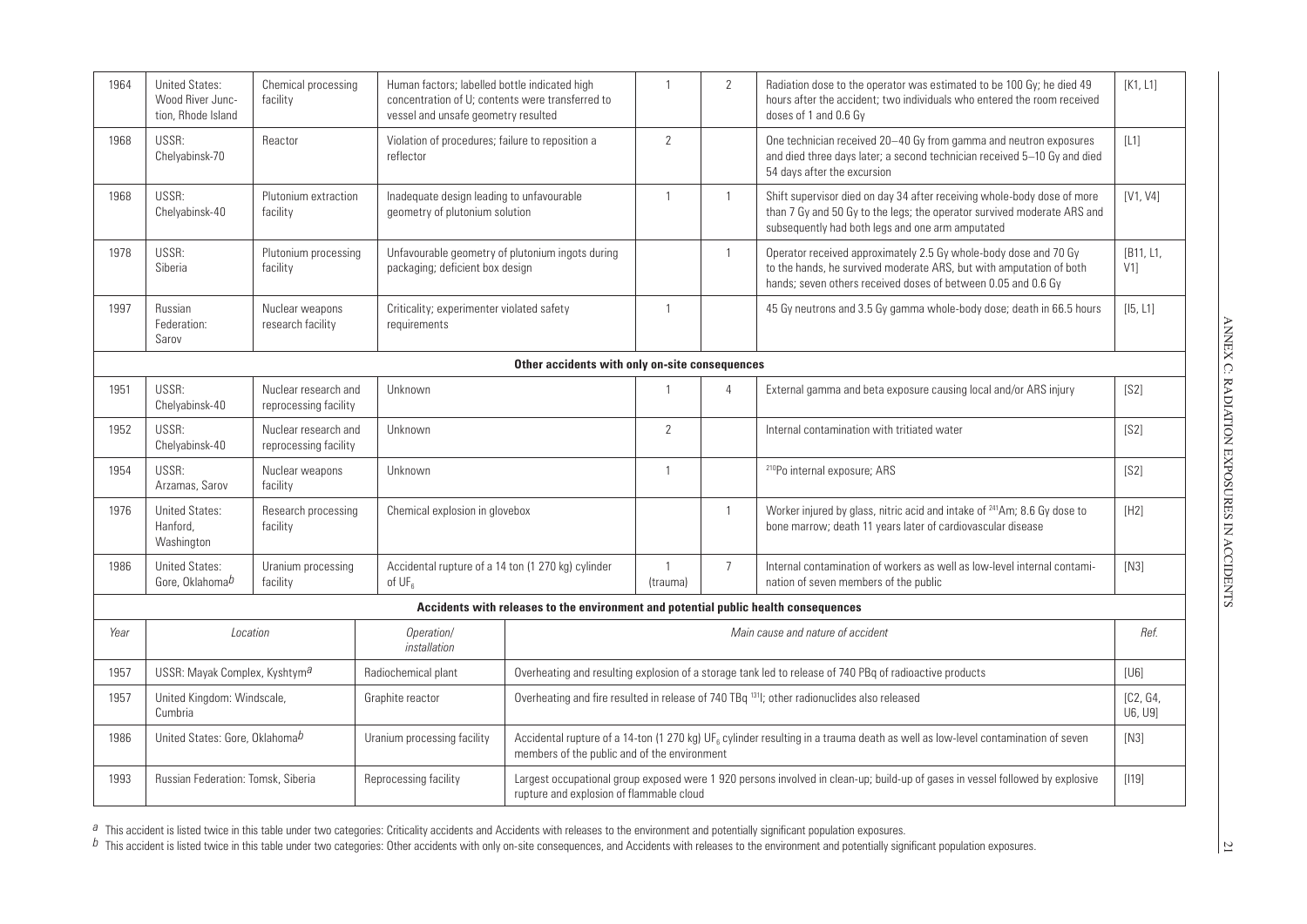| Year | Location                                                    | Operation/                         |                                                                                                                      |                | Main cause of accident                         | Early                                                                                                                                                             |                                                                                                                                                                 | Nature of exposure/health consequences                                                                                                                                                        | Ref.     |
|------|-------------------------------------------------------------|------------------------------------|----------------------------------------------------------------------------------------------------------------------|----------------|------------------------------------------------|-------------------------------------------------------------------------------------------------------------------------------------------------------------------|-----------------------------------------------------------------------------------------------------------------------------------------------------------------|-----------------------------------------------------------------------------------------------------------------------------------------------------------------------------------------------|----------|
|      |                                                             | installation                       |                                                                                                                      | Deaths         | <b>Effects</b>                                 |                                                                                                                                                                   |                                                                                                                                                                 |                                                                                                                                                                                               |          |
|      |                                                             |                                    |                                                                                                                      |                |                                                | <b>Criticality accidents</b>                                                                                                                                      |                                                                                                                                                                 |                                                                                                                                                                                               |          |
| 1958 | Yugoslavia:<br>Vinca                                        | Zero power reactor                 | Equipment failure (controls) caused nuclear<br>excursion                                                             |                |                                                | $\overline{1}$                                                                                                                                                    | 5                                                                                                                                                               | Five individuals recovered from severe cases of radiation sickness;<br>radiation doses ranged from 2.07 to 4.36 Gy                                                                            | [L1, MA] |
| 1965 | Belgium:<br>Mol                                             | Experimental reactor               | Failure to follow safety procedures, resulting in<br>criticality excursion                                           |                |                                                | $\mathbf{1}$                                                                                                                                                      | Technician received non-uniform exposure of 3-40 Gy, with highest<br>exposure to left foot; medical therapy was successful but left foot<br>required amputation | [J3, L1, P2]                                                                                                                                                                                  |          |
| 1971 | USSR:<br>Moscow                                             | Power reactor research<br>facility | Violation of operating procedures; control rods not<br>actuated when water was added to tank containing<br>fuel rods |                |                                                |                                                                                                                                                                   | 3                                                                                                                                                               | Three persons received whole-body doses of about 3 Gy; two of them<br>also received doses of about 20 Gy to the legs                                                                          | [L1, V4] |
| 1971 | USSR:<br>Moscow                                             | Power reactor research<br>facility | Faulty construction of the fuel assembly in the reac-<br>tor; fuel rods fell into highly supercritical geometry      |                |                                                | 2                                                                                                                                                                 | $\mathbf{2}$                                                                                                                                                    | Technician received approximately 60 Gy and died in five days;<br>supervisor received 20 Gy and died within 15 days; two others received<br>7-8 Gy and survived with long-term health effects | [L1, S2] |
| 1983 | Argentina:<br><b>Buenos Aires</b>                           | Critical facility                  | Failure to follow procedures in removing water from<br>tank containing fissile material                              |                | $\overline{1}$                                 |                                                                                                                                                                   | Acute whole-body dose (17 Gy neutron and 20 Gy gamma); death two<br>days after the accident from ARS (neurological) with radiopneumonitis<br>in right lung      | [L1, N1]                                                                                                                                                                                      |          |
| 1999 | Japan:<br>Tokai-mura <sup>a</sup>                           | Fuel conversion plant              | Workers unknowingly added higher enriched ura-<br>nium into a tank bypassing criticality controls                    |                | $\overline{2}$                                 | $\mathbf{1}$                                                                                                                                                      | Two fatalities (uneven exposures of 10-20 Gy Eq and 6-10 Gy Eq) and<br>one person with whole-body dose of 1.2 to 5.5 Gy Eq                                      | [A2, 16]                                                                                                                                                                                      |          |
|      |                                                             |                                    |                                                                                                                      |                | Other accidents with only on-site consequences |                                                                                                                                                                   |                                                                                                                                                                 |                                                                                                                                                                                               |          |
| 1977 | Argentina:<br>Atucha                                        | Nuclear power plant                | Worker not wearing lead gloves                                                                                       |                |                                                |                                                                                                                                                                   | $\mathbf{1}$                                                                                                                                                    | Wound contaminated with 3 800 Bq; mean beta dose of 364 Gy in<br>period 1977–1985 and annual gamma dose of 0.04 Gy in 1 cm <sup>3</sup> of soft<br>tissue                                     | [U3]     |
| 1985 | Czechoslovakia:<br>Petrvald                                 |                                    | Carelessness and inadequate equipment for work<br>with transuranics                                                  |                |                                                |                                                                                                                                                                   | 1                                                                                                                                                               | Intake through wound of 600 Bq of <sup>241</sup> Am; surgical excision of wound<br>and administration of DTPA                                                                                 | [U3]     |
| 1989 | Hungary:<br>Paks                                            | Nuclear power plant                | Careless handling of detectors from reactor vessel                                                                   |                |                                                |                                                                                                                                                                   | $\mathbf{1}$                                                                                                                                                    | Whole-body dose of 29 mGy; 1 Gy to fingers of left hand; slight increase<br>in chromosomal aberrations                                                                                        | [U3]     |
|      |                                                             |                                    |                                                                                                                      |                |                                                |                                                                                                                                                                   |                                                                                                                                                                 | Accidents with releases to the environment and potentially significant population exposures                                                                                                   |          |
| Year | Location                                                    | Operation/                         | Early                                                                                                                |                | Main cause and nature of accident              |                                                                                                                                                                   |                                                                                                                                                                 |                                                                                                                                                                                               | Ref.     |
|      |                                                             | installation                       | Deaths                                                                                                               | <b>Effects</b> |                                                |                                                                                                                                                                   |                                                                                                                                                                 |                                                                                                                                                                                               |          |
| 1979 | <b>United States:</b><br>Three Mile Island,<br>Pennsylvania | Nuclear power plant                |                                                                                                                      |                |                                                | Low water levels in reactor led to severe damage to fuel elements; 550 GBq <sup>131</sup> l released to the atmosphere.<br>Limited evacuation of local population |                                                                                                                                                                 |                                                                                                                                                                                               | [U6, U9] |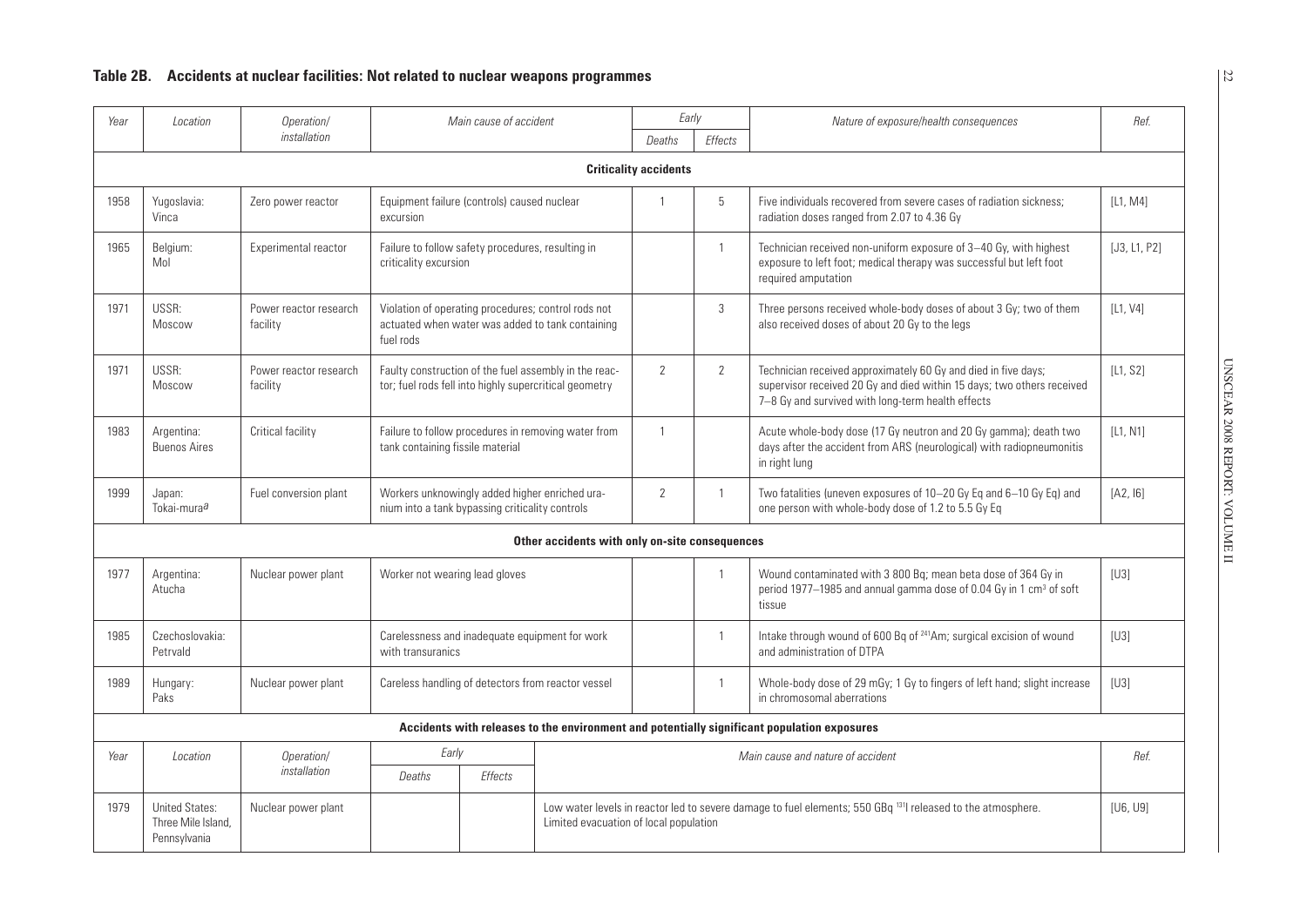| 1986 | USSR: Chernobyl                   | Nuclear power plant   | 28 radiation<br>induced,<br>2 trauma | 106 | Breach of operating rules and violation of safety procedures, combined with a flawed design resulted in a steam<br>explosion, fire and destruction of the reactor. Whole-body doses of 1–16 Gy and localized doses to skin among<br>plant staff and emergency personnel; 30 deaths; 106 others with ARS; medical treatment, including bone marrow<br>transplants (101 others initially examined for ARS). Significant release of radionuclides into the environment (including<br>1 760 PBq of <sup>131</sup> l and 86 PBq of <sup>137</sup> Cs). Major evacuation and relocation of populations in the area. See annex D, "Health<br>effects due to radiation from the Chernobyl accident" for more details | [U7]     |
|------|-----------------------------------|-----------------------|--------------------------------------|-----|--------------------------------------------------------------------------------------------------------------------------------------------------------------------------------------------------------------------------------------------------------------------------------------------------------------------------------------------------------------------------------------------------------------------------------------------------------------------------------------------------------------------------------------------------------------------------------------------------------------------------------------------------------------------------------------------------------------|----------|
| 1999 | Japan:<br>Tokai-mura <sup>a</sup> | Fuel conversion plant |                                      |     | Overfilling of tank led to criticality, neutron and gamma irradiation of people in the vicinity of the facility, and a very<br>small release of fission products into the air. Limited evacuation of local population                                                                                                                                                                                                                                                                                                                                                                                                                                                                                        | [A2, 16] |

*a* This accident is listed twice in this table under two categories: Criticality accidents and Accidents with releases to the environment and potentially significant population exposures.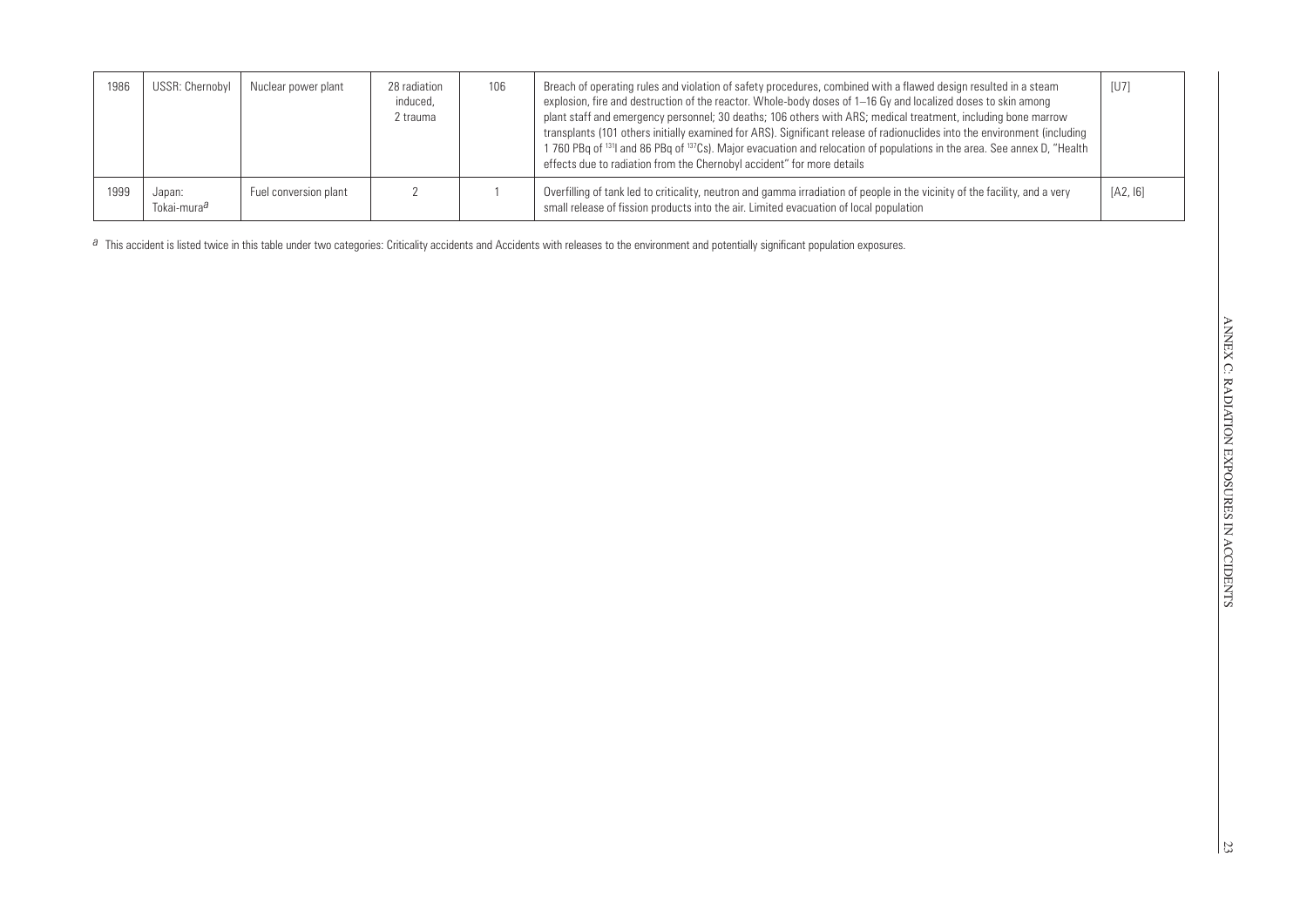$\overline{\phantom{a}}$ 

<span id="page-31-0"></span>

| Year | Location                                             | Industrial source/                                              | Main cause of accident                                                                            |                | Early          | Nature of exposure/health consequences                                                                                                                                 | Ref.           |
|------|------------------------------------------------------|-----------------------------------------------------------------|---------------------------------------------------------------------------------------------------|----------------|----------------|------------------------------------------------------------------------------------------------------------------------------------------------------------------------|----------------|
|      |                                                      | installation                                                    |                                                                                                   | Deaths         | Effects        |                                                                                                                                                                        |                |
|      |                                                      |                                                                 | <b>Sealed radioactive sources</b>                                                                 |                |                |                                                                                                                                                                        |                |
| 1968 | Argentina                                            | $^{60}\mathrm{Co}$ source                                       | Worker carried a 0.5 TBq source in pocket for 18<br>hours                                         |                | $\overline{1}$ | Whole-body dose of 0.5 Gy; maximum dose to thigh of 17 000 Gy;<br>both legs amputated                                                                                  | [B6, B16]      |
| 1968 | India                                                | <sup>192</sup> Ir source                                        | Worker picked up a source that had fallen off a<br>camera and kept it in his pocket for two hours |                | $\overline{1}$ | Skin dose of 130 Gy; ulcer took one year to heal                                                                                                                       | [A3]           |
| 1968 | Germany                                              | <sup>192</sup> Ir source                                        | Worker carried source in jacket pocket                                                            |                | $\mathbf{1}$   | Whole-body dose of 1 Gy; maximum dose to pelvis and thigh of<br>$40 - 60$ Gy                                                                                           | [S4]           |
| 1969 | United Kingdom:<br>Scotland                          | <sup>192</sup> Ir source                                        | Radiographer travelled with unshielded source                                                     |                | $\overline{1}$ | Whole-body dose of 0.6 Gy; dose to chest of 20-200 Gy; skin graft<br>to chest required                                                                                 | [HA]           |
| 1972 | China:<br>Sichuan                                    | <sup>60</sup> Co irradiation facility                           | Accidental entry into the irradiation room                                                        |                | Unknown        | 0.5-1.47 Gy whole-body exposure to workers                                                                                                                             | [P1]           |
| 1973 | USSR, Moscow<br>area                                 | 4.2 PBq <sup>60</sup> Co industrial<br>source                   | Operator entered room while source was in<br>"on" mode                                            |                | $\mathbf{1}$   | Operator survived whole-body dose of about 4 Gy                                                                                                                        | [ <b>B</b> 11] |
| 1974 | <b>United States:</b><br>New Jersey                  | 4.4 PBq <sup>60</sup> Co industrial<br>source                   | Failure to use survey meter prior to entering<br>irradiation room                                 |                | $\overline{1}$ | Non-uniform exposure estimated to be 4.1 Gy                                                                                                                            | [B2]           |
| 1975 | Italy:<br>Brescia                                    | <sup>60</sup> Co industrial irradia-<br>tion facility           | Lack of safety systems on conveyer entry point                                                    | $\overline{1}$ |                | Non-uniform exposure with mean whole-body dose of 12 Gy;<br>haematopoietic syndrome; death 12 days after exposure                                                      | [J3, U3]       |
| 1975 | USSR: Kazan                                          | <sup>60</sup> Co irradiation facility                           | Deterioration of safety system and improper actions<br>to regain control                          |                | 2              | Whole-body doses of 3 and 5 Gy; dose to hands of 30 Gy and more<br>than 50 Gy                                                                                          | [N10, U3]      |
| 1975 | Iraq                                                 | <sup>192</sup> lr radiography source                            | Unknown                                                                                           |                | $\overline{1}$ | Whole-body dose of 0.3 Gy plus localized exposure of hand                                                                                                              | [U3]           |
| 1976 | <b>United States:</b><br>Pittsburgh,<br>Pennsylvania | <sup>192</sup> lr radiography source                            | Unknown                                                                                           |                | $\mathbf{1}$   | Dose of 10 Gy to hand                                                                                                                                                  | [U3]           |
| 1976 | <b>USSR: Moscow</b><br>region                        | <sup>60</sup> Co irradiation facility                           | Technical failure of the equipment and improper<br>entry                                          |                | $\mathbf{1}$   | Whole-body dose of 4 Gy; moderate ARS                                                                                                                                  | [U3]           |
| 1977 | Czechoslovakia:<br>Pardubice                         | <sup>192</sup> lr industrial irradiation<br>source              | Technical failure of the equipment and improper<br>actions to bring source back under control     |                | $\overline{1}$ | Whole-body dose of about 5 mGy; data insufficient for estimating<br>local doses; bullous dermatitis of the thumb of the right hand; plastic<br>surgery two years later | [U3]           |
| 1977 | <b>United States:</b><br>Rockaway, New<br>Jersey     | <sup>60</sup> Co industrial irradia-<br>tion source of 18.5 PBq | Construction in the facility, lack of safety precautions<br>and interlock failure                 |                | $\overline{1}$ | Whole-body dose of 2 Gy                                                                                                                                                | [B2]           |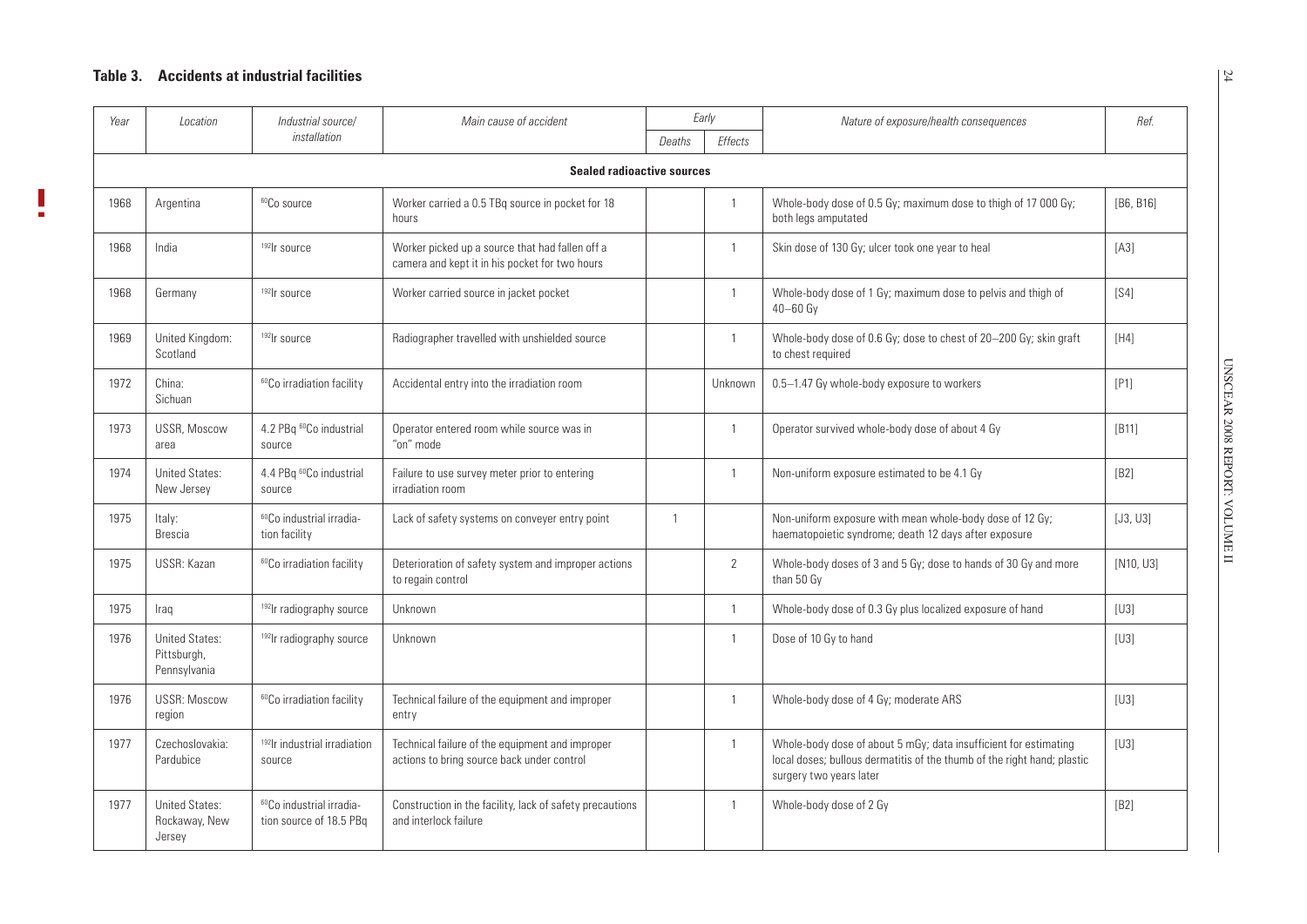| 1977 | United Kingdom                                     | <sup>192</sup> lr radiography source        | Operator working in a confined area held source for<br>90 seconds while conducting radiography on a weld |                |                | Equivalent whole-body dose of $<$ 0.1 Gy estimated on the basis of<br>cytogenetic dosimetry; radiation burns on three fingers                                                                   | [U3]     |
|------|----------------------------------------------------|---------------------------------------------|----------------------------------------------------------------------------------------------------------|----------------|----------------|-------------------------------------------------------------------------------------------------------------------------------------------------------------------------------------------------|----------|
| 1977 | Hungary:<br>Györ                                   | Industrial defectoscope                     | Failure of equipment to withdraw source into its<br>container                                            |                | 1              | Whole-body dose of 1.2 Gy; slight nausea, changes in blood and<br>increased frequency of chromosomal aberrations                                                                                | $[U3]$   |
| 1977 | United Kingdom                                     | Filling gaseous tritium<br>light source     | Broken inlet manifold led to the release and escape<br>of 11-15 TBq of tritium                           |                | $\overline{2}$ | Whole-body doses of 0.62 and 0.64 Gy                                                                                                                                                            | $[U3]$   |
| 1977 | South Africa:<br>Sasolburg,<br>Transvaal           | <sup>192</sup> Ir source                    | Faulty operation of pneumatically operated container<br>and monitor; carelessness of operator            |                | $\mathbf{1}$   | Whole-body dose of 1.16 Gy; amputation of two fingers, rib removal<br>and skin grafts                                                                                                           | [U3]     |
| 1977 | Peru:<br>Ona del Oleoducto                         | <sup>192</sup> Ir source                    | Untrained personnel and lack of supervision;<br>equipment neither registered nor authorized              |                | 3              | Maximum doses of 164 Gy to hands; 0.9 Gy to lens of the eye; 2 Gy to<br>the whole body; amputation of fingers of two people and effects on<br>the left hand of another person                   | $[U3]$   |
| 1978 | Argentina:<br><b>Buenos Aires</b>                  | <sup>192</sup> lr industrial source         | Manual handling of source                                                                                |                | 1              | Dose of 12-16 Gy, causing radiation burns on two fingers of left hand                                                                                                                           | [U3]     |
| 1978 | <b>United States:</b><br>Monroe, Louisiana         | <sup>192</sup> lr radiography source        | Radiography of pipe welds on barge (off-shore<br>drilling)                                               |                |                | Localized exposure of hand; amputation of finger                                                                                                                                                | [S1]     |
| 1979 | Czechoslovakia:<br>Sokolov                         | <sup>192</sup> lr industrial<br>radiography | Technical failure of the equipment and inadequate<br>monitoring during and after work                    |                |                | Whole-body dose of about 5 mGy; data insufficient for estimating<br>local doses; bullous dermatitis of the third finger of the left hand and<br>adjacent areas; plastic surgery two years later | [U3]     |
| 1979 | France:<br>Montpelier                              | <sup>192</sup> lr radiography source        | Unknown                                                                                                  |                | 1              | Whole-body and localized exposure; amputation of left arm                                                                                                                                       | [U3]     |
| 1980 | USSR:<br>Leningrad                                 | <sup>60</sup> Co irradiation facility       | Failure of safety device and improper entry                                                              | $\overline{1}$ |                | Whole-body dose of more than 12 Gy                                                                                                                                                              | [S2]     |
| 1980 | China:<br>Shanghai                                 | <sup>60</sup> Co irradiation facility       | Entry into the irradiation chamber during power<br>failure and with defective interlocks                 |                | 1              | Whole-body dose of 5.22 Gy and localized exposure                                                                                                                                               | [U3, Y1] |
| 1980 | <b>USSR</b>                                        | <sup>60</sup> Co irradiation facility       | Unknown                                                                                                  |                | 1              | Dose of 50 Gy to lens of eye                                                                                                                                                                    | [U3]     |
| 1981 | Argentina:<br><b>Buenos Aires</b>                  | <sup>192</sup> lr industrial source         | Source became detached and lodged in the delivery<br>tube                                                |                | $\overline{2}$ | Doses were not specified; radiation burns on fingertips                                                                                                                                         | $[U3]$   |
| 1982 | Norway:<br>Kjeller                                 | <sup>60</sup> Co irradiation facility       | Failure of safety device and failure to follow<br>procedures                                             | $\overline{1}$ |                | Mean whole-body dose estimated to be slightly higher than 20 Gy;<br>death 13 days after exposure                                                                                                | [R1, S3] |
| 1983 | United Kingdom                                     | Gamma radiography<br>source                 | Inadvertent exposure to radiographer                                                                     |                | 1              | Whole-body dose of 0.56 Gy                                                                                                                                                                      | [U3]     |
| 1983 | German Demo-<br>cratic Republic:<br>Schwarze Pumpe | <sup>192</sup> lr industrial source         | Technical defect and inappropriate handling                                                              |                | 1              | Dose to the right hand of about 5 Gy; acute and chronic radio-<br>dermatitis (1st degree)                                                                                                       | [U3]     |

 $\frac{25}{25}$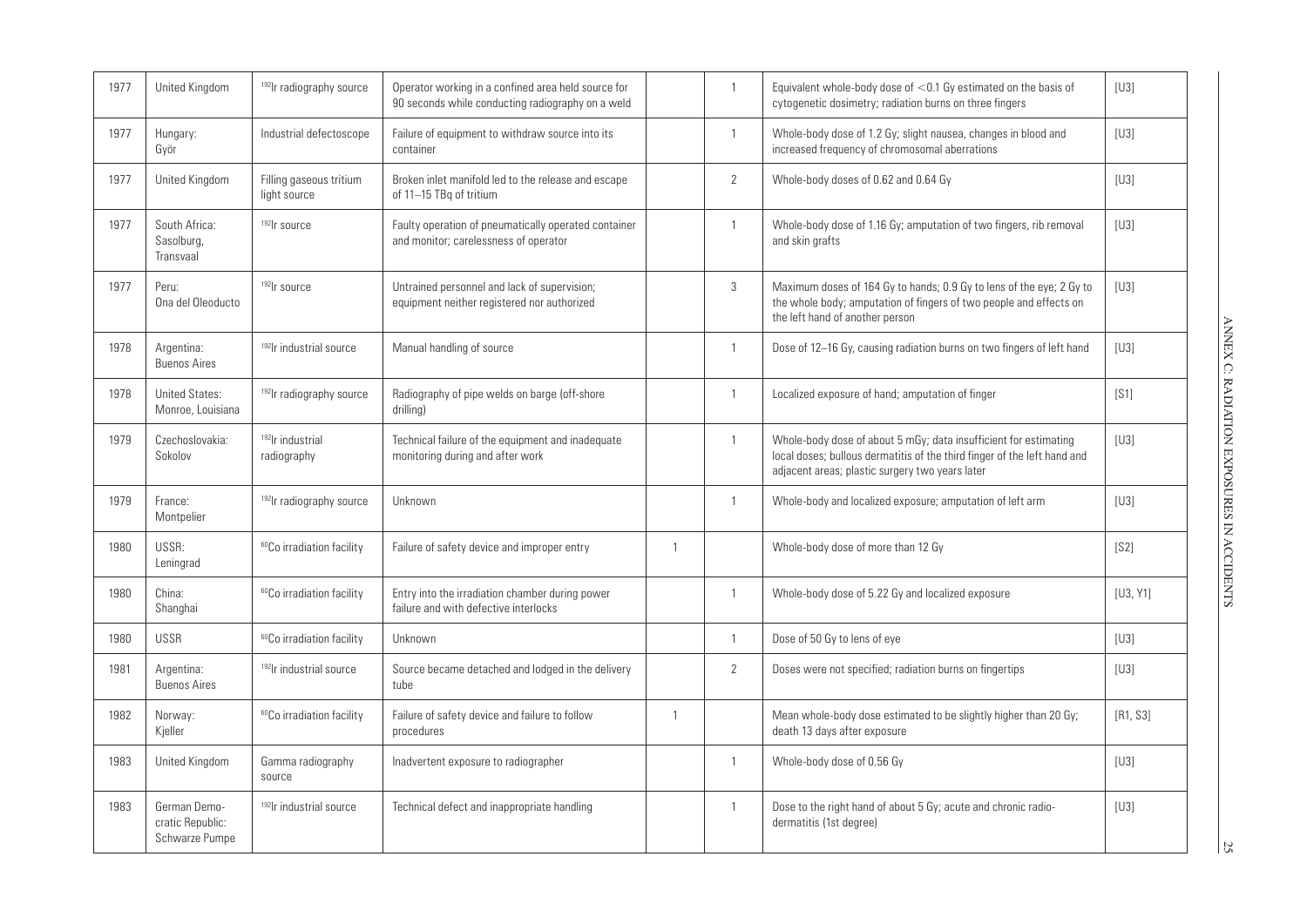| Year | Location                               | Industrial source/                                                               | Main cause of accident                                                                                                                     |        | Early                 | Nature of exposure/health consequences                                                                                                                                                                                                                                      | Ref.     |
|------|----------------------------------------|----------------------------------------------------------------------------------|--------------------------------------------------------------------------------------------------------------------------------------------|--------|-----------------------|-----------------------------------------------------------------------------------------------------------------------------------------------------------------------------------------------------------------------------------------------------------------------------|----------|
|      |                                        | installation                                                                     |                                                                                                                                            | Deaths | <b>Effects</b>        |                                                                                                                                                                                                                                                                             |          |
| 1983 | India:<br>Muland, Bombay               | <sup>192</sup> lr radiography<br>projector                                       | Operation by untrained personnel                                                                                                           |        | $\mathbf{1}$          | Dose to the skin of 20 Gy and whole-body dose of 0.6 Gy; severe<br>damage to fingers; four were amputated                                                                                                                                                                   | [U3]     |
| 1984 | Hungary:<br>Tiszafured                 | <sup>192</sup> lr industrial<br>defectoscope                                     | Failure of equipment and careless handling of source                                                                                       |        | $\mathbf{1}$          | Whole-body dose of 46 mGy; 20-30 Gy estimated to fingers of left<br>hand; irreversible necrosis at tip of one finger, surgically removed;<br>slight increase in chromosomal aberrations                                                                                     | [U3]     |
| 1984 | Argentina:<br>Mendoza                  | <sup>192</sup> lr radiography source                                             | Operator pushed source into camera using a finger                                                                                          |        | $\mathbf{1}$          | Dose of 18 Gy to finger (radiation burn on finger) and whole-body dose<br>of 0.11 Gy                                                                                                                                                                                        | [U3]     |
| 1985 | India:<br>Yamunanager                  | <sup>192</sup> lr radiography<br>projector                                       | Violation of safe working practices associated with<br>power failure in the workplace                                                      |        | $\mathbf{2}^{\prime}$ | Doses of 8-20 Gy to hands of both operators; damage to fingers; two<br>fingers amputated from each individual                                                                                                                                                               | $[U3]$   |
| 1985 | India:<br>Visakhapatnam                | <sup>60</sup> Co radiography<br>projector                                        | Violation of safe working practices and lack of<br>maintenance                                                                             |        | $\overline{2}$        | Skin dose of 10-20 Gy to operator and 0.18 Gy to an assistant;<br>damage to fingers; one finger amputated                                                                                                                                                                   | [U3]     |
| 1986 | China:<br>Harran                       | <sup>60</sup> Co irradiation facility                                            | Power loss occurred and source was manually<br>raised; workers entered room with source<br>unshielded                                      |        | $\overline{2}$        | Doses to workers of 3.5 and 2.6 Gy                                                                                                                                                                                                                                          | [U3]     |
| 1986 | China:<br>Beijing                      | <sup>60</sup> Co irradiation facility                                            | Workers entered irradiation room when source was<br>unshielded; failed drive system; door open                                             |        | $\overline{2}$        | Doses to workers of 0.7 and 0.8 Gy                                                                                                                                                                                                                                          | [U3]     |
| 1986 | China:<br>Kaifun City                  | <sup>60</sup> Co source                                                          | Accidental exposure for about 1.5-2 minutes                                                                                                |        | $\overline{2}$        | Whole-body doses of 2.6-3.5 Gy; haemopoietic type of ARS                                                                                                                                                                                                                    | [W2, Y1] |
| 1987 | China:<br>Zhengzhou City               | <sup>60</sup> Co irradiation facility                                            | Accidental entry into irradiation room, 10-15<br>seconds                                                                                   |        | $\mathbf{1}$          | Estimated whole-body dose of 1.35-1.45 Gy; anorexia and nausea<br>four hours later; severe damage to haemopoietic system with<br>relatively slow restoration of white blood cells                                                                                           | [Y1]     |
| 1988 | China:<br>Liaoning                     | Radiography source                                                               | Workers handled source with hands                                                                                                          |        | 6                     | Local exposure of 0.1-12.6 Gy                                                                                                                                                                                                                                               | [Z2]     |
| 1988 | Czechoslovakia:<br>Prague              | Manufacturing of foils<br>containing <sup>241</sup> Am for use<br>in fire alarms | New rolling methods untested; poor radiation<br>protection practice                                                                        |        | $\mathbf{1}$          | Inhalation of 50 kBq of dispersed <sup>241</sup> Am; hospitalization and adminis-<br>tration of DTPA; no clinical manifestations                                                                                                                                            | [U3]     |
| 1988 | China:<br>Zhao Xian                    | <sup>60</sup> Co irradiation facility                                            | Accidental entry into irradiation room, about 40<br>seconds                                                                                |        | $\mathbf{1}$          | Estimated whole-body dose of 5.2 Gy; ARS (bone marrow syndrome);<br>after three years of follow-up, condition good                                                                                                                                                          | $[U3]$   |
| 1989 | India:<br>Hazira Gujarat               | <sup>192</sup> lr radiography<br>projector                                       | Failure of safety management and improper<br>maintenance                                                                                   |        | $\mathbf{1}$          | Dose of 10 Gy to fingers and whole-body dose of 0.65 Gy; radiation<br>burns on fingers of both hands; fingers amputated                                                                                                                                                     | [U3]     |
| 1989 | South Africa:<br>Witbank,<br>Transvaal | <sup>192</sup> lr industrial radiogra-<br>phy source                             | Detached source; negligence of radiographer (source<br>improperly attached) and failure of portable monitor<br>to register detached source |        | 3                     | Whole-body doses to three workers were 0.78, 0.1 and 0.09 Gy;<br>computed effective dose to the most exposed worker was 2.25 Gy;<br>this worker had amputation of right leg at the hip six months after<br>exposure and amputation of three fingers one year after exposure | [U3]     |
| 1989 | China                                  | <sup>192</sup> lr radiography source                                             | Unknown                                                                                                                                    |        | $\mathbf{1}$          | Localized dose of 18.37 Gy                                                                                                                                                                                                                                                  | [U3]     |
| 1989 | Bangladesh                             | $192$ r source                                                                   | Unknown                                                                                                                                    |        | $\mathbf{1}$          | Whole-body dose of 2.3 Gy                                                                                                                                                                                                                                                   | [U3]     |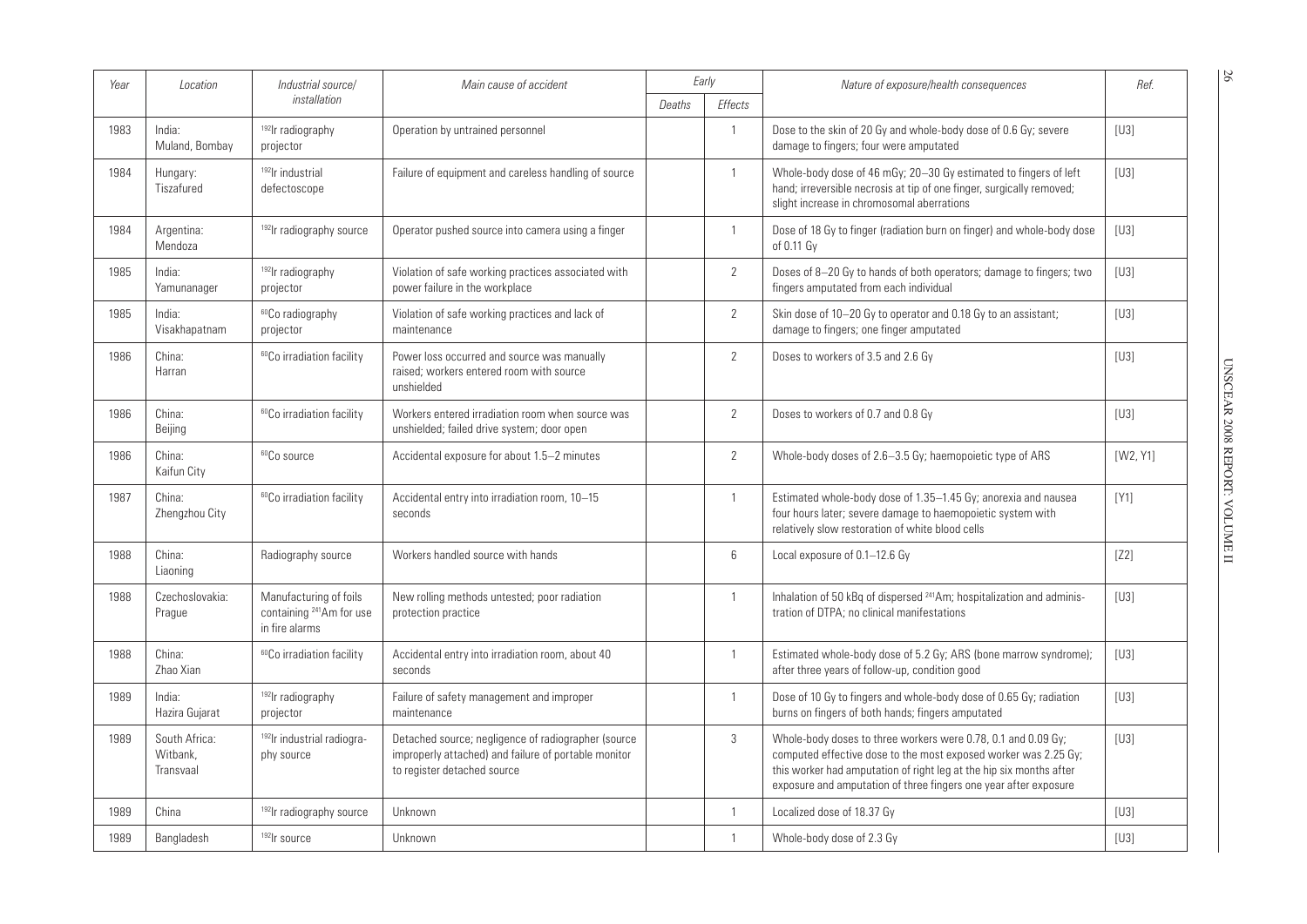| 1989 | China:<br>Beijing                                    | <sup>60</sup> Co source                             | Accidental exposure to source for about four minutes                                                                            |                | 2              | Whole-body doses of 0.87 and 0.61 Gy; two workers suffered mild<br>haemopoietic radiation sickness; recovered                                                                                                                                    | [U3]     |
|------|------------------------------------------------------|-----------------------------------------------------|---------------------------------------------------------------------------------------------------------------------------------|----------------|----------------|--------------------------------------------------------------------------------------------------------------------------------------------------------------------------------------------------------------------------------------------------|----------|
| 1989 | El Salvador:<br>San Salvador                         | <sup>60</sup> Co irradiation facility               | Deterioration of safety system and lack of under-<br>standing of radiation hazards                                              | $\overline{1}$ | 2              | Three workers developed ARS after whole-body doses of 3-8 Gy;<br>all three had local radiation injuries; one patient had both legs<br>amputated; the most seriously irradiated patient had one leg<br>amputated and died 197 days after exposure | $[11]$   |
| 1990 | South Africa:<br>Sasolburg,<br>Transvaal             | <sup>60</sup> Co industrial radiogra-<br>phy source | Source left behind after radiography work; loss<br>undetected because of inadequate monitoring;<br>source handled by six people |                | 6              | One individual had right hand amputated above the wrist; three others<br>had local radiation injuries; whole-body doses were less than 0.55 Gy                                                                                                   | [U3]     |
| 1990 | Israel:<br>Soreg                                     | <sup>60</sup> Co irradiation facility               | Improper entry and maintenance                                                                                                  | $\overline{1}$ |                | 10-20 Gy whole-body dose; death 36 days after exposure; bone<br>marrow transplant and growth factors administered                                                                                                                                | $[12]$   |
| 1990 | China:<br>Shanghai                                   | <sup>60</sup> Co irradiation facility               | Entry into the irradiation chamber during power<br>failure and with defective interlocks                                        | $\overline{2}$ | 5              | Workers received doses of 2-12 Gy; the two who received 11 and<br>12 Gy died                                                                                                                                                                     | [L2, P1] |
| 1991 | Belarus:<br>Nesvizh                                  | <sup>60</sup> Co irradiation facility               | Improper entry with source exposed                                                                                              | $\overline{1}$ |                | 11-18 Gy whole-body dose; death in 113 days; haematopoietic growth<br>factor administered                                                                                                                                                        | $[13]$   |
| 1991 | United Kingdom                                       | Industrial radiography                              | Chronic incidents over 14 years                                                                                                 | $\overline{1}$ | $\mathbf{1}$   | 30 Gy to fingers, parts of two fingers amputated; estimated whole-<br>body dose (chronic) of <10 Gy; death from acute myeloid leukaemia                                                                                                          | [U3]     |
| 1992 | China                                                | Irradiation facility                                | Power loss and safety interlocks out of order                                                                                   |                | $\overline{4}$ | One worker with ARS                                                                                                                                                                                                                              | [P1]     |
| 1992 | Switzerland                                          | <sup>192</sup> lr radiography source                | Jammed 700 GBq source; released by hand                                                                                         |                | $\overline{1}$ | Erythema of fingers: 3.5-10 Gy                                                                                                                                                                                                                   | [U3]     |
| 1993 | United Kingdom                                       | Gamma radiography unit                              | Improper procedures                                                                                                             |                | $\overline{1}$ | Overexposure caused erythema and subsequent necrotic ulceration;<br>hand dose of 30 Gy                                                                                                                                                           | [U3]     |
| 1998 | China:<br>Harbin                                     | Unknown                                             | Safety equipment failure                                                                                                        |                | $\overline{1}$ | One worker with ARS                                                                                                                                                                                                                              | [P1]     |
| 2000 | Brazil:<br>Rio de Janeiro                            | <sup>60</sup> Co industrial gamma<br>radiography    | Exposure during a routine service                                                                                               |                | $\overline{1}$ | Serious injuries to left hand                                                                                                                                                                                                                    | [D1]     |
| 2006 | Belgium:<br>Fleurus                                  | <sup>60</sup> Co irradiation facility               | Malfunction of a command/control hydraulic system<br>and failure of safety system                                               |                | $\overline{1}$ | Worker entered an irradiation area and stayed approximately 20<br>seconds; he developed nausea and vomiting but did not seek medical<br>attention until he developed massive hair loss; estimated whole-body<br>dose of 4.4-4.8 Gy               | [S9]     |
|      |                                                      |                                                     | <b>Accelerators and X-ray devices</b>                                                                                           |                |                |                                                                                                                                                                                                                                                  |          |
| 1960 | <b>United States:</b><br>Lockport, New<br>York       | Klystron tube<br>X-irradiation                      | Shielding not in place during maintenance/repair                                                                                |                | $\overline{7}$ | Non-uniform exposures; two individuals seriously injured, five others<br>with less severe injuries                                                                                                                                               | [H5]     |
| 1965 | <b>United States:</b><br>Rockford, Illinois          | Accelerator (10 MeV<br>electrons)                   | Unknown                                                                                                                         |                | $\mathbf{1}$   | Man received 290 Gy to right ankle, 420 Gy to right hand and 0.05 Gy<br>whole-body dose; amputations necessary                                                                                                                                   | [G2, L3] |
| 1967 | <b>United States:</b><br>Pittsburgh,<br>Pennsylvania | Linear accelerator                                  | Failure of safety interlock system                                                                                              |                | 3              | One individual with severe radiation syndrome and multiple<br>amputations; two other individuals had exposures of 3 and 1 Gy                                                                                                                     | [G2, G3] |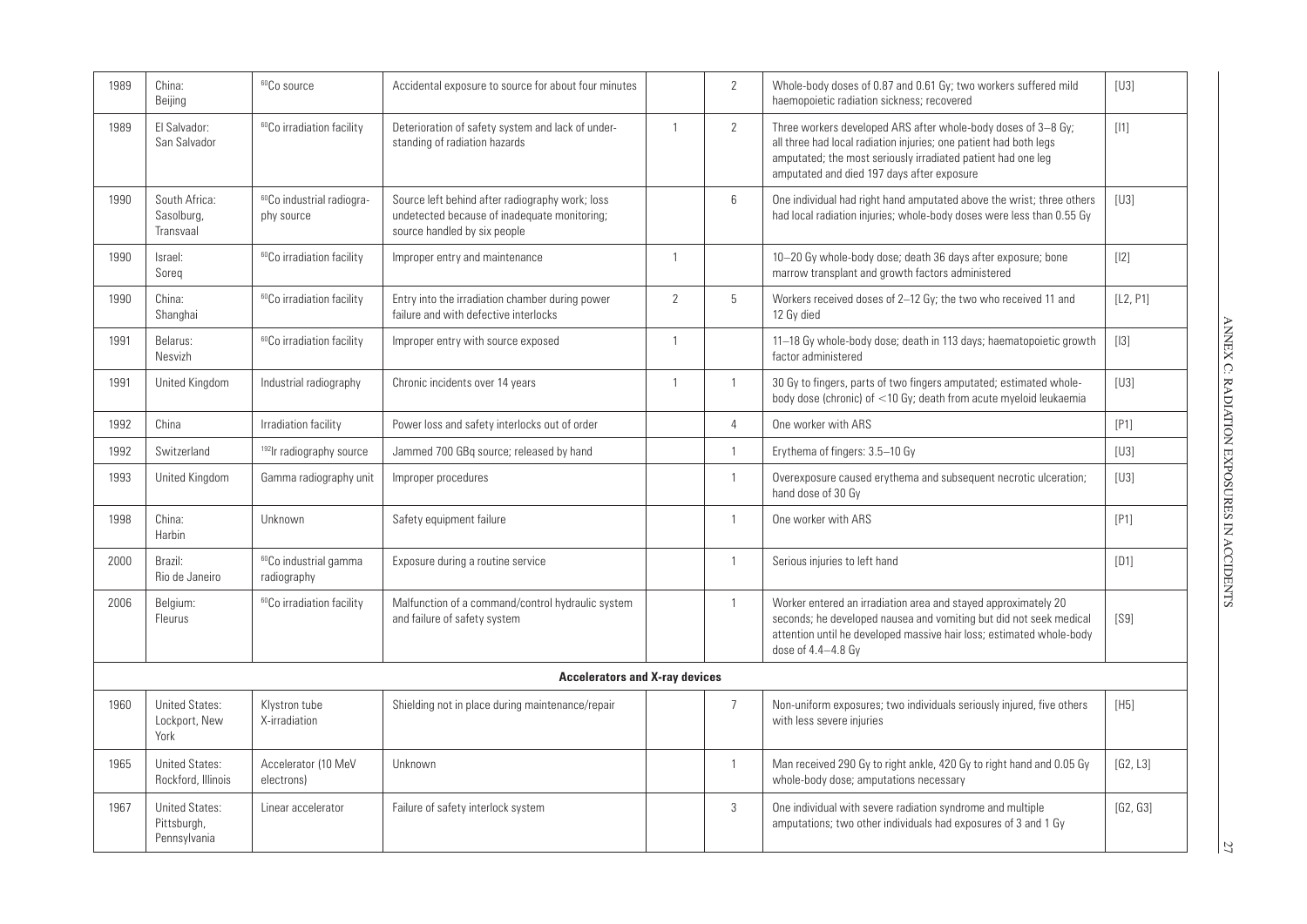| Year | Location                                        | Industrial source/                | Main cause of accident                                              |        | Early                 | Nature of exposure/health consequences                                                                                      | Ref.         |
|------|-------------------------------------------------|-----------------------------------|---------------------------------------------------------------------|--------|-----------------------|-----------------------------------------------------------------------------------------------------------------------------|--------------|
|      |                                                 | installation                      |                                                                     | Deaths | <b>Effects</b>        |                                                                                                                             |              |
| 1975 | Germany                                         | X-ray fluorescence unit           | Carelessness and technical faults during repair                     |        | $\mathbf{1}$          | Estimated dose of 30 Gy to the fingers; reddening of two fingers ten<br>days after exposure                                 | $[U3]$       |
| 1975 | Germany                                         | X-ray equipment                   | Carelessness and technical defects                                  |        | $\mathbf{1}$          | Welding seam test; estimated dose of 2 Gy to the stomach region                                                             | [U3]         |
| 1976 | Germany                                         | X-ray equipment                   | Inexpert handling of equipment                                      |        | $\mathbf{1}$          | Estimated whole-body dose of 1 Gy; reddening of skin after 24 hours<br>and radiation after-effects                          | [U3]         |
| 1977 | Argentina:<br>La Plata                          | X-ray crystallography             | Shutter removed from crystallography set                            |        | 3                     | Dose of 10 Gy to hands of one operator (radiation burns); doses to two<br>workers not specified                             | [U3]         |
| 1978 | France:<br>Nancy                                | X-ray equipment                   | Unknown                                                             |        | $\mathbf{1}$          | Localized exposure of hand; amputation of finger                                                                            | $[U3]$       |
| 1979 | German Demo-<br>cratic Republic:<br>Freiberg    | X-ray fluorescence unit           | Violation of safe working practice                                  |        | $\mathbf{1}$          | Dose of 10-30 Gy to right hand and whole-body dose of 0.2-0.5 Gy;<br>acute and chronic radiodermatitis (2nd and 3rd degree) | $[U3]$       |
| 1980 | German Demo-<br>cratic Republic:<br>Bohlen      | Analytical X-ray unit             | Violation of safe working practice                                  |        | -1                    | Dose of 15-30 Gy to left hand; acute and chronic radiodermatitis<br>(2nd and 3rd degree)                                    | [U3]         |
| 1980 | Germany                                         | Radiography                       | Defective equipment                                                 |        | $\mathbf{2}^{\prime}$ | Estimated dose of 23 Gy to the hand and an effective dose of 0.2 Gy                                                         | [U3]         |
| 1981 | Germany                                         | X-ray fluorescence<br>device      | Violation of safe working practice                                  |        | $\mathbf{1}$          | Partial-body exposure with 20-30 Gy dose to the right thumb;<br>extensive tissue damage developing over several months      | [U3]         |
| 1983 | Germany                                         | X-ray equipment                   | Defective equipment                                                 |        | $\mathbf{1}$          | Partial-body exposure of approximately 6-12 Gy to regions of the<br>body; localized physical changes                        | [U3]         |
| 1985 | China:<br>Shanghai                              | Accelerator                       | Entry into irradiation area while main motor was<br>running         |        | $\mathbf{1}$          | Worker incurred local radiation injury with dose of 25-210 Gy                                                               | [Z1]         |
| 1991 | France:<br>Forbach                              | Irradiation accelerator           | Exposure to dark current                                            |        | 3                     | Severe skin lesions to one worker; less serious injury to two others                                                        | [C1, U3, Z3] |
| 1991 | <b>United States:</b><br>Baltimore.<br>Maryland | Accelerator                       | Exposure to dark current during maintenance                         |        | $\mathbf{1}$          | 55 Gy to fingers; most required amputation                                                                                  | [D3]         |
| 1992 | Italy                                           | X-ray spectrometer                | Improper procedure during maintenance                               |        | $\mathbf{1}$          | Acute radiodermatitis of fingers of both hands                                                                              | [S6]         |
| 1993 | United Kingdom                                  | $\sim$ 160 kV radiography<br>unit | Improper procedures                                                 |        | 1                     | Erythema of hands leading to necrotic ulceration                                                                            | [126]        |
| 1994 | Mexico:<br>Lazarus Cardenas                     | X-ray spectrometer                | Failure to de-energize device prior to repair                       |        | 1                     | Amputation of portion of finger necessitated                                                                                | [BB]         |
| 1995 | <b>Brazil</b>                                   | X-ray diffraction unit            | Poor maintenance of device allowing open back<br>window             |        | 3                     | Acute radiodermatitis of hands caused by low-energy X-rays                                                                  | [V3]         |
| 1999 | <b>United States</b>                            | Electron beam device              | Residual beam exposed operator's hand during<br>manufacture testing |        | $\mathbf{1}$          | Skin dose to hand estimated to be 50 Gy                                                                                     | [M1]         |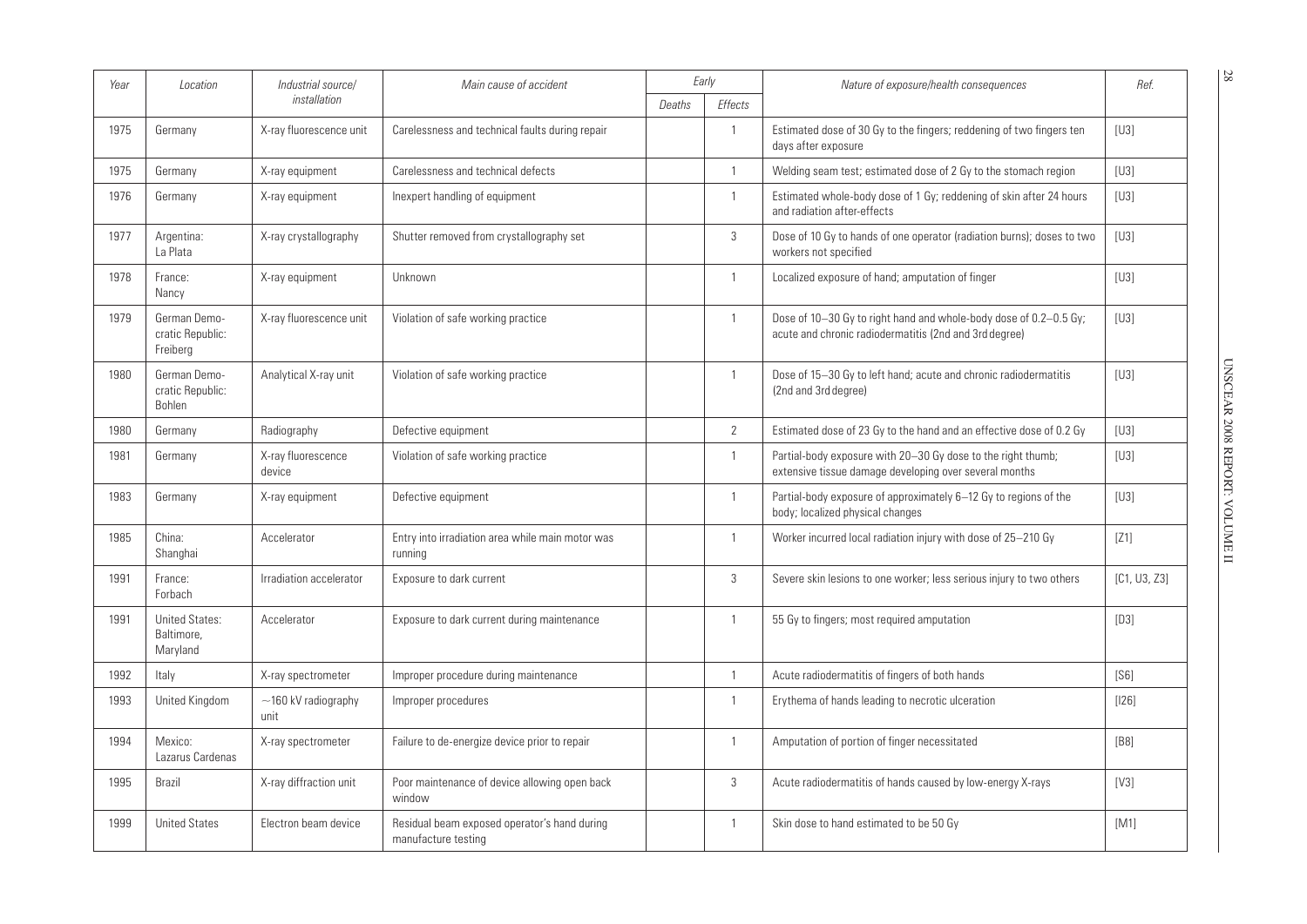### **Table 4. Accidents involving orphan sources**

| Year | Location                                            | Operation/                                     | Main cause of accident                                                               |                | Early          | Nature of exposure/health consequences                                                                                                                                                                                                                                                                                                  | Ref.      |
|------|-----------------------------------------------------|------------------------------------------------|--------------------------------------------------------------------------------------|----------------|----------------|-----------------------------------------------------------------------------------------------------------------------------------------------------------------------------------------------------------------------------------------------------------------------------------------------------------------------------------------|-----------|
|      |                                                     | installation                                   |                                                                                      | Deaths         | Effects        |                                                                                                                                                                                                                                                                                                                                         |           |
| 1960 | <b>USSR: Moscow</b>                                 | <sup>137</sup> Cs source                       | Person deliberately placed source in belt of trousers<br>and around body for suicide | $\mathbf{1}$   |                | Whole-body dose of 14.8 Gy; maximum dose to several points of skin of<br>1 650 Gy; death on day 18                                                                                                                                                                                                                                      | [D2]      |
| 1962 | Mexico:<br>Mexico City                              | $^{60}\mathrm{Co}$ source<br>$(0.2$ TBq)       | Unsecured source removed from site                                                   | $\overline{4}$ | $\overline{1}$ | Family died as a result of exposure. The 10-year-old boy had a protracted<br>(four months) exposure of 47 Gy; the 3-year-old child received a dose of<br>28.7 Gy, the 27-year-old pregnant mother 35 Gy and the 57-year-old grand-<br>mother 30 Gy; the father's exposure over approximately seven months was<br>120 Gy and he survived | [M6]      |
| 1963 | China:<br>Hefei City, Sanli'an                      | <sup>60</sup> Co source<br>$(0.43$ TBq)        | Abandoned source taken to farmer's home                                              | $\overline{2}$ | $\overline{4}$ | Farmer's dose was 80 Gy; source was in his pocket for approximately 52<br>hours; his 7-year-old brother had the source in his pocket for 18 hours,<br>receiving a dose of 40 Gy; both failed to respond to medical treatment; the<br>other four people exposed had doses of 8, 6, 4 and 2 Gy and survived                               | [P1, W2]  |
| 1971 | Japan:<br>Chiba                                     | $192$ r source                                 | Lost source picked up by worker                                                      |                | 6              | Three patients had minimal blood changes and were hospitalized for two<br>months; three others had ARS and local radiation injuries                                                                                                                                                                                                     | $[H3]$    |
| 1973 | Mexico:<br>Tula, Hidalgo                            | <sup>137</sup> Cs source                       | Source fell out of its container in truck and was<br>picked up and put in pocket     |                | $\mathbf{1}$   | One person suffered injury to hand, thigh and buttock, leading to amputa-<br>tion of left leg and one finger; estimated local dose to thigh of 1 386 Gy                                                                                                                                                                                 | [N5]      |
| 1975 | USSR:<br>Sverdlovsk                                 | <sup>60</sup> Co medical source<br>$(17)$ TBq) | Source fell unnoticed during transport for burial                                    | $\mathbf{1}$   | $\mathbf{2}$   | Driver died from very severe ARS (7 Gy) on day 33; two others (about 3 Gy)<br>survived moderate ARS                                                                                                                                                                                                                                     | [B11, S2] |
| 1977 | South Africa                                        | <sup>192</sup> Ir source                       | Source picked up from factory floor and taken home                                   |                | $\mathbf{1}$   | Burns of hands and chest; skin graft on chest required; whole-body dose of<br>1.1 Gy; maximum skin dose of 50-100 Gy; three individuals with low-level<br>symptoms                                                                                                                                                                      | $[L5]$    |
| 1978 | China:<br>Herran                                    | 137Cs source                                   | Unused source was taken to worker's home                                             |                | 29             | Doses of 0.01-0.53 Gy to bone marrow of individuals                                                                                                                                                                                                                                                                                     | [U3]      |
| 1978 | Algeria                                             | <sup>192</sup> lr radiography<br>source        | Source fell out of truck and was picked up                                           | $\overline{1}$ | 6              | One fatality (member of public); source found by boys aged 3 and 7 years;<br>one foetus also aborted                                                                                                                                                                                                                                    | [J2]      |
| 1979 | <b>United States:</b><br>Los Angeles,<br>California | Lost <sup>192</sup> lr radiogra-<br>phy source | Failure of radiographer to check source storage                                      |                | 5              | Individual who carried source in hip pocket developed severe lesion to the<br>right buttock from a dose at the skin surface of 800-4 000 Gy; whole-body<br>dose was 0.75-1 Gy; four individuals had minor skin injuries; 11 persons<br>were involved                                                                                    | [R2]      |
| 1980 | USSR:<br>Yuzhno-Sakhalinsk                          | <sup>192</sup> lr radiography<br>source        | Taken from improper storage by 2 children for play;<br>one put it in jacket pocket   | $\overline{1}$ | $\mathbf{1}$   | First boy received more than 15 Gy to the hands, and two spots on abdo-<br>men received more than 20 Gy; he died after 3 months from poor liver<br>function; second boy received 8 Gy to the hand, and developed not severe<br>local radiation injury                                                                                   | [N11]     |
| 1982 | China:<br>Hanzhong                                  | <sup>60</sup> Co source                        | Source was stolen                                                                    |                | Not specified  | Doses ranged from 0.42 to 3 Gy                                                                                                                                                                                                                                                                                                          | [W1]      |

29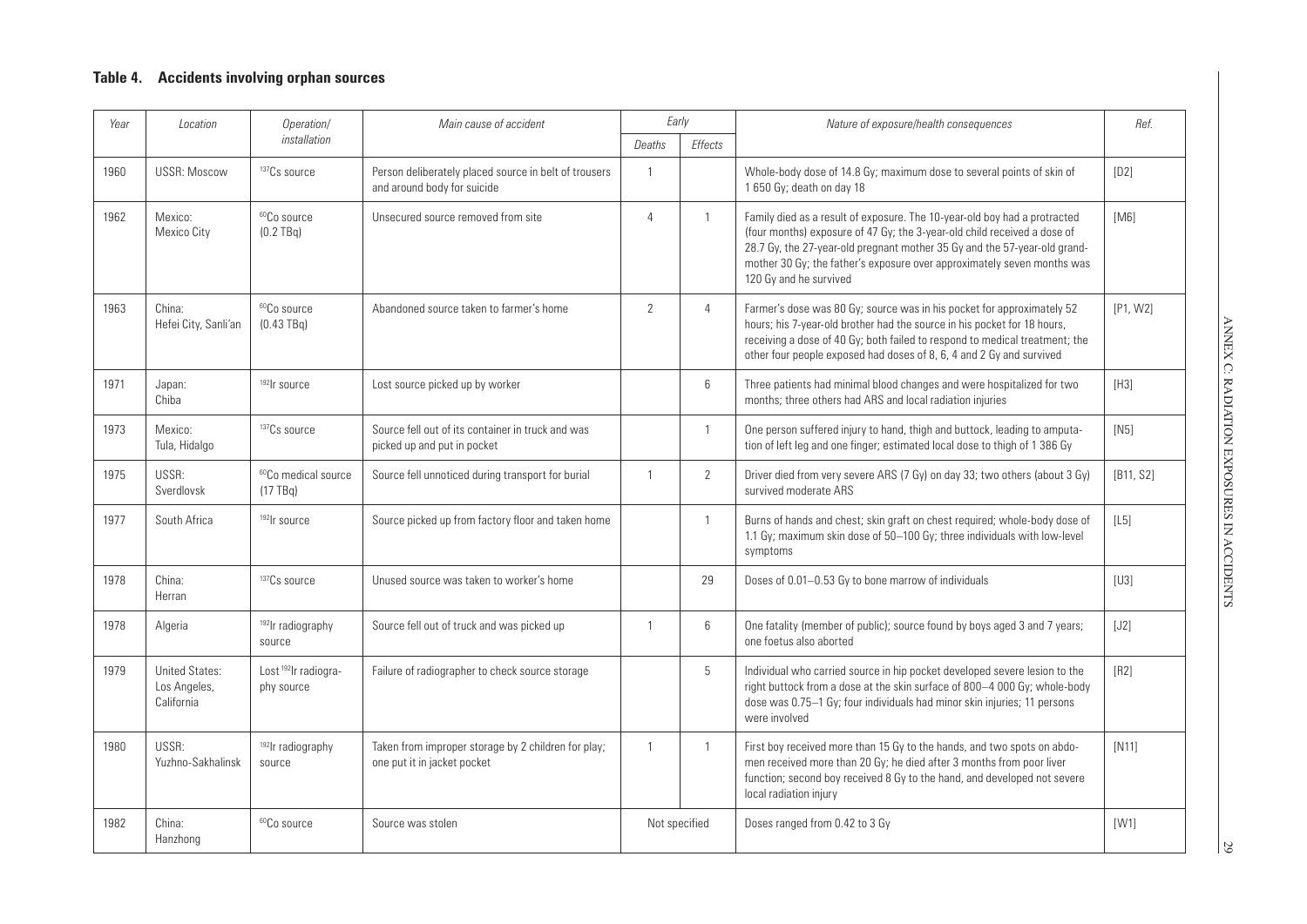| Year          | Location                 | Operation/                                            | Main cause of accident                                                                                                                                                    | Early          |                | Nature of exposure/health consequences                                                                                                                                                                                                                                                                                         | Ref.       |
|---------------|--------------------------|-------------------------------------------------------|---------------------------------------------------------------------------------------------------------------------------------------------------------------------------|----------------|----------------|--------------------------------------------------------------------------------------------------------------------------------------------------------------------------------------------------------------------------------------------------------------------------------------------------------------------------------|------------|
|               |                          | installation                                          |                                                                                                                                                                           | Deaths         | <b>Effects</b> |                                                                                                                                                                                                                                                                                                                                |            |
| 1982          | USSR: Azerbaijan         | <sup>137</sup> Cs military source                     | Two abandoned sources circulated among soldiers                                                                                                                           | 5              | 17             | Five of the most exposed had very severe radiation injury to one or both<br>thighs and lower abdomen (doses from 500 to 900 Gy); one died on day 26,<br>three others in spite of treatment within 3-4 months; the fifth died after a<br>year. Seventeen people developed local radiation injuries                              | [N11]      |
| 1982          | USSR:<br>Turkmenistan    | <sup>60</sup> Co medical source                       | Abandoned device containing the source was<br>dismantled by hospital patients; a man found the<br>source and took it home; on the next day, 11 other<br>people touched it |                | 13             | A patient who dismantled the device and the man discovering the source<br>received whole-body doses of 2 Gy and 6 Gy, and doses to the hands of<br>30 Gy and 700 Gy respectively. Both hands of the latter person were ampu-<br>tated. Eleven other people developed local radiation injuries to the hands                     | $[N11]$    |
| 1982          | <b>USSR: Ukraine</b>     | 137Cs source                                          |                                                                                                                                                                           | $\mathbf{2}$   | $\mathbf{2}$   | ARS and local injuries                                                                                                                                                                                                                                                                                                         | [S2]       |
| 1983          | Mexico:<br>Ciudad Juarez | <sup>60</sup> Co teletherapy<br>source                | Device disassembled and sold to a scrapyard; lack<br>of control                                                                                                           |                | 10             | Source contained <sup>60</sup> Co in tiny pellets of 2.77 GBq each; total activity was<br>16.6 TBq                                                                                                                                                                                                                             | [B3]       |
| 1984          | Morocco                  | <sup>192</sup> lr radiography<br>source (603 GBq)     | Source was taken home, kept in family bedroom<br>and discovered after 80 days                                                                                             | 8              | $\mathfrak{Z}$ | Protracted exposures resulted in deaths of four adults and four children<br>(ages 4, 5, 7 and 8)                                                                                                                                                                                                                               | [M2, M5]   |
| 1985          | China:<br>Mudanjiang     | <sup>137</sup> Cs source                              | 370 GBq source was found and taken home                                                                                                                                   | $\mathbf{1}$   | 2              | Accumulated local doses were 8-10 Gy; one person died after 22 months                                                                                                                                                                                                                                                          | [Y1]       |
| 1987          | Brazil:<br>Goiânia       | 137Cs radiotherapy<br>device                          | Abandoned device containing caesium source,<br>disassembled                                                                                                               | 4              | 129            | 21 persons had doses in excess of 1.0 Gy (up to 7 Gy); 50 persons were<br>admitted to hospital or primary care units; 79 persons received dispensary<br>care. ARS, skin injuries and internal contamination were problems. Local<br>environmental contamination occurred                                                       | [111, 112] |
| 1988-<br>1991 | USSR:<br>Ukraine         | <sup>137</sup> Cs source<br>$(2.6 \text{ TBq})$       | Source found embedded in bedroom wall                                                                                                                                     | $\overline{c}$ | $\mathbf{1}$   | Chronic exposure. Young boy had radiation injury of foot skin with<br>transformation into sarcoma, and died; his 9-year-old brother had radiation<br>injury of the foot and bone marrow depression with transformation into<br>leukaemia, and died; a third person incurred mild chronic skin radiation<br>injury and survived | [M2, S2]   |
| 1992          | China:<br>Xinzhou        | Former <sup>60</sup> Co irradia-<br>tion facility     | Farmer working on the site demolishing the facility<br>picked up source; it went with him to the hospital                                                                 | 3              | 11             | 14 persons were exposed to doses of $>$ 0.25 Gy; three received doses of<br>$>8$ Gy and died                                                                                                                                                                                                                                   | [P1]       |
| 1993-<br>1998 | Turkey:<br>Istanbul      | Two <sup>60</sup> Co medical<br>therapy sources       | Poor source security                                                                                                                                                      |                | 18             | Five persons with ARS (up to 3 Gy), one with lesions on one hand                                                                                                                                                                                                                                                               | $[17]$     |
| 1994          | Estonia:<br>Tammiku      | 1.6 TBq 137Cs source<br>from part of an<br>irradiator | Theft of source and poor source security                                                                                                                                  | 1              | 5              | Whole-body exposure of up to 4 Gy, variety of localized exposures of up to<br>1800 Gy                                                                                                                                                                                                                                          | $[113]$    |
| 1995          | Russian<br>Federation    | <sup>137</sup> Cs source<br>$(48$ GBq)                | Unshielded source in truck for approximately five<br>months                                                                                                               | $\mathbf{1}$   |                | Source located in door pocket of truck; protracted dose of 7.9 Gy<br>(whole-body); local dose of approximately 65 Gy; death at 22 months<br>after discovery                                                                                                                                                                    | [B7, S7]   |
| 1995          | France                   | <sup>192</sup> lr gamma radiog-<br>raphy source       | Direct handling of 1 TBq source                                                                                                                                           |                | $\mathbf{1}$   | Erythema of hands; estimated local dose of $>$ 30 Gy                                                                                                                                                                                                                                                                           | [U3]       |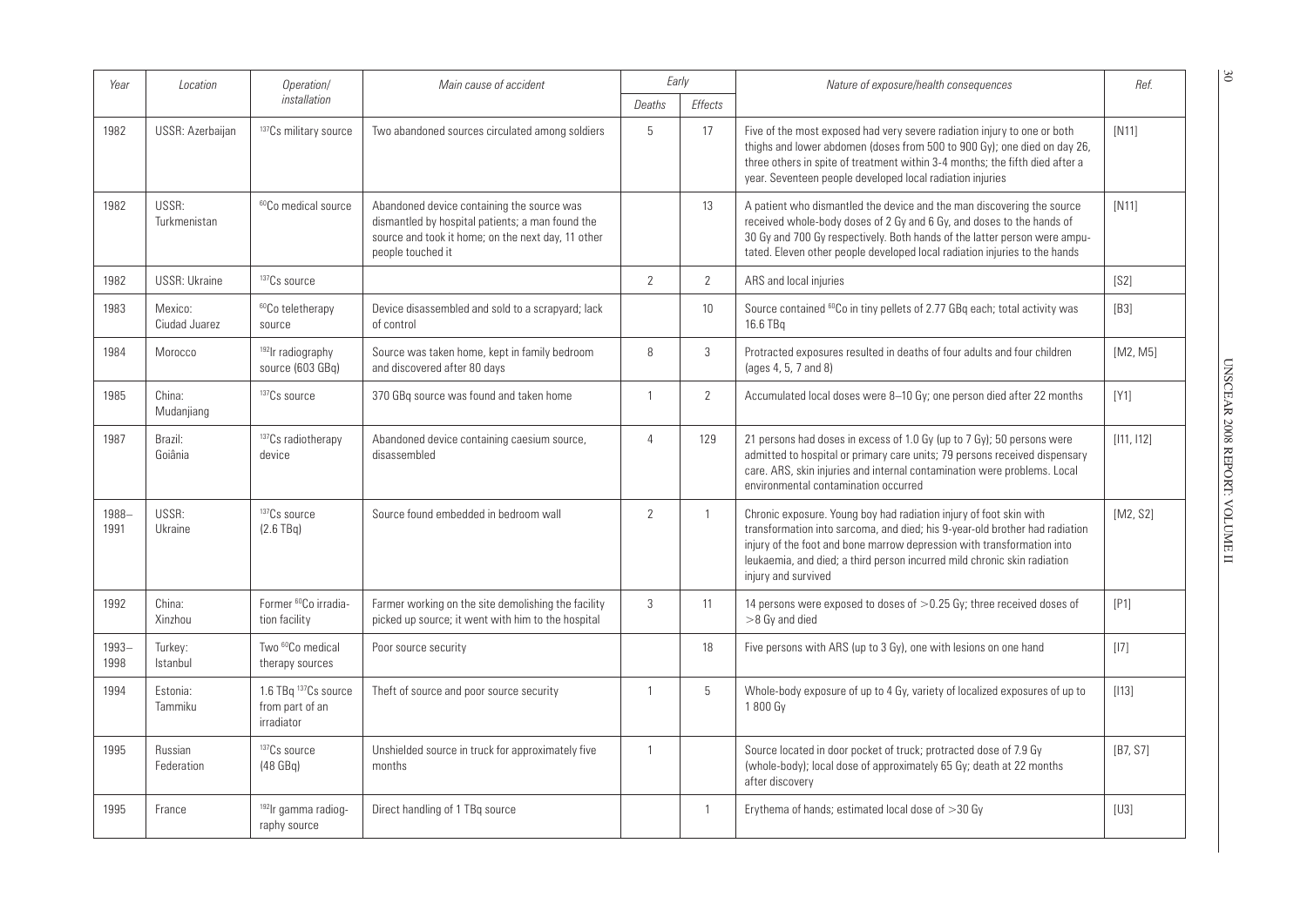| 1995             | France                                  | <sup>137</sup> Cs density gauge<br>source                                       | Unknown                                                                           |               |                | Erythema of hands                                                                                                                                                                                               | [U3]       |
|------------------|-----------------------------------------|---------------------------------------------------------------------------------|-----------------------------------------------------------------------------------|---------------|----------------|-----------------------------------------------------------------------------------------------------------------------------------------------------------------------------------------------------------------|------------|
| 1996             | Islamic Republic<br>of Iran: Gilan      | <sup>192</sup> lr radiography<br>source                                         | Poor procedures; failure of lock on radiography<br>container                      |               |                | Labourer found source and put it in breast pocket; 2-4 Gy whole-body dose,<br>40 Gy to chest                                                                                                                    | [121]      |
| $1996 -$<br>1997 | Georgia:<br>l ilo                       | $137Cs$ training<br>sources, <sup>60</sup> Co<br>source and sighting<br>devices | Abandoned sources at a military training centre                                   |               | 11             | 12 sources (137Cs) were found; later 200 discarded sighting devices (226Ra)<br>were found; local injuries and some individuals with systemic effects                                                            | $[120]$    |
| 1999             | China:<br>Henan                         | <sup>60</sup> Co "ex-service"<br>therapy source                                 | Source found in residence of farmer                                               |               | $\overline{7}$ | Seven persons received high doses (1.0–6.0 Gy)                                                                                                                                                                  | [X1]       |
| 1999             | Peru:<br>Yanango                        | 1.37 TBq <sup>192</sup> lr source                                               | Welder found industrial radiation source                                          |               | $\overline{2}$ | Source found and placed in trouser pocket; severe exposure to right thigh,<br>perineum and hip led to amputation, colostomy; welder's wife received<br>local injury while sitting on trousers containing source | [18]       |
| 2000             | Thailand:<br>Samut Prakarn              | <sup>60</sup> Co radiotherapy<br>sources                                        | Poor source security leading to three old therapy<br>units ending up in scrapyard | 3             | $\overline{7}$ | Ten persons were hospitalized; three died                                                                                                                                                                       | $[19]$     |
| 2000             | Eqypt:<br>Meet Halfa                    | <sup>192</sup> lr radiography<br>source                                         | Source lost by worker testing pipe welds was found<br>by farmer                   | $\mathcal{P}$ | 5              | Abandoned source was taken home by farmer; he died 40 days later; his<br>son died after 30 days of exposure. Dose estimates were: father 7.5-8 Gy;<br>son $5-6$ Gy; and five others $3.5-4$ Gy                  | [E1, 110]  |
| 2000             | Russian<br>Federation:<br>Samara Oblast | <sup>192</sup> lr radiography<br>source                                         | Insufficient safety training of radiographers                                     |               | 3              | Three radiographers received whole-body doses of 1-3 Gy; one of them had<br>hand burns due to localized doses of 30-70 Gy                                                                                       | $[$ S $8]$ |
| 2001             | Georgia:<br>Lia                         | <sup>90</sup> Sr radioisotope<br>thermoelectric<br>qenerator                    | Two abandoned sources                                                             |               | 3              | Woodsmen found thermally hot objects and used them as heaters. They<br>suffered systemic effects; two developed severe local injuries                                                                           | [123, J1]  |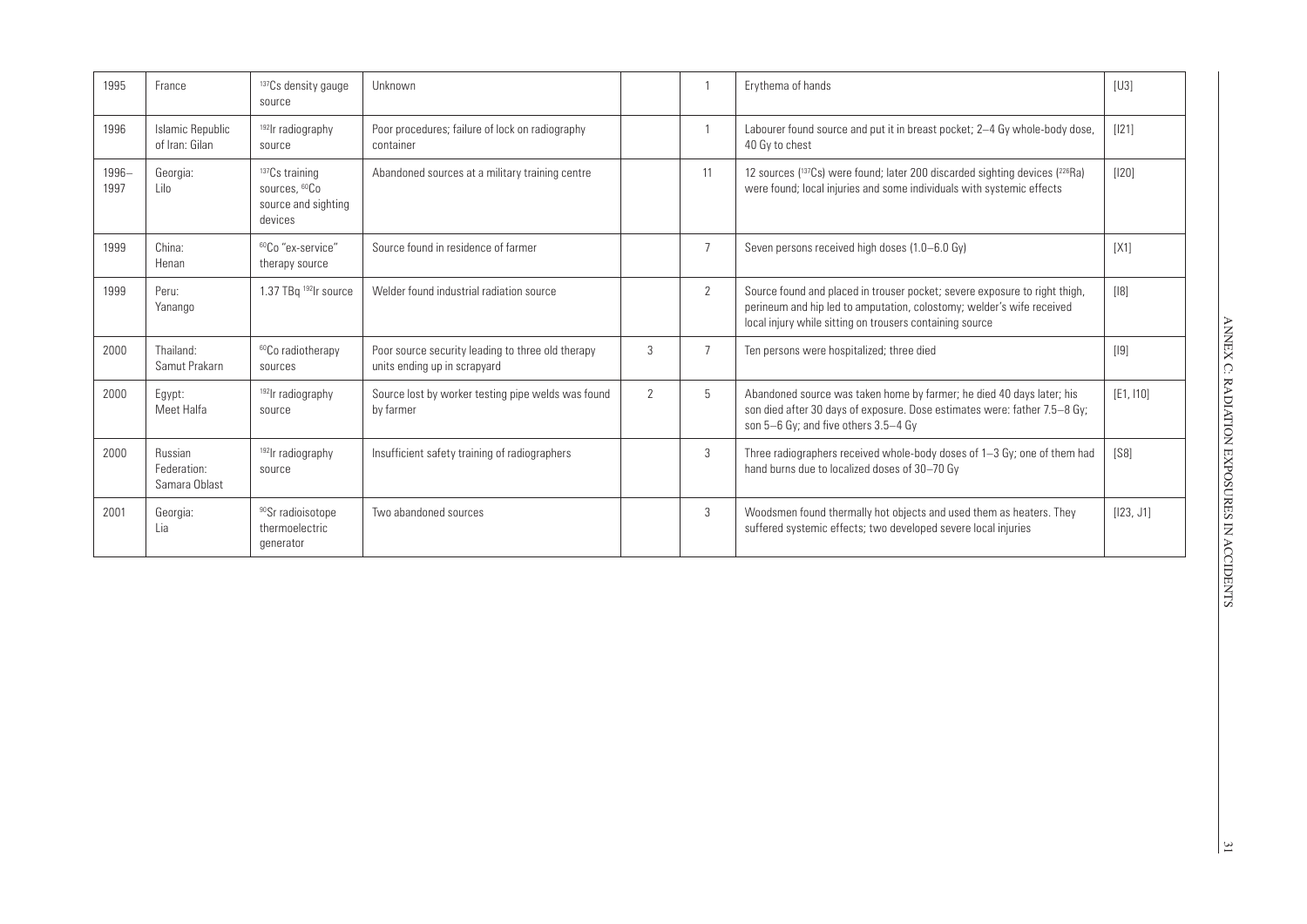| Year | Location                                         | Operation/                               | Main cause of accident                                                     | Early        |                | Nature of exposure/health consequences                                                                                           | Ref.      |
|------|--------------------------------------------------|------------------------------------------|----------------------------------------------------------------------------|--------------|----------------|----------------------------------------------------------------------------------------------------------------------------------|-----------|
|      |                                                  | installation                             |                                                                            | Deaths       | Effects        |                                                                                                                                  |           |
|      |                                                  |                                          | <b>Sealed radioactive sources</b>                                          |              |                |                                                                                                                                  |           |
| 1960 | <b>United States</b>                             | <sup>60</sup> Co source                  | Source detached during irradiation of samples                              |              | $\mathbf{1}$   | Graduate student exposed to 7 TBq <sup>60</sup> Co whole-body dose of 2.5-3 Gy;<br>maximum skin dose of 30 Gy                    | $[R3]$    |
| 1962 | USSR:<br>Moscow                                  | <sup>60</sup> Co source<br>$(1.9$ PBq)   | Violation of safe working practices, improper entry<br>to irradiation room |              | $\mathbf{1}$   | Whole-body dose of 2.5-3.0 Gy and 12 Gy to the hand                                                                              | [G5]      |
| 1971 | <b>United States:</b><br>Tennessee               | <sup>60</sup> Co irradiation             | Equipment malfunction and operational error                                |              | $\mathbf{1}$   | Technician was in front of unshielded source for approximately 40 seconds;<br>whole-body dose of $<$ 2 Gy, dose to hand of 12 Gy | [V2]      |
| 1978 | Sweden:<br>Nykoping                              | Research reactor                         | Instructions for work not followed                                         |              | $\mathbf{1}$   | Dose of 30 Gy to skin of hand; radiation burn to skin                                                                            | [U3]      |
| 1979 | Germany:<br>Rossendorf                           | Research reactor                         | Neutron activation of a sample grossly<br>underestimated                   |              | $\mathbf{1}$   | Dose of 20-30 Gy to right hand; acute and chronic radiodermatitis<br>(2nd and 3rd degree) and oedema                             | [U3]      |
| 1980 | Germany:<br>Rossendorf                           | Radiochemical<br>laboratory              | Defect in protective glove led to contamination with<br>32P                |              | $\mathbf{1}$   | Dose of 100 Gy to skin of left hand; no clinical symptoms                                                                        | [U3]      |
| 1983 | German<br>Democratic<br>Republic:<br>Leipzig     | Radiochemical<br>laboratory              | Explosion of vial containing <sup>241</sup> Am solution                    | $\mathbf{1}$ |                | Committed effective dose of 0.076 Gy                                                                                             | [U3]      |
|      |                                                  |                                          | <b>Accelerators and X-ray devices</b>                                      |              |                |                                                                                                                                  |           |
| 1972 | United<br>Kingdom                                | X-ray crystallography                    | Shutter was removed prior to and during servicing                          |              | $\mathbf{1}$   | Dose to two fingers of 15-20 Gy, resulting in burns                                                                              | $[14]$    |
| 1974 | <b>United States:</b><br>Davis,<br>California    | X-ray diffraction unit                   | Safety interlock bypassed; failure to note warning<br>light                |              | 2              | Localized exposure of hands; one person had serious injuries                                                                     | [B4]      |
| 1975 | Germany                                          | X-ray fluorescence unit                  | Violation of safe working practice                                         |              | $\mathbf{1}$   | Dose of 1.2-2 Gy to finger; acute radiodermatitis                                                                                | [U3]      |
| 1977 | <b>USSR: Kiev</b>                                | Proton accelerator<br>$(40 \text{ MeV})$ | Violation in beam testing examinations                                     |              | $\mathbf{1}$   | Localized doses to hands of 12-30 Gy                                                                                             | [A5, B12] |
| 1977 | <b>United States:</b><br>Berkeley,<br>California | X-ray                                    | Safety interlock failure                                                   |              | $\mathbf{1}$   | Loss of two fingers on one hand and one finger on the other hand                                                                 | [T2, U3]  |
| 1978 | USSR:<br>Protvino                                | Proton accelerator<br>(70 GeV)           | Improper entry to adjust sample in beam                                    |              | $\overline{1}$ | Beam pierced man's head; middle ear destroyed, facial nerve injured,<br>abortive epilepsy developed                              | [B13]     |
| 1978 | <b>United States</b>                             | Accelerator                              | Unknown                                                                    |              | $\mathbf{1}$   | Localized exposure to abdomen, hands, thighs                                                                                     | [U3]      |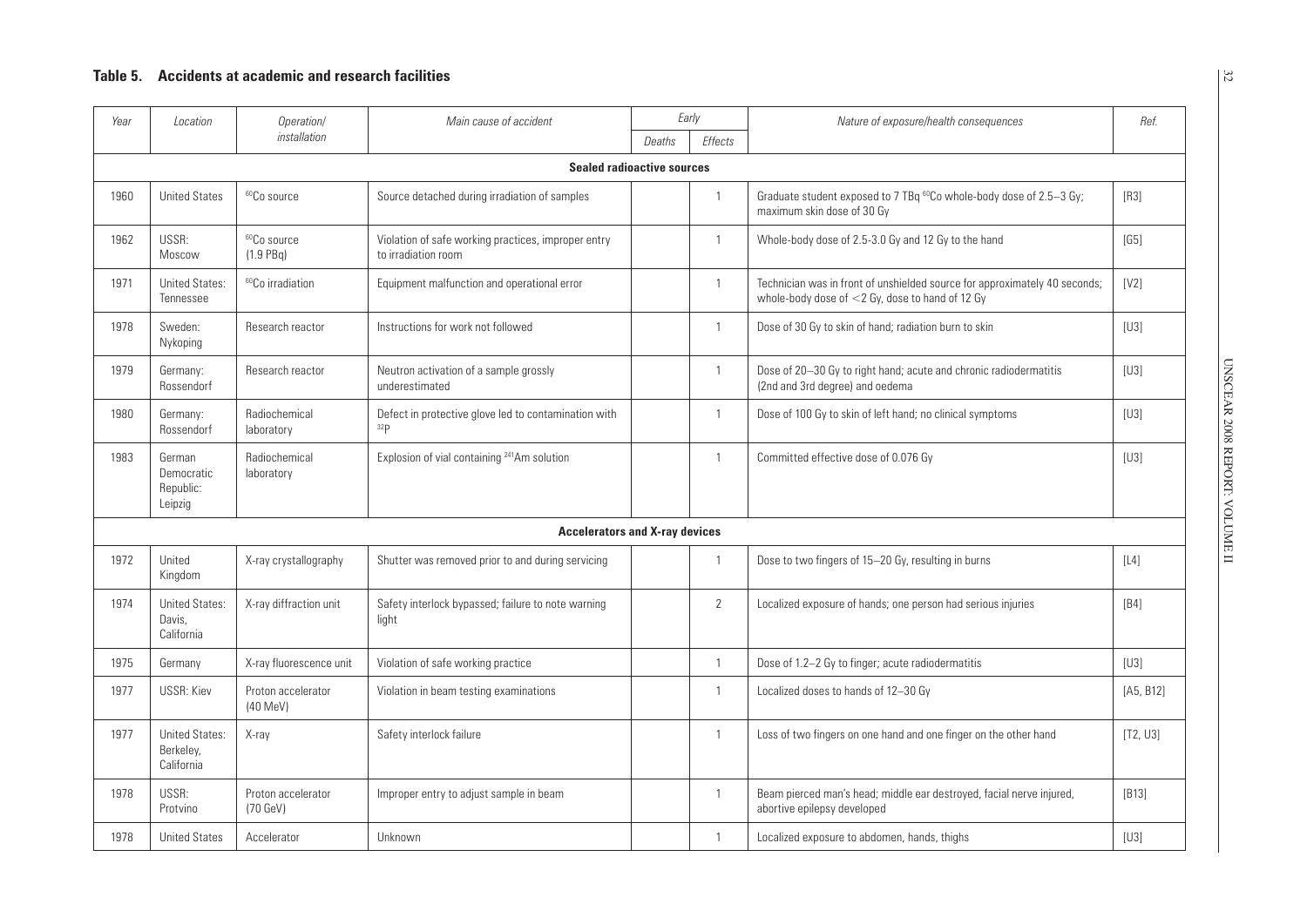| 1978 | USSR:<br>Leningrad                             | Flectron accelerator<br>$(12.7 \text{ MeV})$ | Improper entry                                                                                                            |  |   | Localized doses to back and chest of more than 20 Gy and 8 Gy<br>respectively. Local radiation injury of skin and spinal cord                                             | [A5]              |
|------|------------------------------------------------|----------------------------------------------|---------------------------------------------------------------------------------------------------------------------------|--|---|---------------------------------------------------------------------------------------------------------------------------------------------------------------------------|-------------------|
| 1981 | Germany:<br><b>Berlin</b>                      | Analytical X-ray unit                        | Violation of safe working practice                                                                                        |  |   | Dose of 5 Gy to the left hand; acute radiodermatitis (1st degree)                                                                                                         | [U3]              |
| 1982 | Germany:<br><b>Berlin</b>                      | Analytical X-ray unit                        | Violation of safe working practice                                                                                        |  |   | Dose of 6–18 Gy to the right forefinger; acute radiodermatitis (2nd degree)                                                                                               | [U3]              |
| 1984 | Peru:<br>Lima                                  | X-ray diffraction<br>equipment               | Fault of supervision, deliberate exposure from lack<br>of knowledge of risk; equipment not registered with<br>authorities |  |   | Localized doses of 5-40 Gy to fingers; skin burns and blistering leaving<br>residual scar tissue                                                                          | [U3]              |
| 1988 | German<br>Democratic<br>Republic:<br>Trustetal | Analytical X-ray unit                        | Technical defect                                                                                                          |  | 2 | Maximum dose of 4 Gy to the hand of one person; acute radiodermatitis<br>(1st degree) in one person                                                                       | [U3]              |
| 1988 | German<br>Democratic<br>Republic:<br>Jena      | Analytical X-ray unit                        | Violation of safe working practice                                                                                        |  |   | Dose of 3 Gy to left hand; acute radiodermatitis (1st degree)                                                                                                             | [U3]              |
| 1992 | Vietnam:<br>Hanoi                              | Research accelerator                         | Improper entry to adjust sample in beam                                                                                   |  |   | Individual unknowingly exposed hands; dose to left hand of 10-25 Gy, to<br>right hand 20-50 Gy; fingers and one hand amputated; whole-body dose<br>estimated to be 1-2 Gy | [14]              |
| 1994 | <b>United States:</b><br>Davis.<br>California  | X-ray diffraction<br>equipment               | Bypass of safety interlock to effect repair                                                                               |  |   | Exposure of both hands with formation of bullae                                                                                                                           | [ <sub>B4</sub> ] |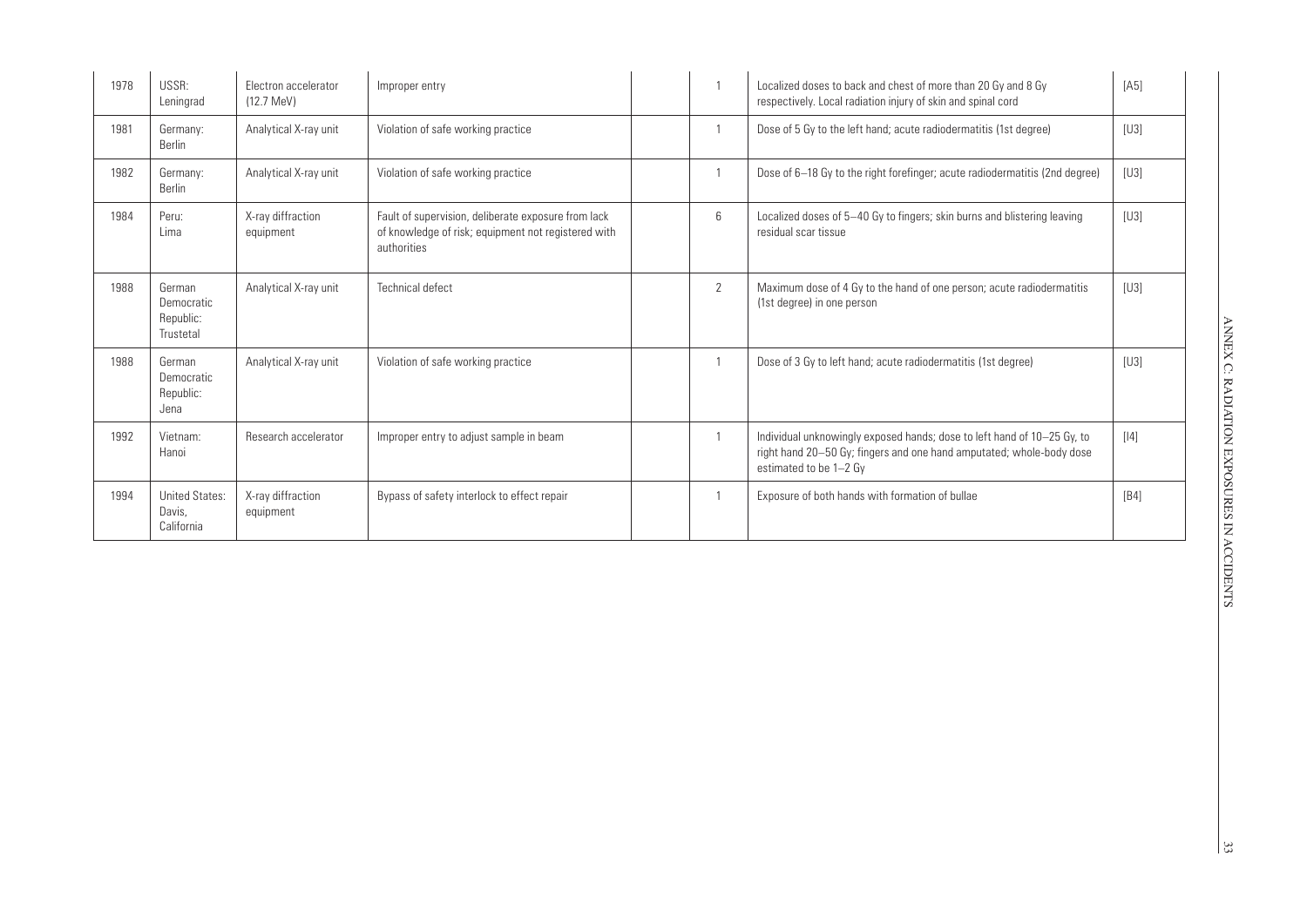| Year      | Location                                   | Operation/                              | Main cause of accident                                                                                             |                | Early                                                                                                                                                                                                      | Nature of exposure/health consequences                                                                                                                                      | Ref.                      |
|-----------|--------------------------------------------|-----------------------------------------|--------------------------------------------------------------------------------------------------------------------|----------------|------------------------------------------------------------------------------------------------------------------------------------------------------------------------------------------------------------|-----------------------------------------------------------------------------------------------------------------------------------------------------------------------------|---------------------------|
|           |                                            | installation                            |                                                                                                                    | Deaths         | <b>Effects</b>                                                                                                                                                                                             |                                                                                                                                                                             |                           |
| 1966      | USSR: Kaluga                               | X-ray equipment (50 kV)                 | Poor maintenance                                                                                                   | $\overline{1}$ | Localized dose to face and head of more than 20 Gy.<br>Local radiation injury developed into atrophy and scars of face, loss of<br>left eye; bone necrosis; death in year 7 of late radiation encephalitis |                                                                                                                                                                             | [B14, G5]                 |
| 1967      | India                                      | <sup>60</sup> Co teletherapy            | Source gain during transfer                                                                                        |                | $\mathbf{1}$                                                                                                                                                                                               | Skin dose to hand of 80 Gy                                                                                                                                                  | [B5]                      |
| 1968      | <b>United States:</b><br>Wisconsin         | Nuclear medicine, <sup>198</sup> Au     | Higher than prescribed dose administered                                                                           | $\overline{1}$ |                                                                                                                                                                                                            | Acute whole-body radiation exposure from internal source; patient<br>died 69 days after the misadministration                                                               | [ <b>B9</b> , <b>M3</b> ] |
| 1972      | China:<br>Wukan                            | <sup>60</sup> Co radiotherapy           | Source fell from holder and was unnoticed<br>for 16 days; design of device did not meet<br>international standards | 28             |                                                                                                                                                                                                            | 20 patients and eight workers received doses in the range<br>$0.5 - 2.45$ Gy                                                                                                | [W1]                      |
| 1974-1976 | <b>United States:</b><br>Riverside, Ohio   | <sup>60</sup> Co teletherapy            | Use of incorrect decay curve, lack of periodic<br>calibration of output                                            | 426            |                                                                                                                                                                                                            | Overexposure of 426 patients; dose rates had been underestimated<br>by 10-45%                                                                                               | [M1]                      |
| 1975      | Germany                                    | X-ray equipment                         | Probable violation of safe working practice in<br>maintenance                                                      |                | $\mathbf{1}$                                                                                                                                                                                               | Dose in excess of 1 Gy to head and upper torso                                                                                                                              | [U3]                      |
| 1975      | Argentina:<br>Tucumán                      | <sup>60</sup> Co teletherapy            | Failure of source mechanical mechanism                                                                             | $\overline{2}$ |                                                                                                                                                                                                            | Technician and physician both received high doses to fingers; radiation<br>burns on fingers                                                                                 | [U3]                      |
| 1977      | Germany                                    | <sup>192</sup> lr radiography           | Defective equipment                                                                                                | $\mathbf{1}$   |                                                                                                                                                                                                            | Estimated dose to hand of about 5 Gy and effective dose of 0.01 mGy;<br>temporary reddening of fingers                                                                      | [U3]                      |
| 1977      | United Kingdom                             | Laboratory                              | Accidental contamination of laboratory<br>workers                                                                  |                | $\overline{2}$                                                                                                                                                                                             | Thyroid dose of 1.7 Gy to one person from a 1251 intake of about 1 MBq;<br>a low dose to another person                                                                     | [U3]                      |
| 1979      | Argentina:<br>Paraná                       | Diagnostic radiology                    | Faulty wiring led to emission of X-rays when<br>the top of the fluoroscope was open                                |                | $\mathbf{1}$                                                                                                                                                                                               | Nurse received a whole-body dose of 0.94 Gy; slight bone marrow<br>depression                                                                                               | [U3]                      |
| 1981      | France:<br>Saintes                         | <sup>60</sup> Co radiotherapy<br>source | Direct hand contact with 137 TBq <sup>60</sup> Co source<br>during source loading                                  |                | 3                                                                                                                                                                                                          | Two victims had both hands amputated owing to severe injury caused<br>by exposures estimated at $>25$ Gy; a third victim had a large portion<br>of his right hand amputated | [N7]                      |
| 1982      | Argentina:<br>La Plata                     | X-ray therapy facility                  | Operator looked through window while chang-<br>ing tubes without recognizing system was<br>energized               |                | $\mathbf{1}$<br>Whole-body dose of 0.12 Gy and dose of 5.8 Gy to lens of eye;<br>cataracts in both eyes                                                                                                    |                                                                                                                                                                             | [N2]                      |
| 1985      | <b>United States:</b><br>Marietta, Georgia | Therac-25 accelerator                   | Problem of integration of hardware and<br>software of system                                                       |                | $\mathbf{1}$                                                                                                                                                                                               | Loss of function of one arm and shoulder                                                                                                                                    | [N2]                      |
| 1985      | Canada:<br>Hamilton, Ontario               | Therac-25 accelerator                   | Problem of integration of hardware and<br>software of system                                                       |                | $\mathbf{1}$                                                                                                                                                                                               | Severe burn on hip; patient died of cancer four months after the<br>accident                                                                                                | [N2]                      |
| 1985      | United Kingdom                             | Laboratory                              | Technician cut finger; poor technique                                                                              |                | $\mathbf{1}$                                                                                                                                                                                               | Technician cut his finger while wearing a glove contaminated with 1251;<br>sucked cut finger, which resulted in an intake of about 740 MBq and a<br>thyroid dose of 400 Gy  | [U3]                      |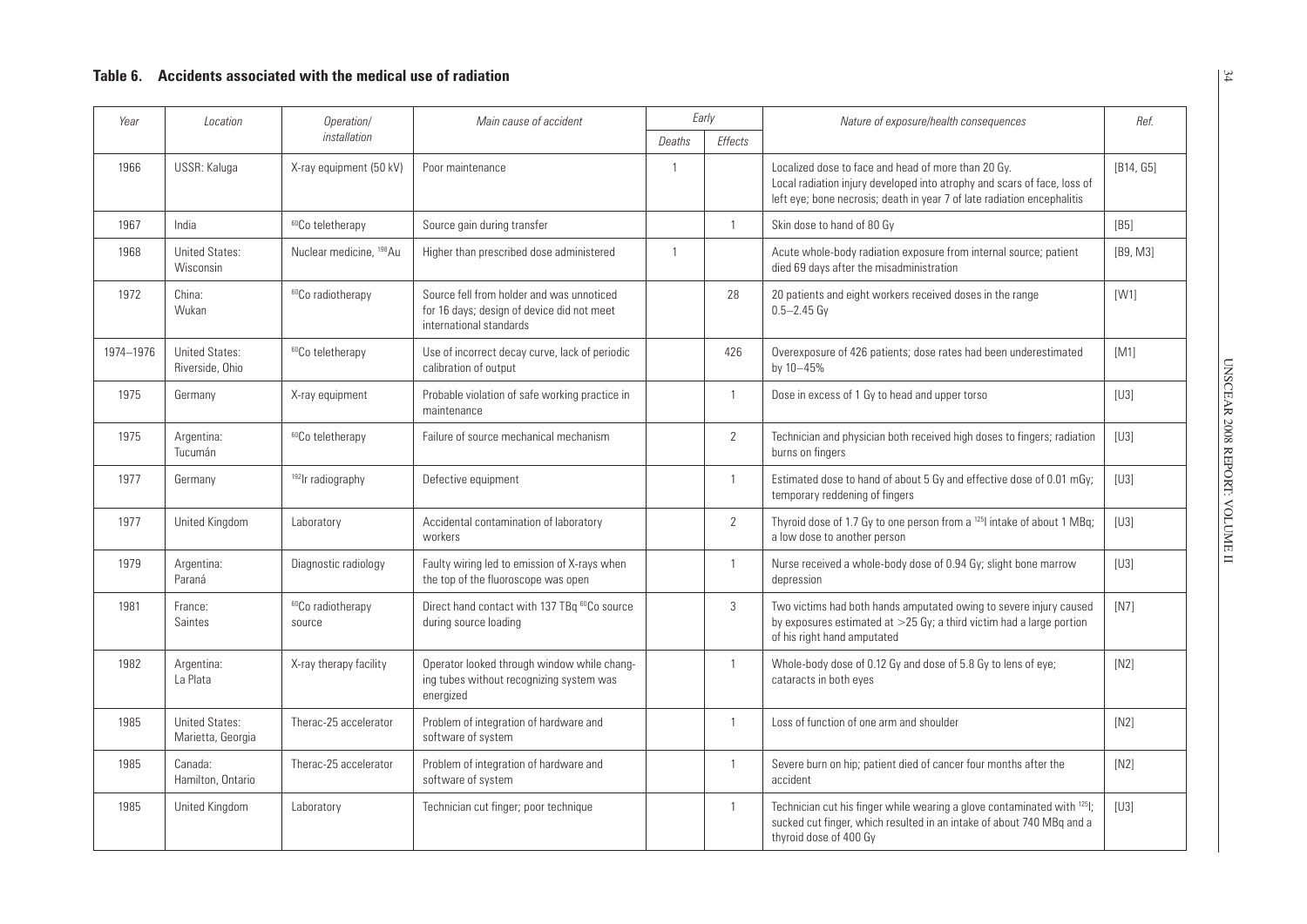| 1986      | United Kingdom                                 | <sup>60</sup> Co radiotherapy   | Exposure during source changing                                                                                  |                | $\mathbf{1}$   | Dose of 15 Gy to hand; erythema, blistering at two weeks                                                                                                                                                 | [U3]       |
|-----------|------------------------------------------------|---------------------------------|------------------------------------------------------------------------------------------------------------------|----------------|----------------|----------------------------------------------------------------------------------------------------------------------------------------------------------------------------------------------------------|------------|
| 1986      | <b>United States:</b><br>Tyler, Texas          | Therac-25 accelerator           | Problem of integration of hardware and<br>software of system                                                     | $\mathbf{1}$   |                | Loss of function of arm and both lower extremities; skin injuries;<br>periodic nausea and vomiting; radiation-induced myelitis at C5, C6<br>level of cervical cord; death five months after the accident | [N2]       |
| 1986      | <b>United States:</b><br>Tyler, Texas          | Therac-25 accelerator           | Problem of integration of hardware and<br>software of system                                                     | $\mathbf{1}$   |                | Victim died three weeks after the accident; acute high dose radiation<br>injury to the right temporal lobe of the brain and brain stem                                                                   | [N2]       |
| 1987      | <b>United States:</b><br>Yakima, Washington    | Therac-25 accelerator           | Problem of integration of hardware and<br>software of system; operator error                                     |                | $\mathbf{1}$   | 90-100 Gy accidentally delivered to chest of patient; the patient<br>subsequently died of oesophageal carcinoma                                                                                          | [N2]       |
| 1987-1988 | <b>United States:</b><br>Maryland              | <sup>60</sup> Co therapy        | Treatment planning; computer file was not<br>updated after source change                                         |                | 33             | 33 patients received whole-brain doses 75% greater than prescribed;<br>20 patients died either during or after completion of therapy                                                                     | $[124]$    |
| 1988      | Netherlands:<br>Rotterdam                      | Sagittaire accelerator          | Leakage of radiation during therapy                                                                              |                | $\mathbf{1}$   | Severe skin reactions of thorax, head and upper arm; dose estimated<br>at 10-20 Gy                                                                                                                       | [W3]       |
| 1990      | Spain:<br>Zaragoza                             | Linear accelerator              | Assumption that meter on control panel was<br>stuck, although electron energy had been<br>modified by technician | 15             | 12             | 27 patients received doses 3-7 times higher than intended; 15<br>died with radiation exposure as primary cause; others had major<br>disabilities                                                         | [124, S5]  |
| 1992      | <b>United States:</b><br>Indiana, Pennsylvania | Brachytherapy source            | Source dislodged; failure to check for source's<br>return to shielded holder                                     | $\mathbf{1}$   |                | Source remained in patient for four days; 94 other individuals were<br>exposed at the clinic, nursing home and other areas                                                                               | [124, N4]  |
| 1994      | <b>United States</b>                           | High-dose-rate<br>brachytherapy | Treatment planning errors                                                                                        |                | $\mathbf{1}$   | Patient was given a dose of 12 Gy to the vaginal area instead of the<br>prescribed dose                                                                                                                  | [N6]       |
| 1996      | Costa Rica:<br>San José                        | <sup>60</sup> Co teletherapy    | Error in calculating dose rate                                                                                   | 17             | 46             | Exposures were significantly higher (50–60%) than prescribed                                                                                                                                             | [114, 124] |
| 1996      | Russian Federation,<br>Moscow                  | Accelerator accident            | Accidental dose rate increase                                                                                    |                | $\mathbf{1}$   | Localized dose of more than 100 Gy. Acute, high dose radiation injury<br>to left part of chest                                                                                                           | [B11]      |
| 2000-2001 | Panama:<br>Panama City                         | <sup>60</sup> Co teletherapy    | Misuse of treatment planning system                                                                              | 5              | 23             | Patient doses were doubled; five died of radiation injuries; two deaths<br>were questionable; nine of 16 survivors had marked or catastrophic<br>complications                                           | [B10, 115] |
| 2001      | <b>Russian Federation:</b><br>Nizhny Novgorod  | X-ray cosmetic therapy          | Systematic errors in dose rate calculations                                                                      |                | $\overline{9}$ | Local radiation injuries to facial skin - dry and moist desquamation                                                                                                                                     | [B11]      |
| 2001      | Poland:<br>Bialystok                           | Linear accelerator              | Power failure causing equipment damage                                                                           |                | 5              | Local radiation injuries were present in five patients; severely injured<br>patients required surgery and skin grafts                                                                                    | $[122]$    |
| 2004      | France:<br>Épinal                              | Hospital/therapy                | Errors in treatment planning; operator's<br>instructions not in language understood                              | $\overline{4}$ | 19             | 23 patients received overdoses (20% more than intended); one<br>patient died of radiation exposure; three died of severe radiation-<br>induced complications                                             | [A4]       |
| 2006      | United Kingdom:<br>Glasgow, Scotland           | Linear accelerator              | Inexperienced treatment planner                                                                                  |                | $\mathbf{1}$   | Critical error made in data used during treatment delivery; 15-year-old<br>female was given 58% higher dose than planned                                                                                 | $[J5]$     |
| 2007      | <b>United States:</b><br>Detroit, Michigan     | Gamma knife<br>radiotherapy     | Image reversal on MRI led to wrong side of<br>brain being treated                                                |                | $\mathbf{1}$   | Small area of normal brain tissue and 7% of lesion treated with 18 Gy<br>exposure, rather than whole lesion volume being treated                                                                         | [N9]       |

 $\frac{35}{2}$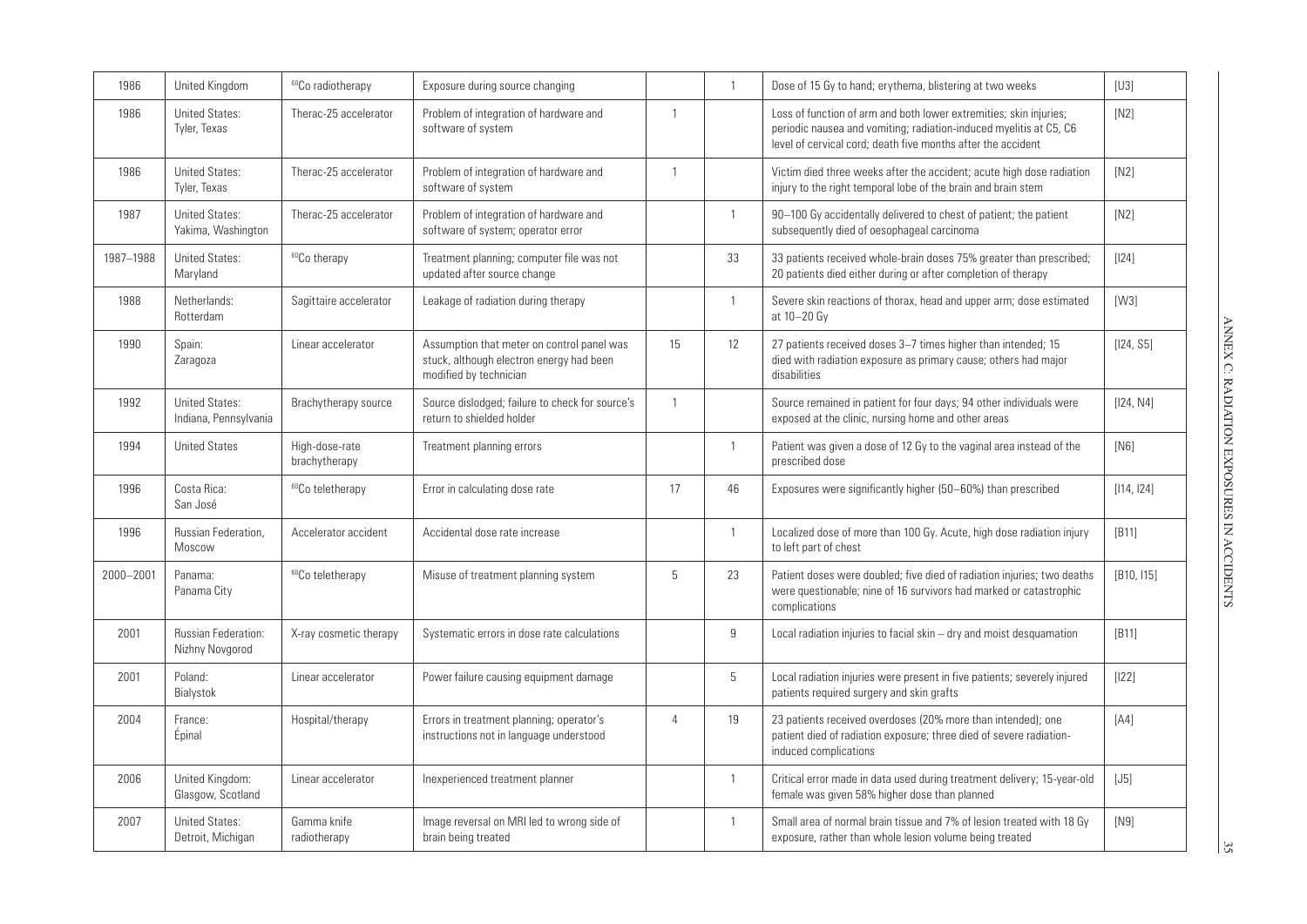| Year | Country                   | Vehicle type      | <b>Accident location</b> | Identifying name                 | Cause and result                                                                                                                                                                                            | Reference |
|------|---------------------------|-------------------|--------------------------|----------------------------------|-------------------------------------------------------------------------------------------------------------------------------------------------------------------------------------------------------------|-----------|
|      |                           |                   |                          | Sea                              |                                                                                                                                                                                                             |           |
| 1961 | <b>USSR</b>               | Nuclear submarine | North-west Atlantic      | $K-19$                           | Leakage in heat transfer circuit with fuel overheating; submarine towed to base                                                                                                                             | [B1, 118] |
| 1963 | <b>United States</b>      | Nuclear submarine | Atlantic (unspecified)   | Thresher                         | Unknown cause; lost at sea with entire crew                                                                                                                                                                 | [118]     |
| 1968 | <b>USSR</b>               | Diesel submarine  | Pacific near Hawaii      | $K-129$                          | Submarine sank carrying two nuclear warheads that were subsequently<br>recovered                                                                                                                            | [B1, 118] |
| 1968 | <b>United States</b>      | Nuclear submarine | Atlantic (unspecified)   | Scorpion                         | Unknown cause; lost at sea with entire crew                                                                                                                                                                 | [118]     |
| 1970 | <b>USSR</b>               | Nuclear submarine | Bicay Bay                | $K-8$                            | Fire; rubber seals in hull failed and seawater entered; sank north-west of Spain                                                                                                                            | [B1, 118] |
| 1978 | Unspecified               | Surface vessel    | South-east Barents Sea   | Nikel                            | Lighter carrying encapsulated waste was lost at sea during storm                                                                                                                                            | $[118]$   |
| 1984 | France                    | Surface vessel    | North Sea                | Mont Louis                       | Collision of vessel and ferry; ship carrying 30 containers of $\langle 1\%$ enriched UF <sub>6</sub><br>sank off Zeebrugge; all containers recovered                                                        | $[118]$   |
| 1985 | <b>USSR</b>               | Nuclear submarine | Chazma Bay               | K-431                            | Explosive criticality occurred during refuelling; environmental contamination in<br>Russia resulted                                                                                                         | [B1, 118] |
| 1986 | <b>USSR</b>               | Nuclear submarine | North-east Atlantic      | $K-219$                          | Fire and explosion damaged hull; towed to 6 000 m depth and sunk (Bermuda)                                                                                                                                  | [B1, 118] |
| 1989 | <b>USSR</b>               | Nuclear submarine | Norwegian Sea            | K-278                            | Fire in the stern compartment while submerged; submarine sank                                                                                                                                               | [B1, 118] |
| 1989 | <b>USSR</b>               | Nuclear submarine | Ara Bay                  | Unknown member of<br>North Fleet | Unknown problem; largest reported release of radioactive material                                                                                                                                           | $[118]$   |
| 1997 | Panama                    | Surface vessel    | Atlantic, Azores         | <b>MSC Carla</b>                 | Three Type B packages containing 137Cs involved                                                                                                                                                             | [118]     |
| 2000 | <b>Russian Federation</b> | Nuclear submarine | <b>Barents Sea</b>       | Kursk                            | Cause unknown; two seismic events occurred on the day of the accident; the<br>submarine sank with 118 crew members on-board; subsequently, the reactors<br>on-board were found to be intact                 | [118]     |
|      |                           |                   |                          | Air                              |                                                                                                                                                                                                             |           |
| 1965 | <b>United States</b>      | Aircraft          | Near Okinawa, Japan      | Skyhawk jet                      | Jet carrying nuclear weapon rolled off aircraft carrier                                                                                                                                                     | [118]     |
| 1966 | <b>United States</b>      | Aircraft          | Palomares, Spain         | Bomber (B-52)                    | Aircraft collision during refuelling; four nuclear weapons involved; two recovered<br>intact, two destroyed on impact with land; significant ongoing plutonium<br>contamination of the environment resulted | [118]     |
| 1968 | <b>United States</b>      | Aircraft          | Thule, Greenland         | Bomber (B-92)                    | Aircraft crashed; four nuclear weapons destroyed, spreading plutonium<br>contamination over large area of marine environment                                                                                | [118]     |
| 1987 | <b>USSR</b>               | Aircraft          | Sea of Okhotsk           |                                  | Helicopter emergency resulted in drop of RTG equipped with <sup>90</sup> Sr source (12.95–<br>25.3 PBq) at sea in 30 m of water; attempts to locate it have been unsuccessful                               | [118]     |
| 1997 | <b>Russian Federation</b> | Aircraft          | Sea of Okhotsk           |                                  | Helicopter emergency resulted in disposal of RTG containing 1.3 PBq 90Sr                                                                                                                                    | [118]     |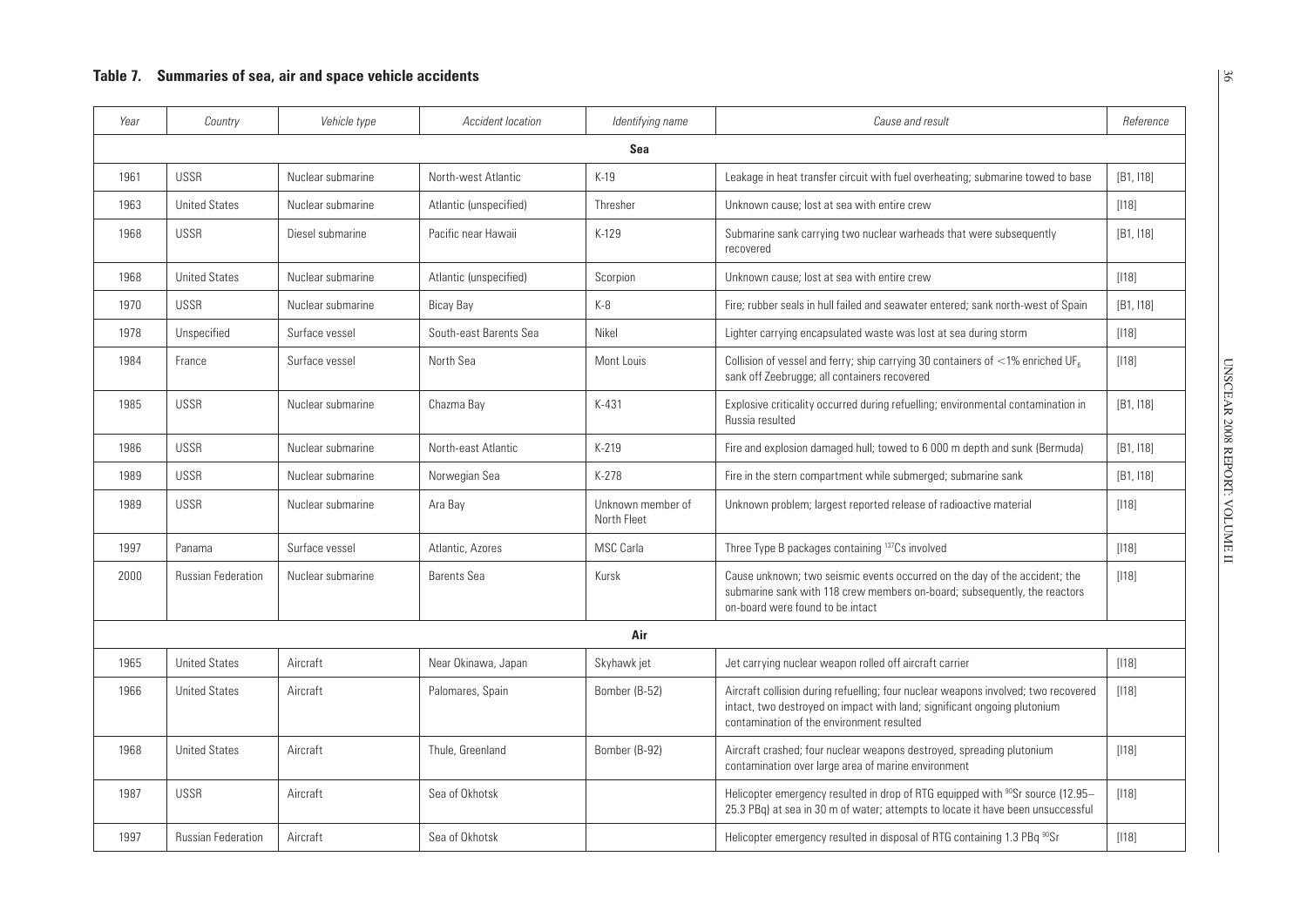|      | <b>Space vehicle</b> |            |                           |                      |                                                                                                                                                                                                   |       |  |  |  |
|------|----------------------|------------|---------------------------|----------------------|---------------------------------------------------------------------------------------------------------------------------------------------------------------------------------------------------|-------|--|--|--|
| 1964 | <b>United States</b> | Spacecraft | West Indies Ocean         | SNAP-9A Transit-5BN3 | Satellite containing 630 TBq of <sup>238</sup> Pu failed to achieve orbit and vaporized during<br>re-entry in the Southern Hemisphere                                                             | [118] |  |  |  |
| 1968 | <b>United States</b> | Spacecraft | Santa Barbara, California | Nimbus BI            | Spacecraft failed to achieve orbit; two RTGs recovered intact                                                                                                                                     | [118] |  |  |  |
| 1970 | <b>United States</b> | Spacecraft | South Pacific             | Apollo 13            | Malfunction in oxygen supply led to emergency return to Earth in the lunar<br>landing module; an RTG on-board re-entered intact and is at a depth of not less<br>than 6 000 m in the Tonga Trench | [118] |  |  |  |
| 1978 | <b>USSR</b>          | Spacecraft | Northern Canada           | Cosmos 954           | Research satellite carrying small nuclear reactor re-entered atmosphere and<br>spread radioactive fragments over wide area                                                                        | [118] |  |  |  |
| 1983 | <b>USSR</b>          | Spacecraft | South Atlantic            | Cosmos 1402          | Satellite failed to boost nuclear reactor into higher orbit after completion of mis-<br>sion; reactor core and fission products re-entered atmosphere east of Brazil                              | [118] |  |  |  |
| 1996 | <b>United States</b> | Spacecraft | Pacific Ocean             | Mars 96              | Unsuccessful burn of booster resulted in re-entry into Earth's atmosphere west<br>of Chile: 18 RTGs onboard with total 238Pu activity of 174 TBq                                                  | [118] |  |  |  |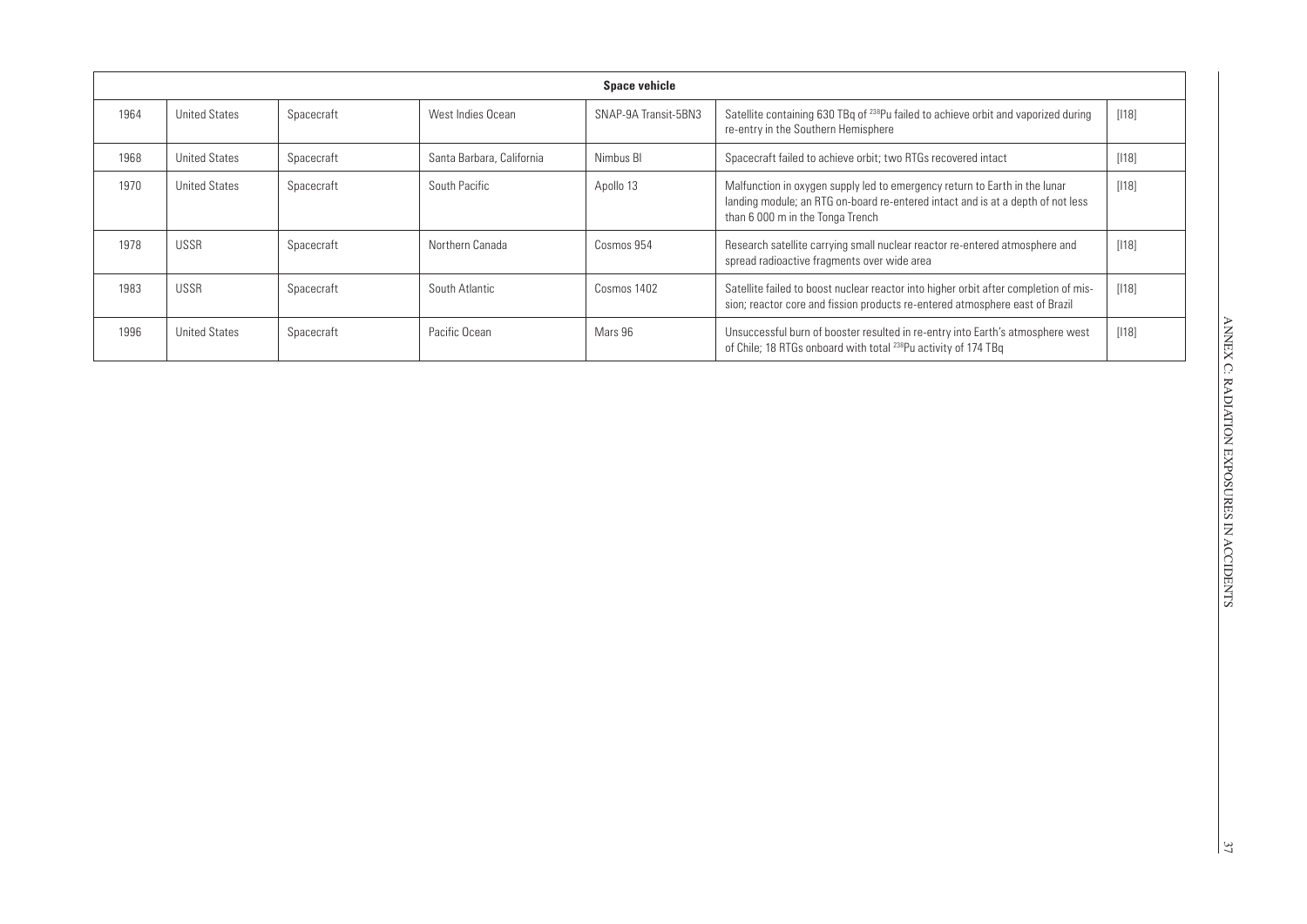### **Table 8. Number of accidents resulting in early acute health effects or significant population exposures**

Based on published information; excludes malicious acts and nuclear testing

| Type of accident                      | 1945–1965 | 1966–1986 | 1987-2007 |
|---------------------------------------|-----------|-----------|-----------|
| Accidents at nuclear facilities       | 19        |           |           |
| Industrial accidents                  |           | 50        | 28        |
| Orphan source accidents               |           | 15        | 16        |
| Accidents in academic/research work   |           | 16        |           |
| Accidents in medical use <sup>a</sup> | Unknown   | 18        | 14        |

*a* The IAEA [I25] and ICRP [I24] have reported more than 100 accidents in radiotherapy. This table considers only serious radiation accidents in medicine.

#### **Table 9. Estimated collective doses for a spectrum of accidents increasing population exposure**

Not comprehensive, an illustrative selection; excludes malicious acts and nuclear testing

| Year | Accident                                            | Local and regional collective effective dose (man Sv) |
|------|-----------------------------------------------------|-------------------------------------------------------|
| 1986 | USSR: Chernobyl (see annex D)                       | 320000a                                               |
| 1964 | SNAP-9A [U6]                                        |                                                       |
| 1957 | United Kingdom: Windscale, Cumbria [U6]             | 2000                                                  |
| 1957 | USSR: Mayak Complex, Kyshtym [U6]                   | 1200                                                  |
| 1983 | Mexico: Ciudad Juarez [U6]                          | 150                                                   |
| 1987 | Brazil: Goiânia [U6]                                | 60                                                    |
| 1979 | United States: Three Mile Island, Pennsylvania [U6] | 40                                                    |
| 1966 | Spain: Palomares [U6]                               | 3                                                     |
| 1999 | Japan: Tokai-mura                                   | ${<}0.6C$                                             |
| 1993 | Russian Federation: Tomsk, Siberia [119]            | 0.02 <sup>b</sup>                                     |

*a* Sum of collective dose estimates for 1986–2005 for evacuees and inhabitants of Belarus, the Russian Federation and Ukraine, and of the rest of Europe (annex D) multiplied by 1.25 to take account of dose yet to be delivered. The 61 000 man Sv received by the recovery workers is not included here.

*b* Estimated collective dose to the recovery workers was 13.3 man Sv [119].

*c* Based on reference [M7].

#### **Table 10. Numbers of deaths and early acute health effects due to radiation accidents**

Based on published information; excludes malicious acts and nuclear testing

| Type of accident                        | 1945-1965                     |                            | 1966-1986         |           | 1987-2007         | <b>Total</b> |                   |
|-----------------------------------------|-------------------------------|----------------------------|-------------------|-----------|-------------------|--------------|-------------------|
| Accidents at nuclear<br>facilities      | 42 early effects<br>13 deaths | 34 deaths                  | 123 early effects | 3 deaths  | 2 early effects   | 50 deaths    | 167 early effects |
| Industrial accidents                    | 8 early effects<br>0 deaths   | 3 deaths                   | 61 early effects  | 6 deaths  | 51 early effects  | 9 deaths     | 119 early effects |
| Orphan source accidents                 | 5 early effects<br>7 deaths   | 19 deaths                  | 98 early effects  | 16 deaths | 205 early effects | 42 deaths    | 308 early effects |
| Accidents in academic/<br>research work | 2 early effects<br>0 deaths   | 0 deaths                   | 22 early effects  | 0 deaths  | 5 early effects   | 0 deaths     | 29 early effects  |
| Accidents in medical use                | Unknown                       | <b>Unknown</b><br>4 deaths | 470 early effects | 42 deaths | 153 early effects | 46 deaths    | 623 early effects |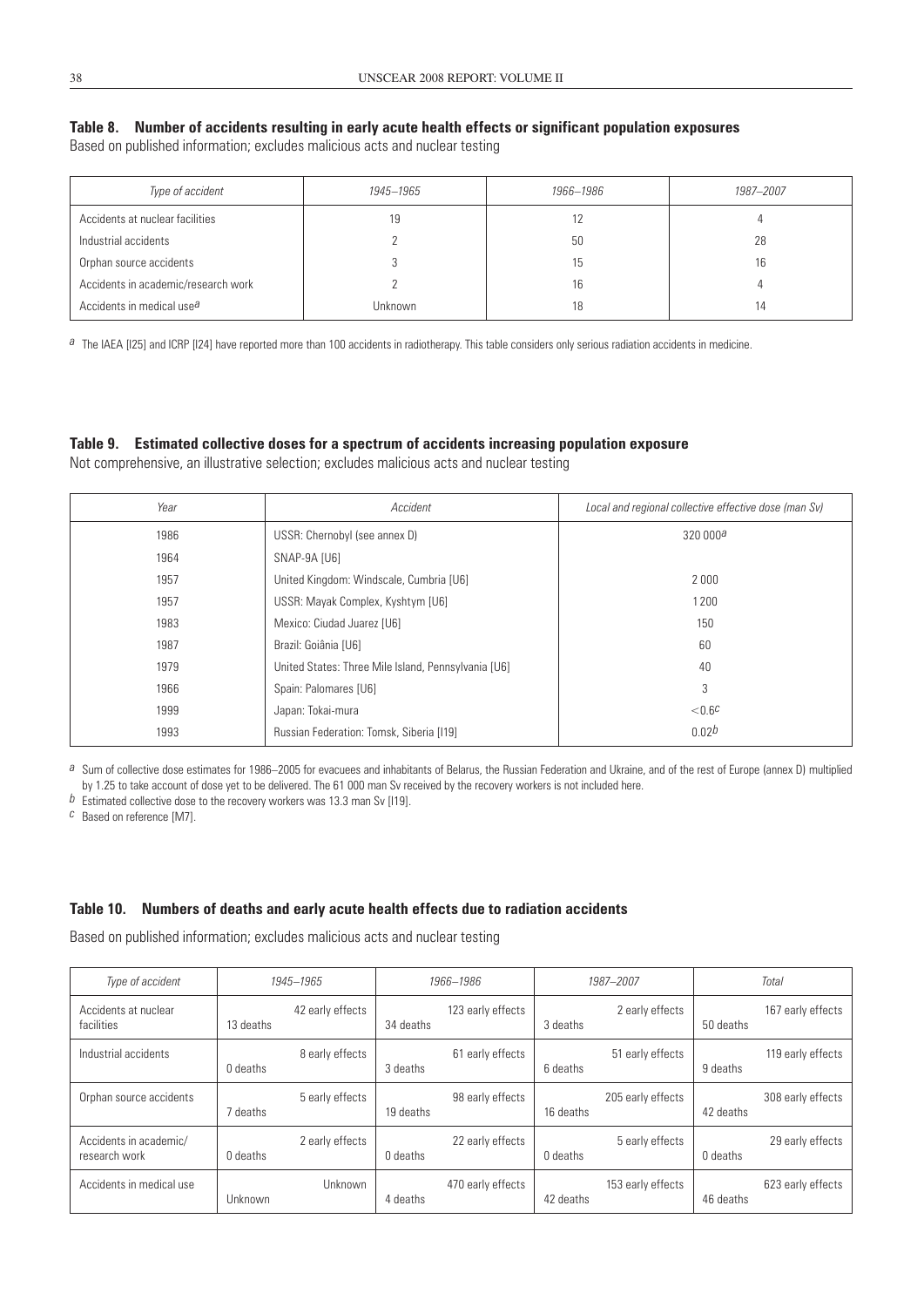### **References**

- A1 Andrews, G.A., K.F. Hübner, S.A. Fry et al. Report of 21-year medical follow-up of survivors of the Oak Ridge Y-12 accident. p. 59-79 in: The Medical Basis for Radiation Accident Preparedness (K.F. Hübner and S.A. Fry, eds.). Elsevier/North-Holland, New York, 1980.
- A2 Akashi, M. Initial symptoms of three victims in the Tokaimura criticality accident. p. 303-311 in: The Medical Basis for Radiation-Accident Preparedness: The Clinical Care of Victims (R.C. Ricks, M.E. Berger and F.M. O'Hara Jr., eds.). The Parthenon Publishing Group, New York, 2002.
- A3 Annamalai, M., P.S. Iyer and T.M.R. Panicker. Radiation injury from acute exposure to an iridium-192 source: case history. Health Phys. 35(2): 387-389 (1978).
- A4 Ash, D. Lessons from Epinal. Clin. Oncol. 19(8): 614-615 (2007).
- A5 Alekhin, I.A., S.P. Babenko, S.N. Kraitor et al. Experience from application of radiolyoluminescence and electron paramagnetic resonance to dosimetry of accidental irradiation. p. 546-550, Plenum Publishing Corporation (1983). Translated from Atomnaya Energiya 53(2): 91-95 (1982).
- B1 Bellona Foundation. www.Bellona.org (19 December 2003).
- B2 Barlotta, F.M. The New Jersey radiation accidents of 1974 and 1977. p. 151-160 in: The Medical Basis for Radiation Accident Preparedness (K.F. Hübner and S.A. Fry, eds.). Elsevier/North-Holland, New York, 1980.
- B3 Burson, Z. and C.C. Lushbaugh. The 1983-1984 Ciudad Juarez, Mexico 60Co accident. In: The Medical Basis for Radiation Accident Preparedness II: Clinical Experience and Follow-up since 1979 (R.C. Ricks and S.A. Fry, eds.). Elsevier, New York, 1990.
- B4 Bushberg, J.T., T. Ferguson, D.K. Shelton et al. Exposure analysis and medical evaluation of a low-energy x-ray diffraction accident. p. 277-287 in: Medical Management of Radiation Accidents, second edition (I.A. Gusev, A.K. Guskova and F.A. Mettler Jr., eds.). CRC Press, Boca Raton, 2001.
- B5 Bhushan, V. Large radiation exposure. p. 769-772 in: Proceedings of the Third International Congress of the International Radiation Protection Association, Washington, 1973. CONF-730907-P1 (1974).
- B6 Beninson, D., A. Placer and E. Vander Elst. Estudio de un caso de irradiación humana accidental. p. 415- 429 in: Handling of Radiation Accidents. Proceedings of a Symposium, Vienna, 19-23 May 1969. IAEA, Vienna (1969).
- B7 Baranov, A.E., A.K. Guskova, A.A. Davtian et al. Protracted overexposure to a 137Cs source: II. Clinical sequelae. Radiat. Prot. Dosim. 81(2): 91-100 (1999).
- B8 Berger, M.E., R. Hurtado, J. Dunlap et al. Accidental radiation injury to the hand: anatomical and

physiological considerations. Health Phys. 72(3): 343-348 (1997).

- B9 Baron, J.M., S. Yachnin, R. Palcyn et al. Accidental radiogold (198Au) liver scan overdose with fatal outcome. p. 399-414 in: Handling of Radiation Accidents. Proceedings of a Symposium, Vienna, 19-23 May 1969. IAEA, Vienna (1969).
- B10 Borrás, C., J.P. Barés, D. Rudder et.al. Clinical effects in a cohort of cancer patients overexposed during external beam pelvic radiotherapy. Int. J. Radiat. Oncol. Biol. Phys. 59(2): 538-550 (2004).
- B11 Barabanova, A., A. Baranov, A. Bushmanov et al. Radiation Effects in Man. Selected Clinical Lectures (R. Kotenko and A. Bushmanov, eds.). Medicine, Moscow, 2008.
- B12 Barabanova, A.V. The use of dosimetric data for the assessment of the prognosis of the severity and outcome of local radiation injuries. Br. J. Radiol. (Suppl. 19): 73-75 (1986).
- B13 Barabanova, A.V. Local radiation injury. Chapter 14. p. 223-240 in: Medical Management of Radiation Accidents, second edition (I.A. Gusev, A.K. Guskova and F.A. Mettler, eds.). CRC Press, Boca Raton, 2001.
- B14 Barabanova, A. Treatment of late radiation injury to skin. p. 241-247 in: Advances in the Treatment of Radiation Injuries (T.J. MacVitte, J.F. Weiss, D. Browne, eds.). Pergamon, 1993.
- B15 Bomben, A., B. Gregori, G. Massera et al. Accident in a critical facility: physical dosimetry. p. 831-834 in: Radiation Protection Practice, Volume II. IRPA 7, Sydney, 10-17 April 1988. Pergamon Press, Sydney, 1988.
- B16 Beninson, D., A. Placer and E. Vander Elst. Étude d'un cas d'irradiation humaine accidentelle. Radioprotection 6(4): 243-253 (1971).
- C1 Chanteur, J. Forbach: un accident d'irradiation. Médecins et Rayonnements Ionisants 3: 5-6 (1992).
- C2 Crick, M.J. and G.S. Linsley. An assessment of the radiological impact of the Windscale reactor fire, October 1957. NRPB-R135 (1982) Addendum (1983).
- D1 Da Silva, F.C., J.G. Hunt, A.T. Ramalho et al. Dose reconstruction of a Brazilian industrial gamma radiography partial-body overexposure case. J. Radiol. Prot. 25(3): 289-298 (2005).
- D2 Dolphin, G.W. Communication (1979). (Cited as [D4], page 419, in the UNSCEAR 1982 Report).
- D3 Desrosiers, M.F. In vivo assessment of radiation exposure. Health Phys. 61(6): 859-861 (1991).
- E1 El-Naggar, A.M., M.H.M. Mohammad and M.A. Gomaa. The radiological accident at Meet Halfa, Qaluobiya, Egypt. p. 319-336 in: The Medical Basis for Radiation-Accident Preparedness: The Clinical Care of Victims (R.C. Ricks, M.E. Berger and F.M. O'Hara Jr., eds.). The Parthenon Publishing Group, New York, 2002.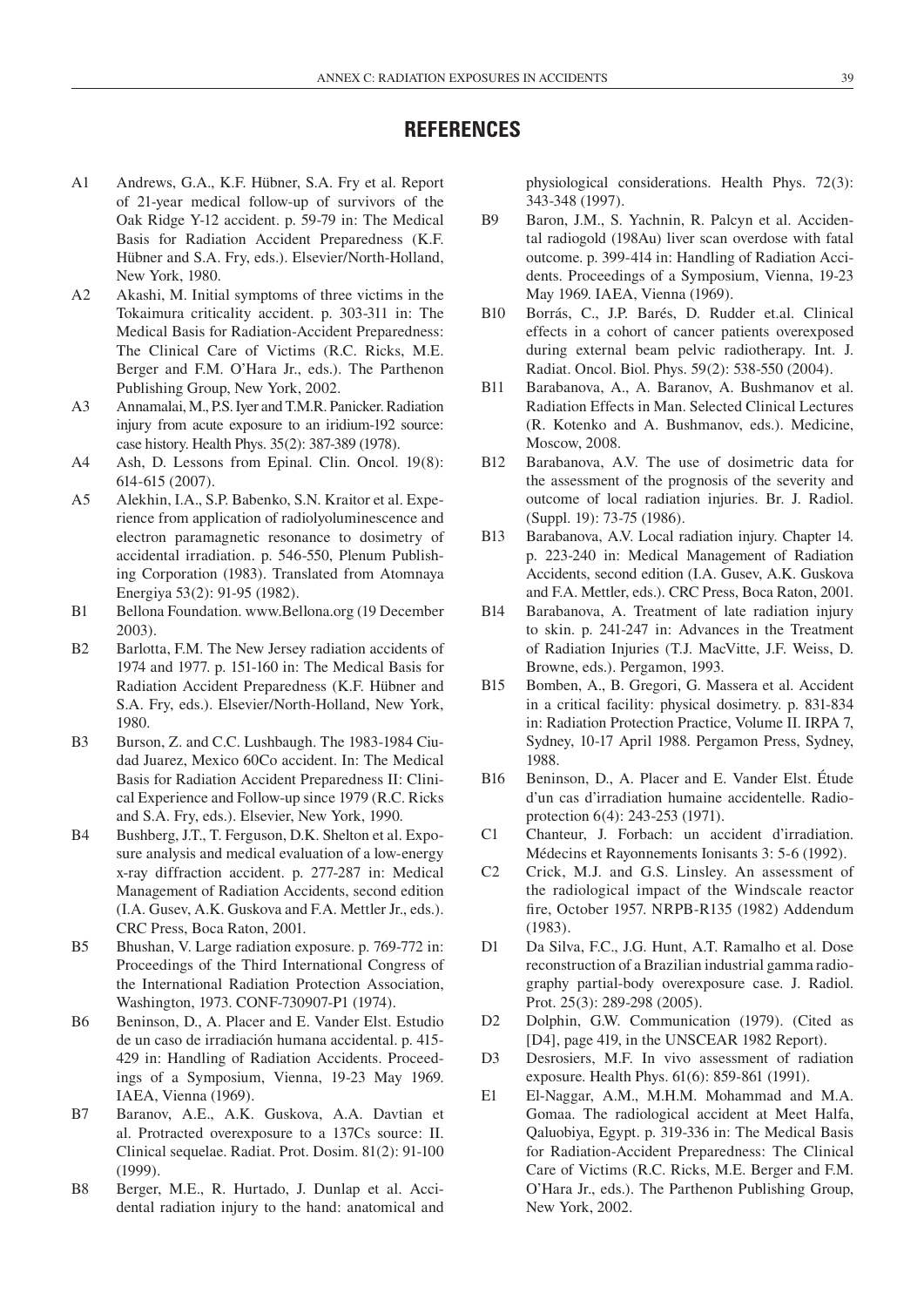- G1 González, A.J. Seguridad (Safety & Security) de Fuentes de Radiación Radioactivas. Reunión de Contrapartes Nacionales y 'Decision-Makers' de los Proyectos Modelo del OIEA, Montevideo, República Oriental del Uruguay; 8 al 16 de Mayo 2003.
- G2 Gilberti, M.V. The 1967 radiation accident near Pittsburgh, Pennsylvania, and a follow-up report. p. 131-140 in: The Medical Basis for Radiation Accident Preparedness (K.F. Hübner and S.A. Fry, eds.). Elsevier/North-Holland, New York, 1980.
- G3 Gilberti, M.V. and N. Wald. The Pittsburgh radiation accident: twenty-three-year follow-up of clinical and psychological aspects. p. 199-208 in: The Medical Basis for Radiation-Accident Preparedness III: The Psychological Perspective (R.C. Ricks, M.E. Berger, F.M. O'Hara Jr., eds.). Elsevier, New York, 1991.
- G4 Garland, J.A. and R. Wakeford. Atmospheric emissions from the Windscale accident of October 1957. Atmos. Environ. 41(18): 3904-3920 (2007).
- G5 Guskova, A.K. and G.D. Bajsogolov. Radiation Disease of Man. Izdatelstvo Medicina, Moscow, 1971. (in Russian).
- G6 Giménez, J.C. Evolution of an acute radiation syndrome in a criticality accident. p. 1154-1156 in: Radiation Protection Practice, Volume III. IRPA 7, Sydney, 10-17 April 1988. Pergamon Press, Sydney, 1988.
- H1 Hughes, J.S., C. Ringot and K.B. Shaw. Development of an event severity scale for transport accidents and incidents. Int. J. Radioact. Mater. Transp. 10(3): 147- 154 (1999).
- H2 Heid, K.R., B.D. Breitenstein, H.E. Palmer et al. The 1976 Hanford americium accident. p. 345-355 in: The Medical Basis for Radiation Accident Preparedness (K.F. Hübner and S.A. Fry, eds.). Elsevier/ North-Holland, New York, 1980.
- H3 Hiroshima, K., H. Sugiyama, T. Ishihara et al. The 1971 Chiba, Japan accident: exposure to iridium-192. p. 179-195 in: The Medical Basis for Radiation Accident Preparedness (K.F. Hübner and S.A. Fry, eds.). Elsevier/North-Holland, New York, 1980.
- H4 Harrison, N.T., P. Escott and G.W. Dolphin. The investigation and reconstruction of a severe radiation injury to an industrial radiographer in Scotland. p. 760-768 in: Proceedings of the Third International Congress of the International Radiation Protection Association Washington, 1973 (S. Snyder, ed.). USAEC, Washington (1973).
- H5 Howland, J.W., M. Ingram, H. Mermagen et al. The Lockport incident: accidental body exposure of humans to large doses of x-irradiation. p. 11-26 in: Diagnosis and Treatment of Acute Radiation Injury. Proceeding of a Scientific Meeting jointly sponsored by International Atomic Energy Agency/World Health Organization, October 1960.
- H6 Harrison, J., R. Leggett, D. Lloyd et al. Polonium-210 as a poison. J. Radiol. Prot. 27(1): 17-40 (2007).
- H7 Health Protection Agency. Update on public health issues related to Polonium-210 investigation. HPA update statement (2007). www.hpa.org.uk/hpa/news/ articles/press\_releases/2007/070315\_polonium-210.
- H8 Holly, F.E. and W.L. Beck. Dosimetry studies for an industrial radiography accident. p. 265-277 in: The Medical Basis for Radiation Accident Preparedness (K.F. Hübner and S.A. Fry, eds.). Elsevier/North-Holland, New York, 1980.
- H9 Hansard, United Kingdom House of Commons. House of Commons Debates 16 July 2007.
- H10 Hughes, J.S., D. Roberts and S.J. Watson. Review of events involving the transport of radioactive materials in the UK, from 1958 to 2004, and their radiological consequences. HPA-RPD-014 (2006).
- I1 International Atomic Energy Agency. The radiological accident in San Salvador: A report prepared by the International Atomic Energy Agency in co-operation with the Pan American Health Organization of the World Health Organization. STI/PUB/847. IAEA, Vienna (1990).
- I2 International Atomic Energy Agency. The radiological accident in Soreq. STI/PUB/925. IAEA, Vienna (1993).
- I3 International Atomic Energy Agency. The radiological accident at the irradiation facility in Nesvizh. STI/PUB/1010. IAEA, Vienna (1996).
- I4 International Atomic Energy Agency. An electron accelerator accident in Hanoi, Viet Nam. STI/ PUB/1008. IAEA, Vienna (1996).
- I5 International Atomic Energy Agency. The criticality accident in Sarov. STI/PUB/1106. IAEA, Vienna (2001).
- I6 International Atomic Energy Agency. Report on the preliminary fact finding mission following the accident at the nuclear fuel processing facility in Tokaimura, Japan. IAEA, Vienna (1999).
- I7 International Atomic Energy Agency. The radiological accident in Istanbul. STI/PUB/1102. IAEA, Vienna (2000).
- I8 International Atomic Energy Agency. The radiological accident in Yanango. STI/PUB/1101. IAEA, Vienna (2000).
- I9 International Atomic Energy Agency. The radiological accident in Samut Prakarn. STI/PUB/1024. IAEA, Vienna (2002).
- I10 International Atomic Energy Agency. The radiological accident in Egypt — Summary. IAEA, Vienna (2000).
- I11 International Atomic Energy Agency. Dosimetric and medical aspects of the radiological accident in Goiânia in 1987. IAEA-TECDOC-1009. IAEA, Vienna (1998).
- I12 International Atomic Energy Agency. The radiological accident in Goiânia. STI/PUB/815. IAEA, Vienna (1988).
- I13 International Atomic Energy Agency. The radiological accident in Tammiku. STI/PUB/1053. IAEA, Vienna (1998).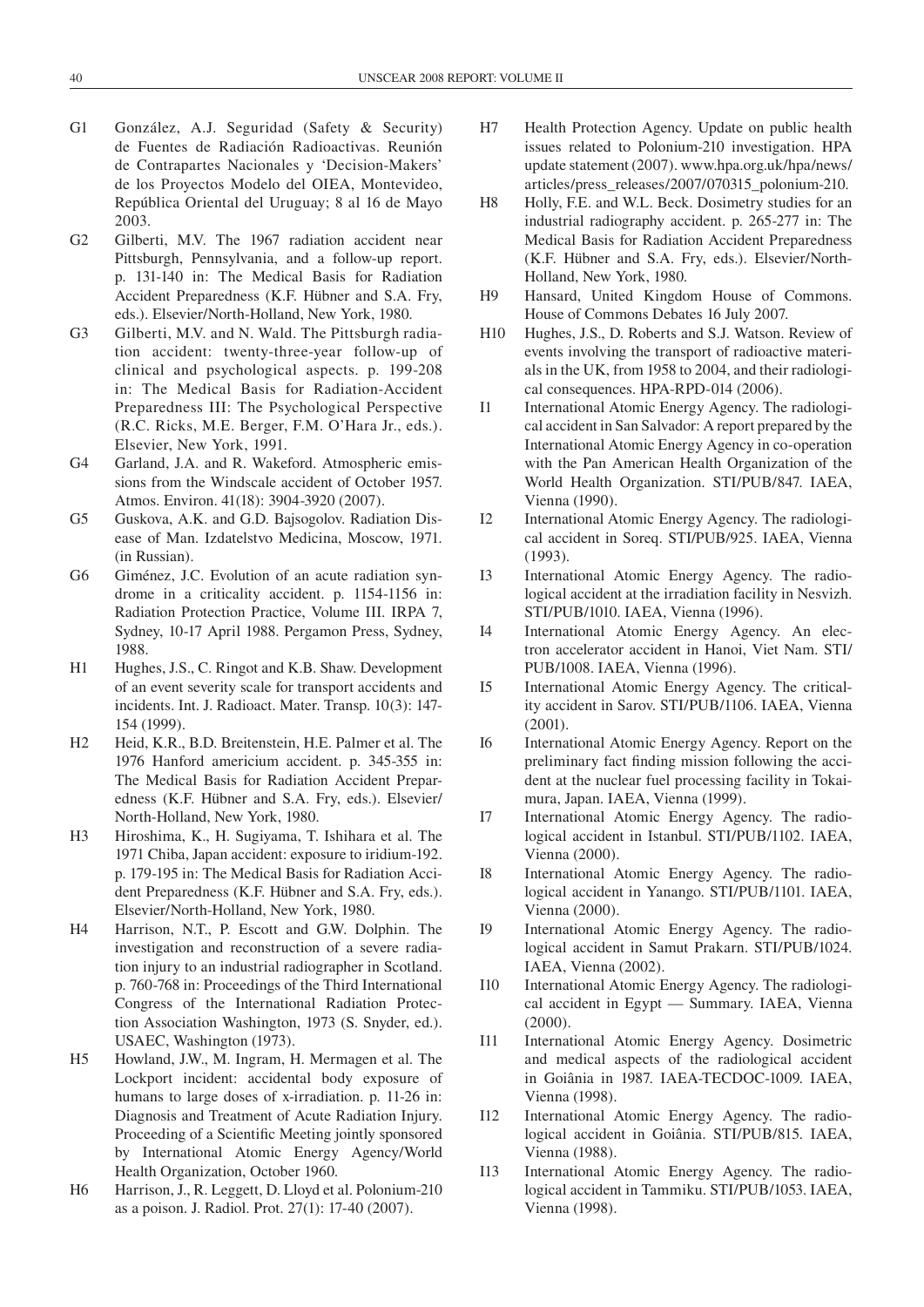- I14 International Atomic Energy Agency. Sobreexposición accidental de pacientes de radioterapia en San José (Costa Rica). STI/PUB/1027. IAEA, Vienna (1999).
- I15 International Atomic Energy Agency. Investigation of an accidental exposure of radiotherapy patients in Panama: report of a team of experts, 26 May–1 June 2002. STI/PUB/1114. IAEA, Vienna (2001).
- I16 International Atomic Energy Agency. Assessment of the radiological impact of the transport of radioactive material. IAEA-TECDOC-398. IAEA, Vienna (1986).
- I17 International Atomic Energy Agency. Review of events occurring during the transport of radioactive material for the period 1984–1993: a report on the International Atomic Energy Agency's EVTRAM database. IAEA-TECDOC-966. IAEA, Vienna (1997).
- I18 International Atomic Energy Agency. Inventory of accidents and losses at sea involving radioactive material. IAEA-TECDOC-1242. IAEA, Vienna (2001).
- I19 International Atomic Energy Agency. The radiological accident in the reprocessing plant at Tomsk. STI/ PUB/1060. IAEA, Vienna (1998).
- I20 International Atomic Energy Agency. The radiological accident in Lilo. Jointly sponsored by the International Atomic Energy Agency and the World Health Organization. STI/PUB/1097. IAEA, Vienna (2000).
- I21 International Atomic Energy Agency. The radiological accident in Gilan. STI/PUB/1123. IAEA, Vienna (2002).
- I22 International Atomic Energy Agency. Accidental overexposure of radiotherapy patients in Bialystok. STI/PUB/1180. IAEA, Vienna (2004).
- I23 International Atomic Energy Agency. RTG accidents. Int. At. Energy Agency Bull. 48(1): 46 (2006).
- I24 International Commission on Radiological Protection. Prevention of Accidental Exposures to Patients Undergoing Radiation Therapy. Annals of the ICRP 30(3). ICRP Publication 86. Pergamon Press, Oxford, 2000.
- I25 International Atomic Energy Agency. Lessons learned from accidental exposures in radiotherapy. IAEA Safety Reports Series No. 17. IAEA, Vienna (2000).
- I26 IRID: Ionising Radiations Incident Database. Disabled warning signals and failure to follow local rules causes localised exposure to radiographer from X-ray set. IRID case number 007/93 (1993). www.irid.org. uk.
- I27 Ilyin, L.A., V.Yu. Soloviev, A.E. Baranov et al. Early medical consequences of radiation incidents in the former USSR territory. J. Med. Radiol. Radiat. Saf. 49(6): 37-48 (2004).
- J1 Jikia, D., N. Chkhaidze, E. Imedashvili et al. The use of a novel biodegradable preparation capable of the sustained release of bacteriophages and ciprofloxacin, in the complex treatment of multidrug-resistant

Staphylococcus aureus-infected local radiation injuries caused by exposure to Sr90. Clin. Exp. Dermatol. 30(1): 23-26 (2005).

- J2 Jammet, H., R. Góngora, P. Pouillard et al. The 1978 Algerian accident: four cases of protracted wholebody irradiation. p. 113-129 in: The Medical Basis for Radiation Accident Preparedness (K.F. Hübner and S.A. Fry, eds.). Elsevier/North-Holland, New York, 1980.
- J3 Jammet, H., R. Góngora, R. LeGo et al. Clinical and biological comparison of two acute accidental irradiations: Mol (1965) and Brescia (1975). p. 91-104 in: The Medical Basis for Radiation Accident Preparedness (K.F. Hübner and S.A. Fry, eds.). Elsevier/ North-Holland, New York, 1980.
- J4 Jin, C. et al. Cytogenetic follow-up studies in persons accidentally exposed to 60Co  $\gamma$  rays  $-10$  years post exposure. Chin. J. Radiol. Med. Prot. 5(1): 14-17 (1985).
- J5 Johnston, A.M. Unintended overexposure of patient Lisa Norris during radiotherapy treatment at the Beatson Oncology Centre, Glasgow in January 2006. Report of an investigation by the Inspector appointed by the Scottish Ministers for the Ionising Radiation (Medical Exposures) Regulations 2000. Scottish Executive (2006).
- K1 Karas, J.S. and J.B. Stanbury. Fatal radiation syndrome from an accidental nuclear excursion. N. Engl. J. Med. 272(15): 755-761 (1965).
- K2 Kurshakov, N.A. (ed.). Four Cases of Acute Radiation Disease of High Severity. Megdiz, Moscow, 1954. (In Russian).
- L1 Los Alamos National Laboratory. A review of criticality accidents — 2000 revision. Report LA-13638. Los Alamos, New Mexico, USA (2000).
- L2 Liu, B. and G. Ye (eds.). Collected Papers on Diagnosis and Emergency Treatment of the Victims Involved in Shanghai, June 25, 60Co Radiation Accident. Military Medical Science Press, Beijing, China, 1996.
- L3 Lanzl, L.H., M.L. Rozenfeld and A.R. Tarlov. Injury due to accidental high-dose exposure to 10 MeV electrons. Health Phys. 13(3): 241-251 (1967).
- L4 Linsley, G.S. Over-exposure during work with x-ray crystallographic equipment. Radiol. Prot. Bull. 5: 15-16 (1973).
- L5 Lloyd, D.C., R.J. Purrott, J.S. Prosser et al. Doses in radiation accidents investigated by chromosome aberration analysis VIII: A review of cases investigated: 1977. NRPB-R70 (1978).
- M1 Mettler, F.A. Jr. and P. Ortiz-López. Accidents in radiation therapy. p. 291-297 in: Medical Management of Radiation Accidents, second edition (I.A. Gusev, A.K. Guskova and F.A. Mettler Jr., eds.). CRC Press, Boca Raton, 2001.
- M2 Mettler, F.A. Jr. and J.C. Nénot. Accidental radiation injury from industrial radiography sources. p. 241- 258 in: Medical Management of Radiation Accidents, second edition (I.A. Gusev, A.K. Guskova and F.A. Mettler Jr., eds.). CRC Press, Boca Raton, 2001.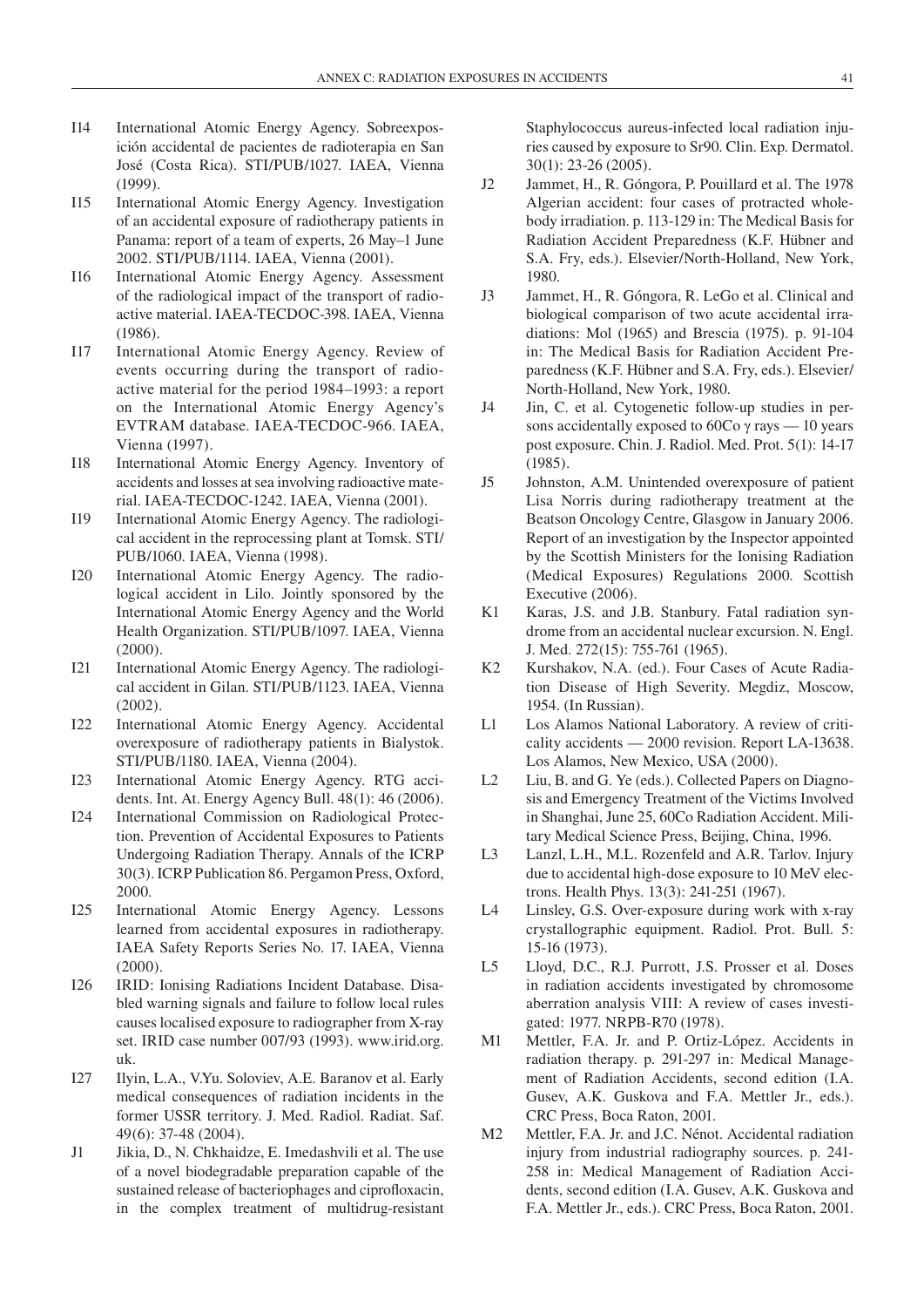- M3 Mettler, F.A. Jr. Fatal accidental overdose with radioactive gold in Wisconsin, U.S.A. p. 361-362 in: Medical Management of Radiation Accidents, second edition (I.A. Gusev, A.K. Guskova and F.A. Mettler Jr., eds.). CRC Press, Boca Raton, 2001.
- M4 Mettler, F.A. Jr. G.L. Voelz, J.C. Nénot et al. Criticality accidents. p. 173-194 in: Medical Management of Radiation Accidents, second edition (I.A. Gusev, A.K. Guskova and F.A. Mettler Jr., eds.). CRC Press, Boca Raton, 2001.
- M5 Marshall, E. Morocco reports lethal radiation accident. Science 225(4660): 395 (1984).
- M6 Martínez, R.G., G.H. Cassab, G.C. Ganem et al. Observations of the accidental exposures of a family to a source of cobalt-60. Rev. Med. Inst. Mex. Seguro Soc. 3 (Suppl.1): 14-68 (1964).
- M7 Murata, H. and M. Akashi. The report of the criticality accident in a uranium conversion test plant in Tokai-mura. NIRS-M-154 (2002).
- N1 Nuclear Regulatory Commission. Fatality at Argentina nuclear facility. US Nuclear Regulatory Commission, Office of Inspection and Enforcement. Information Notice 83-66 (May 1984).
- N2 Newman, H.F. The Malfunction "54" accelerator accidents 1985, 1986, 1987. p. 165-171 in: The Medical Basis for Radiation Accident Preparedness II: Clinical Experience and Follow-up since 1979 (R.C. Ricks and S.A. Fry, eds.). Elsevier, New York, 1990.
- N3 Nuclear Regulatory Commission. Assessment of the public health impact from the accidental release of UF6 at the Sequoyah Fuels Corporation Facility at Gore, Oklahoma. NUREG-1189 (1986).
- N4 Nuclear Regulatory Commission. Loss of an iridium-192 source and therapy misadministration at Indiana Regional Cancer Center Indiana, Pennsylvania, on November 16, 1992. NUREG-1480 (1993).
- N5 National Commission of Nuclear Safety and Safeguards (CNSNS). Accidentes IX Rayos x Industrial de Mexico S.A. de C.V.
- N6 Nuclear Regulatory Commission. Brachytherapy incidents involving treatment planning errors. NRC Information Notice 95-39 (1995).
- N7 Nénot, J.C. Medical and surgical management for localized radiation injuries. Int. J. Radiat. Biol. 57(4): 783-795 (1990).
- N8 National Report of Brazil for the Joint Convention on the Safety of Spent Fuel Management and on the Safety of Radioactive Waste Management (May 2006).
- N9 Nuclear Regulatory Commission. Gamma knife treatment to wrong side of brain. NRC Event Notification Number 43746 (2007).
- N10 Nesterova, V.I., A.V. Barabanova, V.N. Petushkov et al. Hyperoxyprolinuria in acute combined radiation trauma. Med. Radiol. (Mosk) 25(11): 50-53 (1980). (In Russian).
- N11 Nadezhina, N.M., A.V. Barabanova and I.A. Galstian. The problem of lost radiation sources - the difficulties of diagnosis and treatment of exposed persons. Medical Radiology and Radiation Safety 4: 15-20 (2005).
- P1 Pan, Z.Q. Review of Chinese nuclear accidents. p. 149- 155 in: Medical Management of Radiation Accidents, second edition (I.A. Gusev, A.K. Guskova and F.A. Mettler Jr., eds.). CRC Press, Boca Raton, 2001.
- P2 Parmentier, N.C., J.C. Nénot and H.J. Jammet. A dosimetric study of the Belgian (1965) and Italian (1975) accidents. p. 105-112 in: The Medical Basis for Radiation Accident Preparedness (K.F. Hübner and S.A. Fry, eds.). Elsevier/North-Holland, New York, 1980.
- P3 Pahissa-Campa, J. and D. Beninson. RA-2 criticality accident. Trans. Am. Nucl. Soc. 47: 460 (1984).
- R1 Reitan, J.B., P. Stavem, K. Kett et al. The 60Co accident in Norway 1982: a clinical reappraisal. p. 3-11 in: The Medical Basis for Radiation Accident Preparedness II: Clinical Experience and Follow-up since 1979 (R.C. Ricks and S.A. Fry, eds.). Elsevier, New York, 1990.
- R2 Ross, J.F., F.E. Holly, H.A. Zarem et al. The 1979 Los Angeles accident: exposure to iridium 192 industrial radiographic source. p. 205-221 in: The Medical Basis for Radiation Accident Preparedness (K.F. Hübner and S.A. Fry, eds.). Elsevier/North-Holland, New York, 1980.
- R3 Rossi, E.C., A.A. Thorngate and F.C. Larson. Acute radiation syndrome caused by accidental exposure to cobalt-60. J. Lab. Clin. Med. 59: 655-666 (1962).
- S1 Scott, E.B. II. The 1978 and 1979 Louisiana accidents: exposure to iridium 192. p. 223-227 in: The Medical Basis for Radiation Accident Preparedness (K.F. Hübner and S.A. Fry, eds.). Elsevier/North-Holland, New York, 1980.
- S2 Soloviev, V., L.A. Ilyin, A.E. Baranov et al. Radiation accidents in the former U.S.S.R. p. 157-165 in: Medical Management of Radiation Accidents, second edition (I.A. Gusev, A.K. Guskova and F.A. Mettler Jr., eds.). CRC Press, Boca Raton, 2001.
- S3 Stavem, P., A. Brogger, F. Devik et al. Lethal acute gamma radiation accident at Kjeller, Norway. Report of a case. Acta Radiol. Oncol. 24(1): 61-63 (1985).
- S4 Schneider, G.J., B. Chone and T. Blonnigen. Chromosomal aberrations in a radiation accident. Dosimetric and hematological aspects. Radiat. Res. 40(3): 613- 617 (1969).
- S5 Sociedad Española de Física Médica. The accident of the linear accelerator in the "Hospital Clínico de Zaragoza". SEFM, Madrid (1991).
- S6 Soleo, L., A. Basso, L. Di Lorenzo et al. Acute radiodermatitis from accidental overexposure to x-rays. Am. J. Ind. Med. 30(2): 207-211 (1996).
- S7 Sevan'kaev, A.V., D.C. Lloyd, A.A. Edwards et al. Protracted overexposure to a 137Cs source: I. Dose reconstruction. Radiat. Prot. Dosim. 81(2): 85-90 (1999).
- S8 Sevan'kaev, A.V., D.C. Lloyd, A.A. Edwards et al. Cytogenic investigations of serious overexposures to an industrial gamma radiography source. Radiat. Prot. Dosim. 102(3): 201-206 (2002).